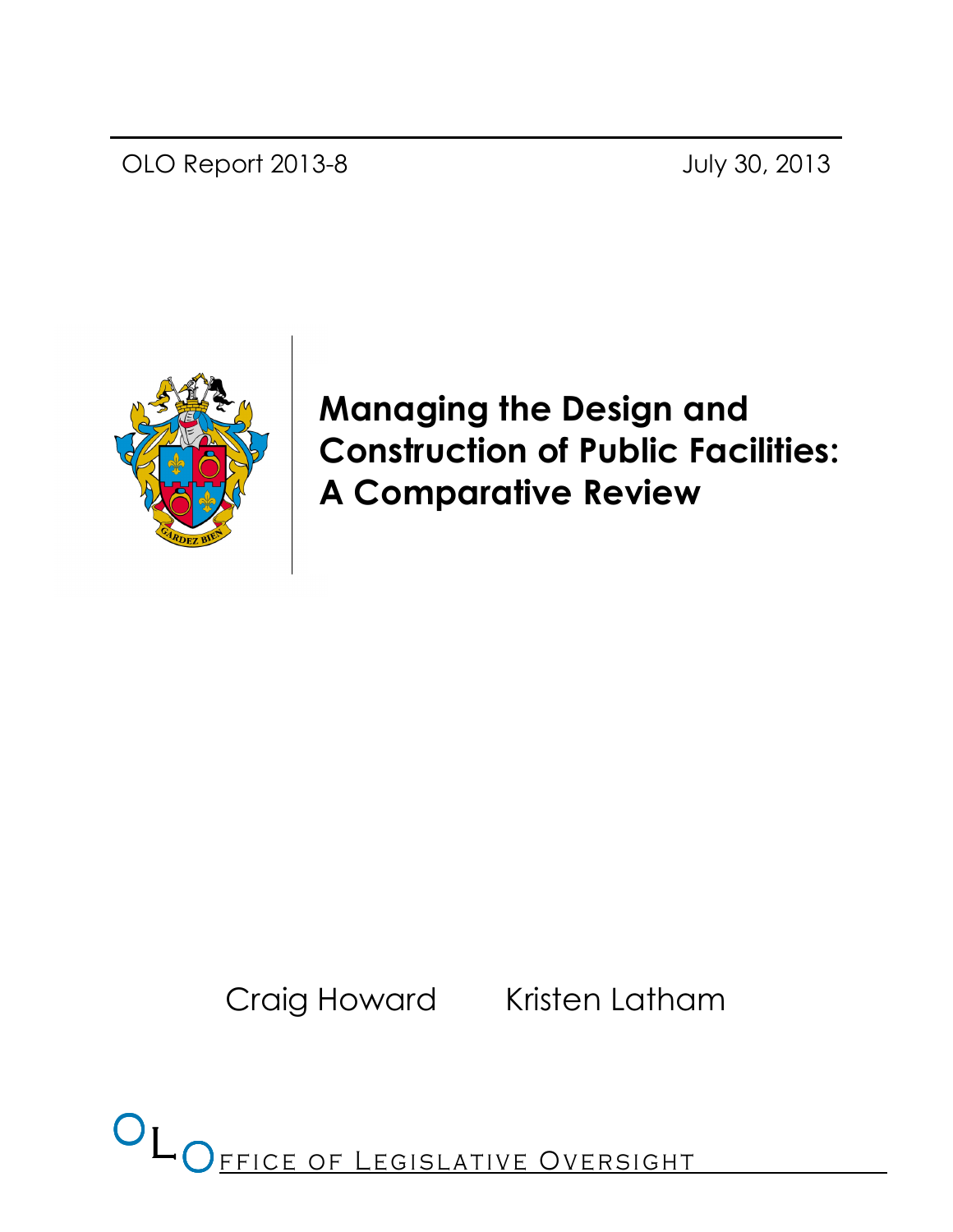# Managing the Design and Construction of Public Facilities: A Comparative Review

OLO Report 2013-8 July 30, 2013

#### EXECUTIVE SUMMARY

This OLO report responds to the County Council's request to enhance its understanding of the design and construction of public facilities. To do so, this report reviews the management practices used within Montgomery County Government and provides comparative information on the practices used in other jurisdictions or public agencies.

#### Summary of Oversight and Management Practices

Designing and constructing a public facility is a complex and detailed process. OLO found that the County's Department of General Services has established several key oversight structures for each phase of the process. These key structures do not vary substantially from the structures or models used by the other jurisdictions and agencies surveyed. Instead, OLO found several common elements when comparing management structures:

- Use of a formal project management structure to manage and coordinate a project's design and construction phases, typically with oversight from an internal Project Manager. In addition, some jurisdictions regularly engage a Construction Manager to assist with project oversight.
- Development of written procedures and guidelines, with a particular focus on design process.

#### Other Jurisdictions/Agencies Surveyed

- Fairfax County, VA
- Prince George's County, MD
- Montgomery County Public Schools
- District of Columbia
- State of Maryland
- Maryland Stadium Authority
- Arlington County, VA
- Loudoun County, VA
- City of Austin, TX
- Miami-Dade County, FL
- New York City, NY
- Santa Clara County, CA
- Ventura County, CA
- Multiple types and formats of standardized design review, with internal staff design reviews, constructability reviews, and value engineering reviews consistent features among those surveyed. More unique review types (and less prevalent as a standard procedure) include independent peer reviews and Building Information Modeling.
- **Requiring formal quality control plans** in both the construction and design phases to ensure that contractors perform activities in conformance with project specifications.
- Standardized monitoring and reporting during construction, including regular progress meetings; daily, weekly, and/or monthly written reports; and routine site-visits.
- **Multiple layers of inspections, tests, and approvals.** Most of the jurisdictions reviewed use independent, third-party contract inspectors for formal inspections not conducted by a permitting authority, while a few jurisdictions use internal staff to conduct some inspections.

#### Next Steps: OLO Report on Construction Project Change Orders in FY14

Based on the information compiled for this study, OLO finds that the structures and practices used by Montgomery County Government to oversee the design and construction of public facilities largely align with the models and practices used by other jurisdictions and with the "best practices" literature.

A logical next step in the Council's oversight of public facility design and construction is to examine the County Government's performance in implementing these structures in practice. Along those lines, OLO's FY14 Work Program includes a project to review the process and results of "change orders" for County Government construction contracts, including case studies of recent facility projects. Some jurisdictions and agencies use change order data as a performance measure to assess the design and construction process.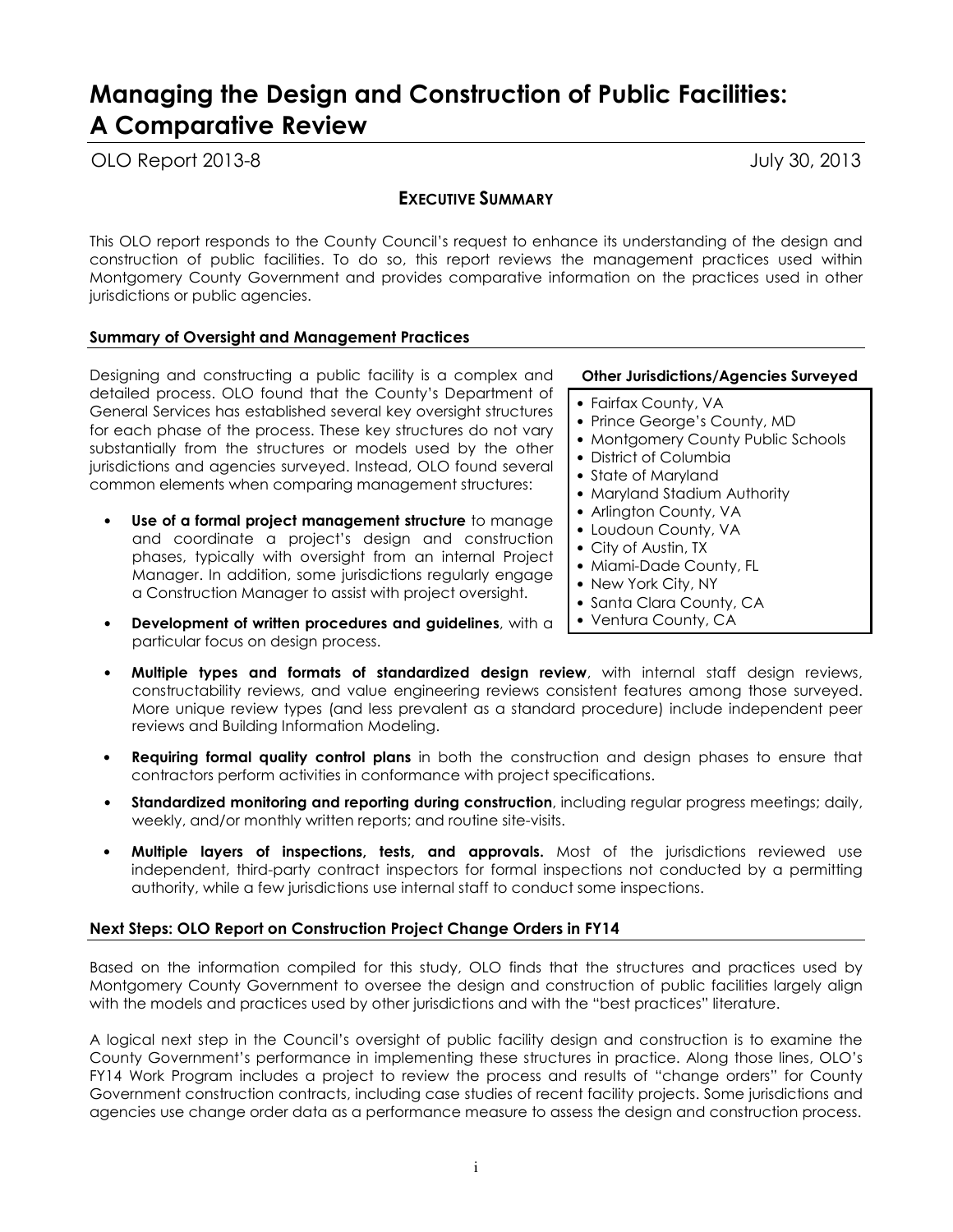### **Office of Legislative Oversight Report 2013-8**

### **MANAGING THE DESIGN AND CONSTRUCTION OF PUBLIC FACILITIES: A COMPARATIVE REVIEW**

### **TABLE OF CONTENTS**

### **Executive Summary**

| $\mathbf{I}$ . |                                                                                  |
|----------------|----------------------------------------------------------------------------------|
| II.            |                                                                                  |
| Ш.             |                                                                                  |
| IV.            | Management and Oversight Practices in Other Jurisdictions and Public Agencies 18 |
| V.             |                                                                                  |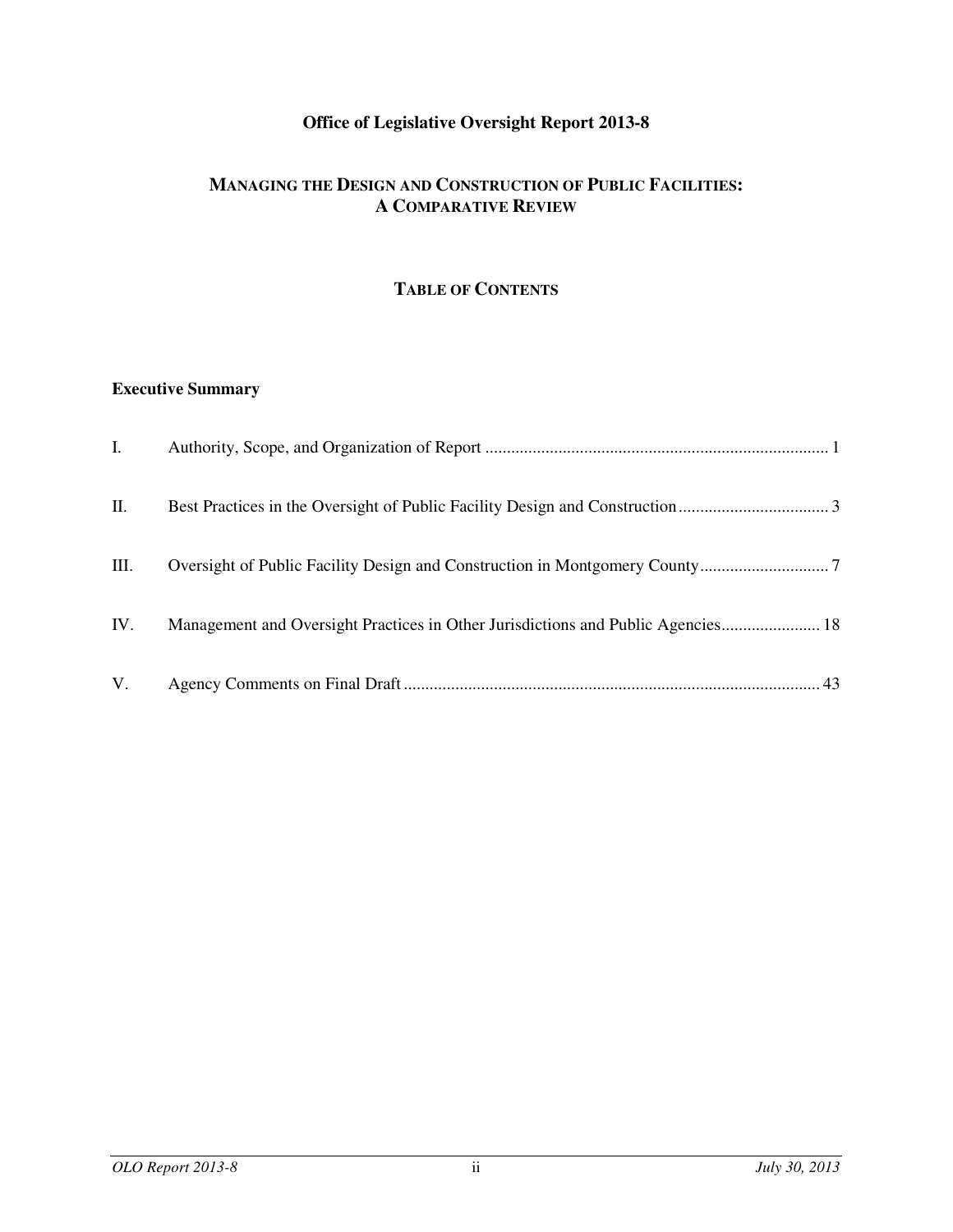### **Chapter I. Authority, Scope, and Organization of Report**

### **A. Authority**

Council Resolution 17-714, *Resolution to Amend Resolution 15-517 to Revise the FY13 Work Program of the Office of Legislative Oversight: Design and Construction of Public Buildings, adopted April 9, 2013.* 

#### **B. Purpose and Scope of Report**

In March 2013, the County Executive released a report detailing a series of design and construction failures that have left the Silver Spring Transit Center (SSTC) unsafe. After review, the County Council stated that the report "makes clear that there were pervasive problems in the design, construction, and inspection of the Transit Center which have resulted in a structure that does not meet the County's safety and durability requirements."<sup>1</sup> While calling on the SSTC project design firm, general contractor, inspector, and the Executive Branch to remedy these errors as quickly as possible, the Council also noted that it would work to ensure that issues like these do not happen in the future.

The purpose of this report is to enhance the Council's understanding of the design and construction of public buildings and facilities by reviewing Montgomery County's management practices as well as models used in other jurisdictions. Specifically, this report:

- Reviews general research, standards, guidelines, and best practices for public facility design and construction;
- Summarizes the processes and procedures used by Montgomery County Government to oversee the design and construction of public facilities; and
- Describes the public facility design and construction management and oversight practices used in other jurisdictions and public agencies.

This report does not analyze or review any particular Montgomery County facility project, nor does it review the performance of Montgomery County or any other jurisdiction in implementing or applying its management and oversight structures in practice.

#### **C. Organization of Report**

**Chapter II, Recommended Management Practices for Public Facility Design and Construction,**  summarizes the information reviewed by OLO and identifies common practices, structures, and processes used to effectively manage and oversee public facility construction projects.

**Chapter III, Public Facility Design and Construction Management in Montgomery County,** details the Department of General Services' management and oversight procedures during the public facility design and construction process, and describes the Department of Permitting Services' regulatory role in reviewing a project as part of the permit approval process ensuring that construction plans comply with adopted codes and standards.

<sup>&</sup>lt;sup>1</sup> Montgomery County Council Statement on Newly Released Report on Silver Spring Transit Center, March 20, 2013. http://www6.montgomerycountymd.gov/Apps/Council/PressRelease/PR\_details.asp?PrID=9298.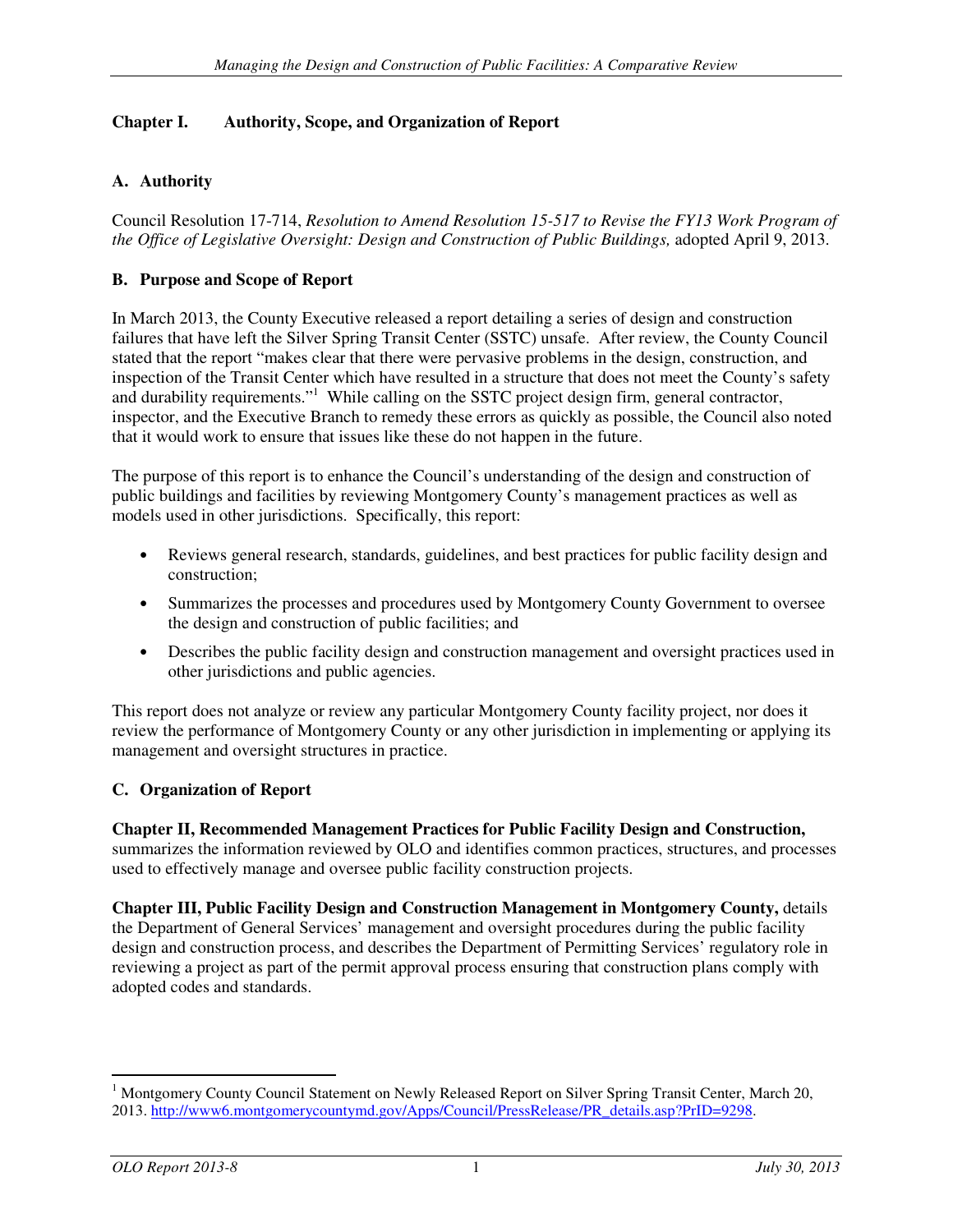**Chapter IV, Management Practices in Other Jurisdictions and Public Agencies,** provides comparative information on the public facility design and construction models used in thirteen other jurisdictions and public agencies.

**Chapter V** contains **Agency Comments** received from Montgomery County Government's Chief Administrative Officer on the final draft of this report.

# **D. Methodology**

Office of Legislative Oversight (OLO) staff members Craig Howard and Kristen Latham conducted this study. OLO gathered information through document reviews and interviews with staff from the County Government's Department of General Services and Department of Permitting Services; telephone interviews with staff representatives from other jurisdictions and/or public agencies involved with public facility design and construction; a review of documents provided by each jurisdiction or available on their websites; and a general literature and document search.

### **E. Acknowledgements**

OLO received a high level of cooperation from County Government staff involved in this study. OLO appreciates the time commitment, the information shared, and the insights provided by all staff who participated. In particular, OLO acknowledges the following staff for their assistance: Fariba Kassiri, Assistant Chief Administrative Officer; David Dise, Ernie Lunsford, and Don Scheuerman from the Department of General Service; and Diane Jones, Hadi Mansouri, and Gail Lucas from the Department of Permitting Services.

In addition, OLO greatly appreciates the valuable time and information provided by:

- Arlington County, VA George May and Bo Bloomer;
- City of Austin, TX Howard Lazarus, Roxanne Cook, Mike Boyle, and Gail Hamrick-Pigg;
- District of Columbia Allam Al-Alami, June Locker, and Will Mangrum;
- Fairfax County, VA Carey Needham and Madgi Imbabi;
- Loudoun County,  $VA$  Paul Brown;
- State of Maryland Bart Thomas, Larry Bricker, and Tim Case;
- Maryland Stadium Authority Gary McGuigan;
- Miami-Dade County, FL Patrick Brown;
- Montgomery County Public Schools James Song;
- Prince George's County, MD Jack Sloan;
- Santa Clara County, CA Siva Darbhamulla; and
- Ventura County, CA Jeff Pratt and Herbert Schwind.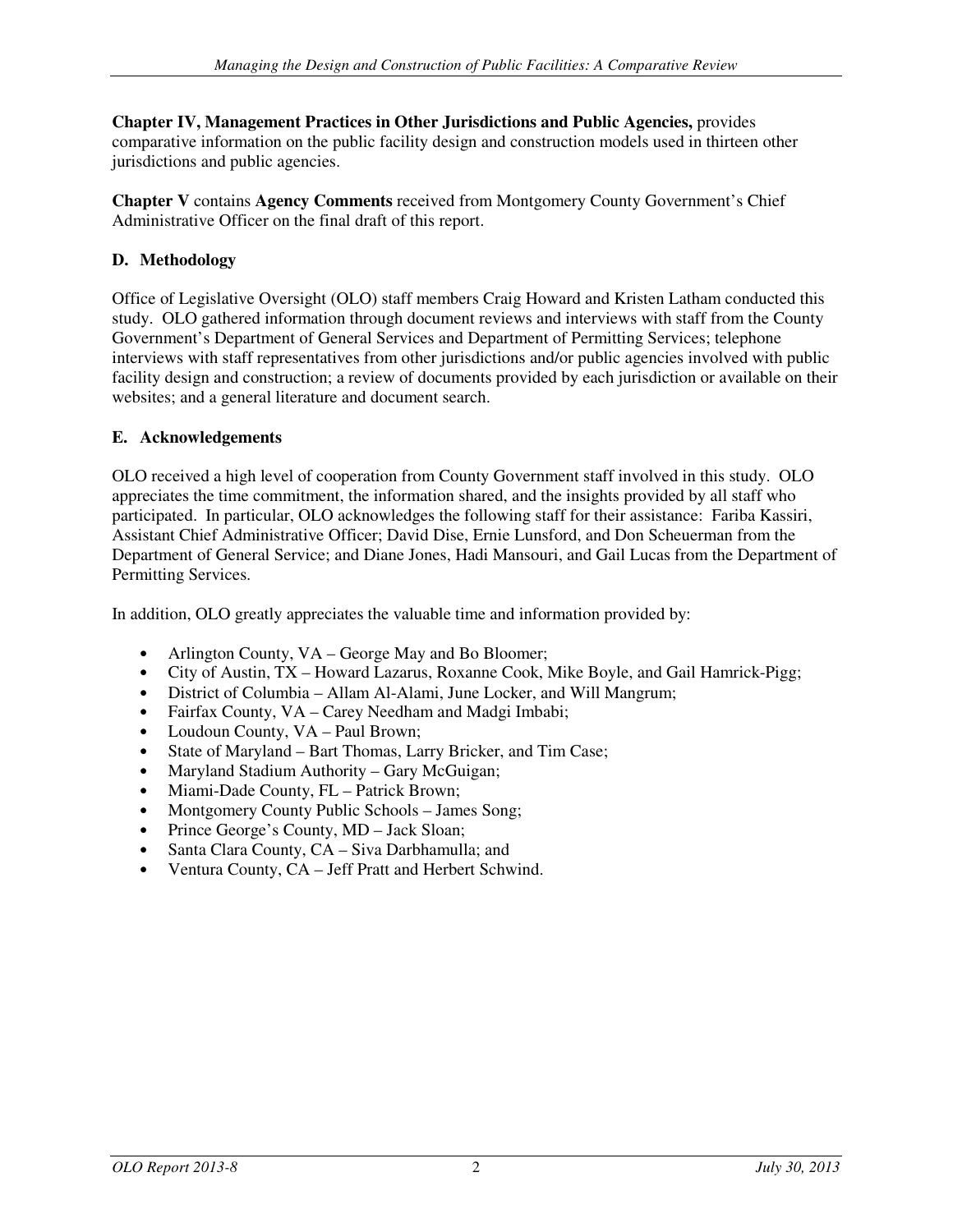### **Chapter II. Recommended Management Practices for Public Facility Design and Construction**

Public facility construction can be a lengthy, complex, and rigorous process. To gain a better understanding of how governmental institutions successfully navigate this process, OLO reviewed relevant research literature, standards and guidelines developed by construction trade and industry associations, and best practice documents from other jurisdictions.

This chapter summarizes common practices, structures, and processes used to effectively manage and oversee public facility construction projects, and is organized as follows:

- **Part A** identifies challenges a jurisdiction must overcome in constructing public facilities; and
- **Part B** reviews recommended practices for successfully managing the construction and design of public facilities.

#### **A. Challenges of Public Facility Construction**

In order to build a high-quality facility that meets organizational needs, a jurisdiction must successfully manage the planning, design, and construction processes. As described by the Construction Management Association of America: "Construction is inherently a complex endeavor. An owner embarking on a construction project or program faces a variety of challenges, such as time and cost constraints, program and quality goals, project team creation and integration, and internal organizational requirements."<sup>2</sup>

Some of these inherent complexities are exacerbated in a public setting, as "public sector construction projects typically face more difficult problems and obstacles than private sector projects. The formality of the budgeting process renders cost overruns unusually troublesome, and the realities of public administration of the projects often result in delays and claims."<sup>3</sup> The State of Washington's Office of Financial Management summarized several common factors and events that can negatively impact public facility projects based on a review of case studies. Notable factors include:

- Poorly defined or unrealistic scope, budget or schedule at the beginning of the project;
- Changes in project scope and budget;
- Lack of attention to project relationships among stakeholders;
- Design errors and omissions;
- Failure of contractors to coordinate and manage construction:
- Lack of a firm schedule and absence of ongoing monitoring;
- Conflicting interpretations of contract document requirements; and
- Lengthy resolution of issues. $4$

As a result, jurisdictions employ numerous management practices and concepts to help ensure high quality public facility projects that meet user needs while efficiently utilizing public tax dollars.

 $\overline{a}$ 

<sup>2</sup> Construction Management Association of America (CMAA), *An Owner's Guide to Construction and Program Management*, 2011. pg. 1.

 $3$  Friedlander, Mark C. and Ruth E. Krugly, "A New Solution for Public Construction Projects: Sequential Designer Led Design-Build," www.schiffhardin.com/binary/friedlander-krugly\_design-build.pdf.

Originally published in the *Journal of Construction Accounting and Taxation*, March-April 2007.

<sup>4</sup> State of Washington, Office of Financial Management, *Best Management Practices for Capital Projects*, January 2008. http://www.ofm.wa.gov/budget/capital/best\_management\_practices\_report.pdf.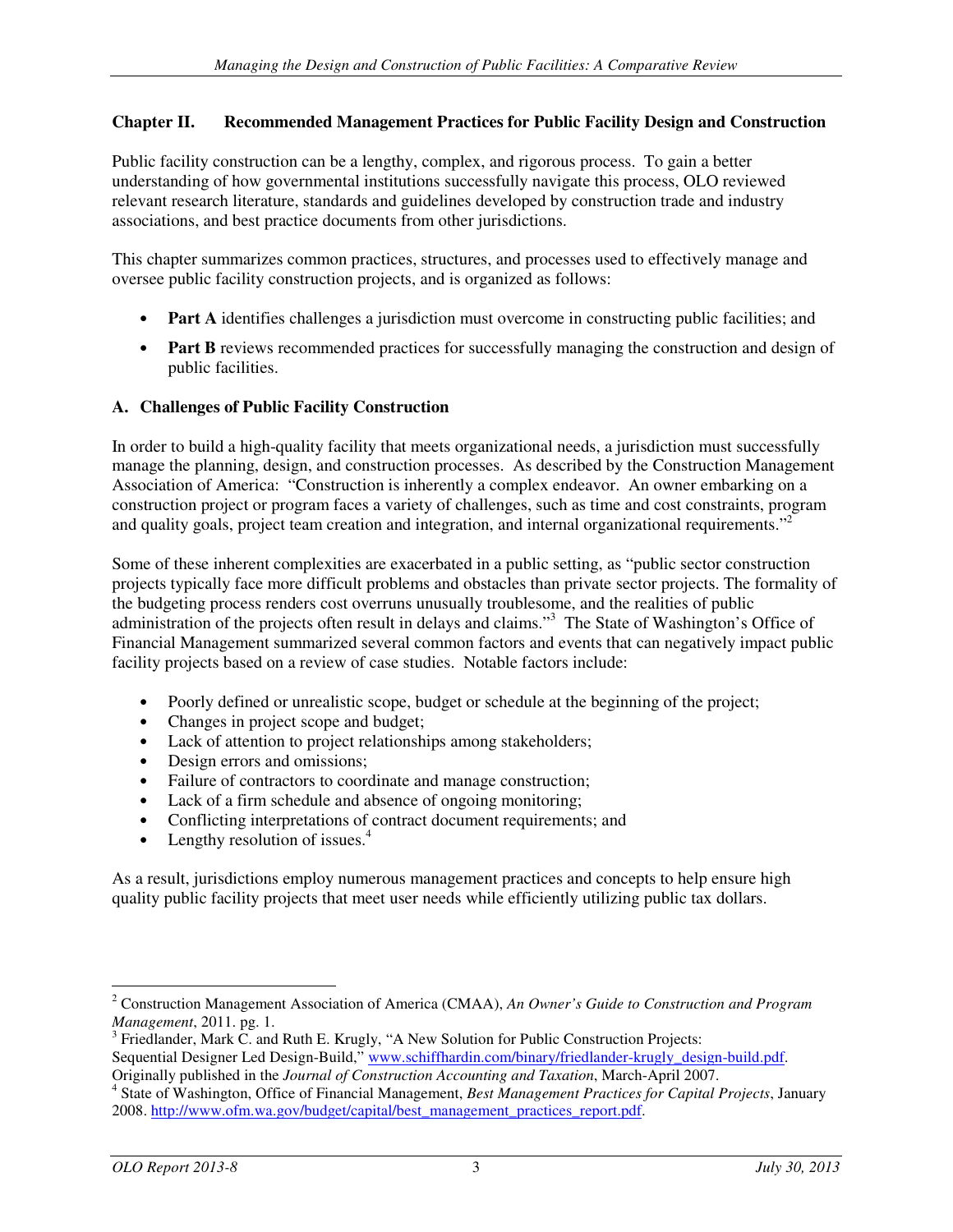### **B. Recommended Practices**

While many best practice documents related to facility construction contain detailed technical standards and specifications, there are several commonly-cited recommended practices for overcoming the challenges detailed above.

### **1. Project Management Structures and Protocols**

A detailed project management structure can turn the "planning, design and construction process into one which maximizes the owner's control over the project's scope, quality, time, and cost, and adds predictability of the outcome from the start of programming to completion of construction."<sup>5</sup> The project management process begins with identification of the owner's requirements, project limitations/needs, and the establishment of realistic objectives for delivery. Jurisdictions should develop project management protocols to establish how a project is executed, and monitored.

The overall project management structure can be either centralized or decentralized and can include government employees, consultants, and contractors; however, roles and responsibilities must be clearly delineated. As stated by the Massachusetts Municipal Association, "clear and concise definitions of roles and responsibilities should be communicated early in the project to avoid unnecessary disputes and overlaps. Constant and clear communication with the project team should clarify misunderstandings quickly."<sup>6</sup> Two practices cited as beneficial in successfully implementing project management are described below.

**Appoint an expert project manager (in-house or contractor).** Successful projects tend to have an experienced project manager and an adequate number of staff to oversee the design and construction of public facilities. While the project manager can either be an employee or a hired consultant, there should always be an in-house employee assigned final authority. One model is to hire a Construction Manager, who acts as the jurisdiction's representative with the contractors, manages the construction site, and oversees and inspects work completed.

**Use technology to enhance project management.** With changing technology, jurisdictions can use specialized software programs to assist project managers with project planning and administration, cost estimating, scheduling, document control, data management, performance evaluation, and forecasting.

#### **2. Design Review**

Design review is integral to the oversight of public facility construction. Design reviews are structured analyses of design plans to assure compliance with design standards, environmental and site constraints, and operational needs. In general, design reviews aim to identify errors and omission and ensure:

- Compliance with relevant codes and laws;
- Adherence to cost projections and cost effectiveness;
- Ability to meet operational needs; and
- Overall quality project delivery.

 $\overline{a}$ 

<sup>&</sup>lt;sup>5</sup> CMAA 2011, pg. 11.

<sup>6</sup> Massachusetts Municipal Association, *Recommended Practices for Hiring Owner's Project Managers: A Guide for Municipal Construction Project, Edition 1*, 2006, pg. 16.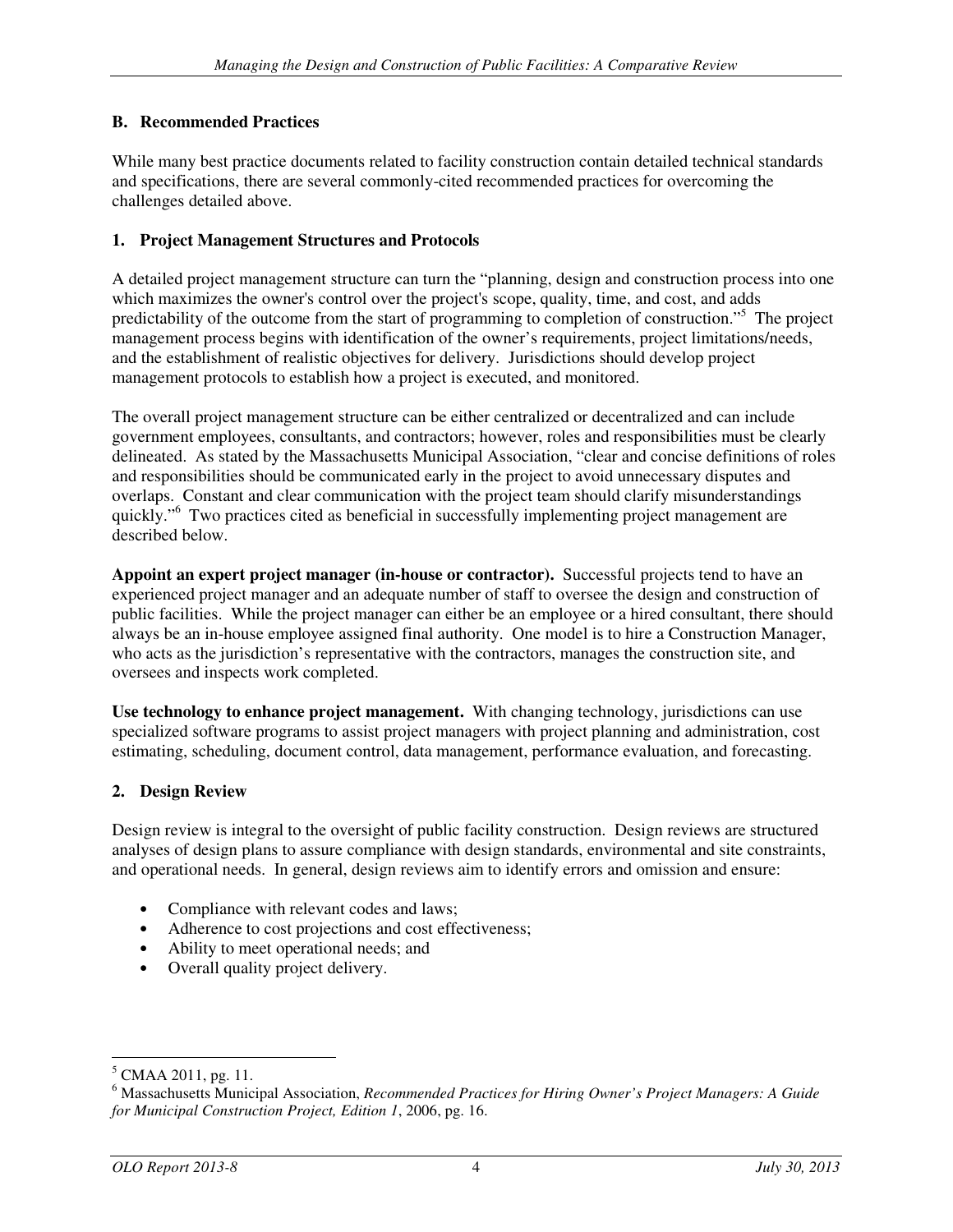There are many types of design reviews; peer review, value engineering, and constructability reviews were highlighted in several publications as recommended practices, while building information modeling is a newer practice that is becoming more common.

**Independent Peer Review.** A peer review occurs when an independent team reviews plans for local building code compliance, adherence to standards of design practice/criteria, and design conflicts. Peer review is an important tool for Quality Control/Quality Assurance, and is "an effective way to incorporate lessons learned from other projects and to identify best practices to carry forward into the Final Design phase of the project."<sup>7</sup>

**Value Engineering.** Value engineering (VE) is a specialized interdisciplinary project review aimed at reduction of costs, increased productivity, and improved quality. VE analyzes the functions of a project to determine its "best value," or relationship between worth and cost. Specifically, VE aims to balance the required functions, performance, quality, and safety of a project with the cost and other operating resources necessary to meet those requirements.

**Constructability Review.** A constructability review determines whether a project is buildable, biddable, maintainable, and cost-effective. It consists of reviewing the draft plans, draft technical specifications and the proposed bid schedule to ensure that the work requirements are clear, the documents are coordinated, and that there are not any errors, omissions, or conflicts. Constructability reviews can enhance early planning, minimize scope changes, reduce design related change orders, develop construction friendly specifications, enhance quality, reduce delays, meet schedules, reduce disputes and claims, and decrease construction and maintenance costs.<sup>8</sup>

**Building Information Modeling (BIM).** BIM is a process that utilizes software programs to virtually construct a three-dimensional model of a project and help "architects, engineers and constructors to visualize what is to be built in simulated environment and to identify potential design, construction or operational problems."<sup>9</sup> BIM is emerging as "an innovative way to manage projects. Building performance and predictability of outcomes are greatly improved by adopting BIM."<sup>10</sup>

### **3. Project Monitoring**

The owner of a project is ultimately accountable for the proper delivery of the project, even if the design and construction are contracted out. The purpose of project monitoring is to ensure that contractors comply with contract terms, performance expectations are achieved, and any problems are identified and resolved. During the initial stages of a project, jurisdictions should develop an oversight plan that outlines the key project oversight roles and requirements, including:

- Appoint a contract manager with authority, expertise, and time to monitor the project;
- Track costs and compare them to budget;
- Ensure deliverables are completed on time;
- Conduct material testing to verify quality and compliance;
- Evaluate the contractor's performance against outlined performance measures; and
- Document all monitoring activities.

 $\overline{a}$ 7 Federal Transit Administration, *Project and Construction Management Guidelines*, 2011, pg. 2-50.

<sup>8</sup> AASHTO Subcommittee on Construction, *Constructability Review Best Practices Guide*, 2000, pg. 21.

<sup>&</sup>lt;sup>9</sup> Azhar, Salman, Michael Hein and Blake Sketo, "Building Informatiom Modeling (BIM):Benefits, Risks, and Challenges," http://ascpro.ascweb.org/chair/paper/CPGT182002008.pdf.  $10$  Ibid.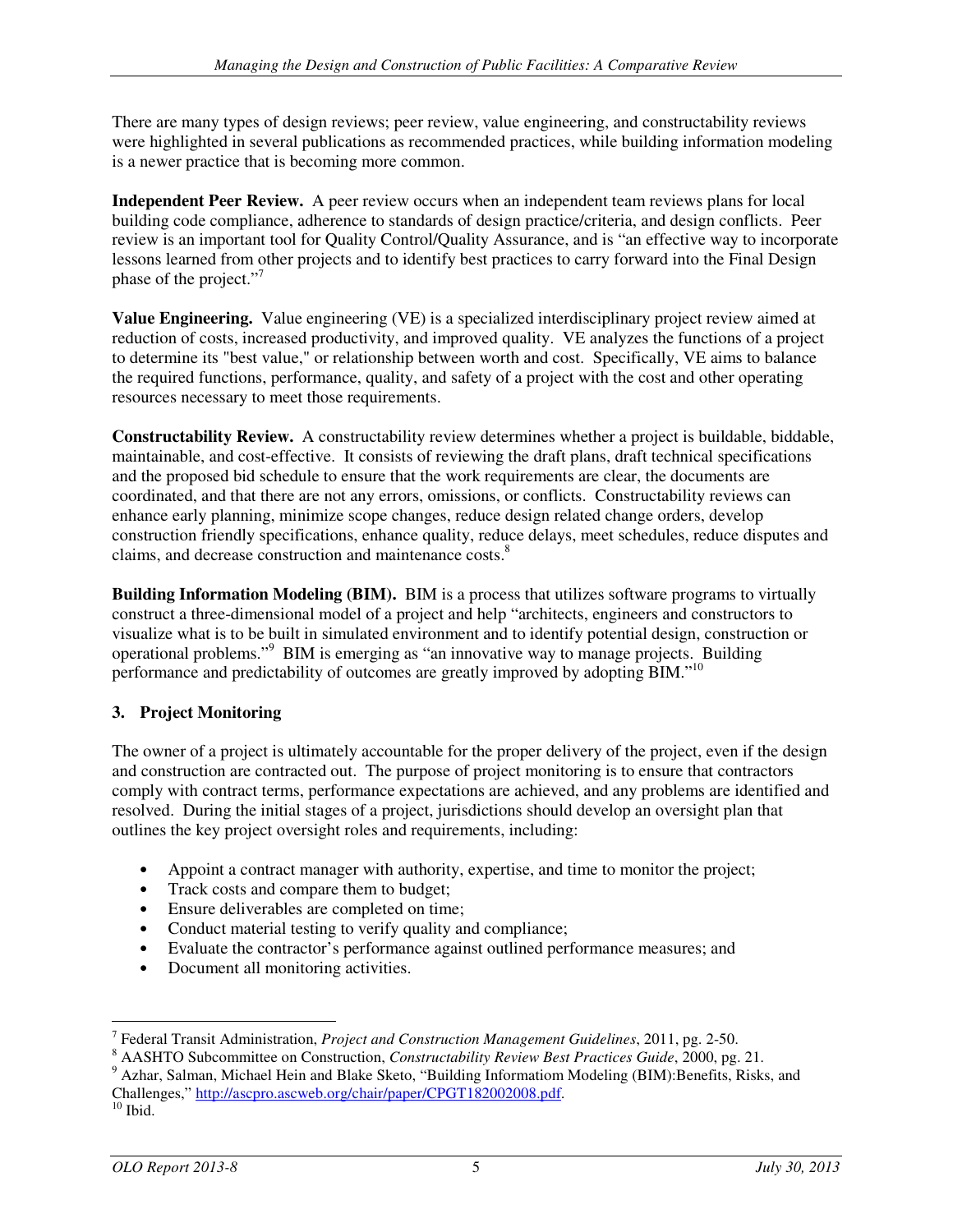**Project Schedule.** Once the project's scope is defined, the project management team should create a more specific schedule for: 1) construction of each component of the project; 2) review meetings and progress reports; 3) procurement requirements; and 4) inspections and testing. In addition, "project managers should perform reviews of the project schedule on a regular basis to identify developing trends and to point out potentially significant problems in the schedule forecast." $11$ 

**Consistent Recordkeeping and Reporting Requirements.** Jurisdictions should create a centralized information management system to monitor the project and keep all project team members informed of project status. Progress reports should be completed on a weekly basis and include:

- Status of the project
- Budgeted vs. actual cost
- Budgeted vs. actual time
- Changes and modifications
- Performance measures
- Scope changes and related potential costs
- Trends and trend forecasts
- Any anticipated problems

**Procedures for Changes and Modifications.** During the course of construction, unanticipated work may arise and there should be a process in place to review the situation and issue necessary change orders. Accordingly, "the most effective approach to controlling the cost of changes is a management culture that resolves contractor requests for changes in a timely, decisive, and equitable manner."<sup>12</sup>

**Performance Requirements for Contractors.** It is necessary to hold the contractor accountable for the delivery of quality services and a final product. Performance requirements should include: 1) clear and measurable performance outcomes; 2) evaluation procedures and standards; and 3) positive or negative performance incentives.

#### **4. Quality Control and Inspections**

Another recommended practice is that jurisdictions emphasize the development of quality control plans and processes throughout the design and construction of a facility. In general, quality control refers to procedures to ensure that design and construction activities are performed in compliance with project specifications. Quality control "became important not just to ensure that pieces fit together, but also to ensure the safety of the final product."<sup>13</sup>

**Inspections.** An important component of project oversight, often conducted as part of or in concert with quality control measures, is a system of tests and inspections. These inspections are typically in addition to any inspections required as part of a permit, and can be conducted by in-house staff or contractors. All inspectors, in-house or contracted, should have the appropriate experience and/or certifications. Recommended testing and inspections components include:

- A detailed plan of the amount and types of inspections required;
- A schedule for the required tests and inspections, including what inspections must be completed before certain construction activities can proceed;
- Delineation of responsibilities for who is conducting which inspections; and
- Reporting procedures to ensure that the appropriate parties are receiving and reviewing the test and inspection results.

 $\overline{a}$ <sup>11</sup> Federal Transit Administration 2011, pg. 3-31.

<sup>&</sup>lt;sup>12</sup> Federal Transit Administration, *Construction Project Management Handbook*, 2009, pg. 6-8.

<sup>13</sup> Federal Transit Administration, *Quality Assurance and Quality Control Guidelines*, February 2002, pg. I-5.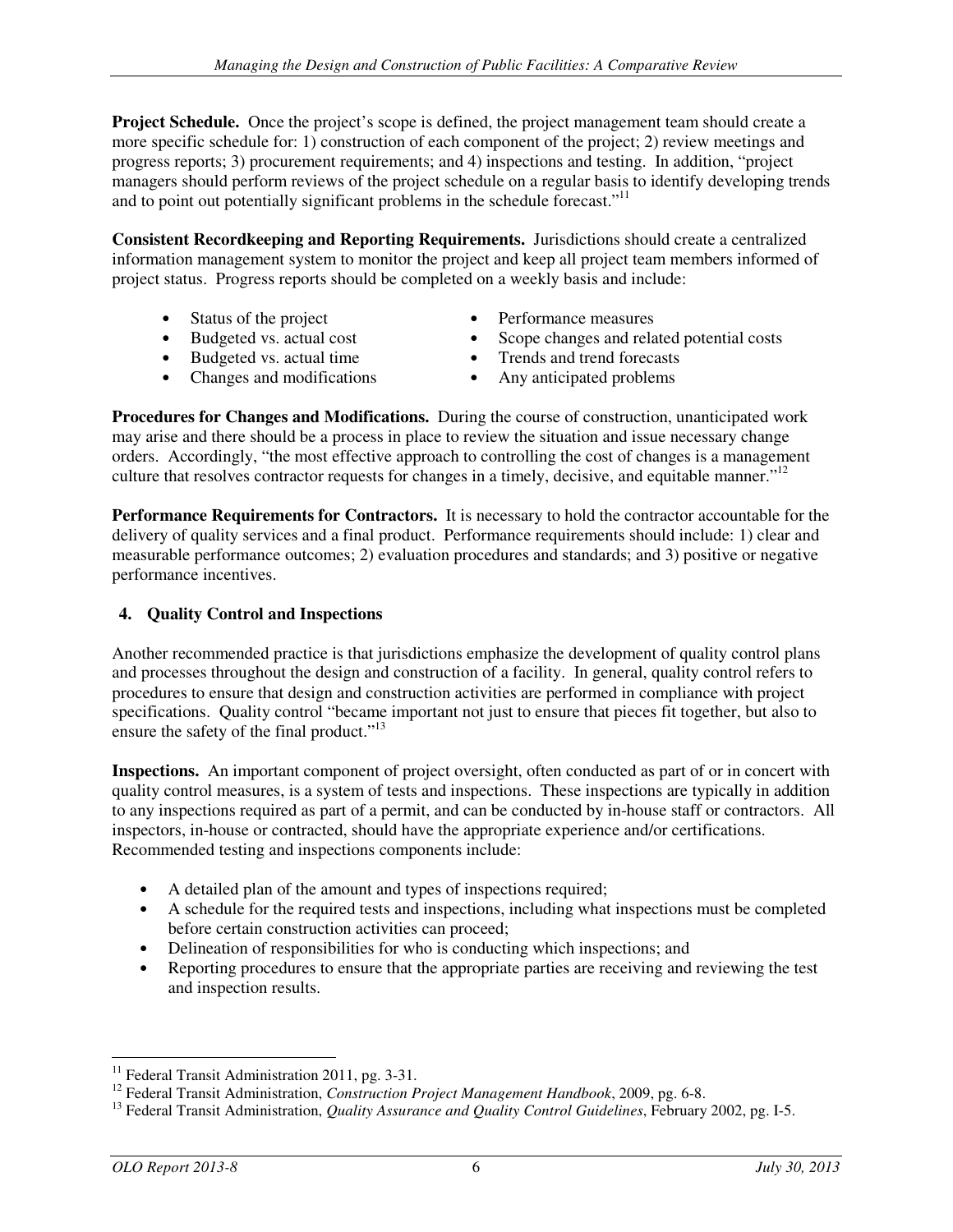### **Chapter III. Public Facility Design and Construction Management in Montgomery County**

There are three primary phases of public facility construction in Montgomery County: facility planning, design, and construction. This chapter provides an overview of the processes and structures established by Montgomery County Government to oversee public facility projects during the design and construction phases. More specifically, the processes reviewed in this chapter are for projects that have a completed Project Description Form and have been approved with a funding allocation as part of the adopted Capital Improvements Program (CIP).

# Chapter Highlights

The Department of General Services (DGS) is responsible for managing the design and construction of public facilities, and typically contracts with an architectural/engineering  $(A/E)$  firm to design a facility and a General Contractor to build it. The County has established several management and oversight structures for facility design and construction, summarized below, that largely align with the recommended practices described in Chapter II.

### Oversight of Project Design and Permit Approval

- A project management protocol to establish roles, responsibilities, and authorities for the project participants and stakeholders.
- Development of formal design quality control plans and procedures.
- Multiple internal and external design review structures.
- Regulatory review of final construction plans by applicable authorities.

### Oversight of Project Construction

- A project management structure to establish roles, responsibilities, and authorities for the project participants and stakeholders.
- Development of formal project schedules and quality control plans prior to construction.
- Standard project meetings throughout construction to review and assess progress.
- Establishment of documentation and reporting standards.
- Requirements and processes for all necessary tests, inspections, and approvals.

The chapter is organized as follows:

- **Part A** details the Department of General Services' (DGS) management and oversight procedures during the public facility design process, and describes the Department of Permitting Services' (DPS) role in reviewing a project's design as part of the permit approval process; and
- **Part B** reviews DGS' management and oversight procedures during public facility construction to ensure projects are constructed as intended, and DPS' regulatory practices to ensure that construction complies with permit requirements and adopted codes.

# **A. Oversight of Project Design Process and Permit Approval**

This section highlights several components of the County's oversight structure during the design phase. It reviews the roles and responsibilities of County and consultant staff involved in the design process and describes various ongoing or point-in-time oversight mechanisms. DGS is the "owner" of County facilities and is responsible for managing and overseeing all facets of facility design, including hiring design and other consultants in accordance with County procurement laws and regulations. DPS' role as a regulatory agency, to review construction plans submitted for permit application for compliance with codes, begins after DGS' design process is complete.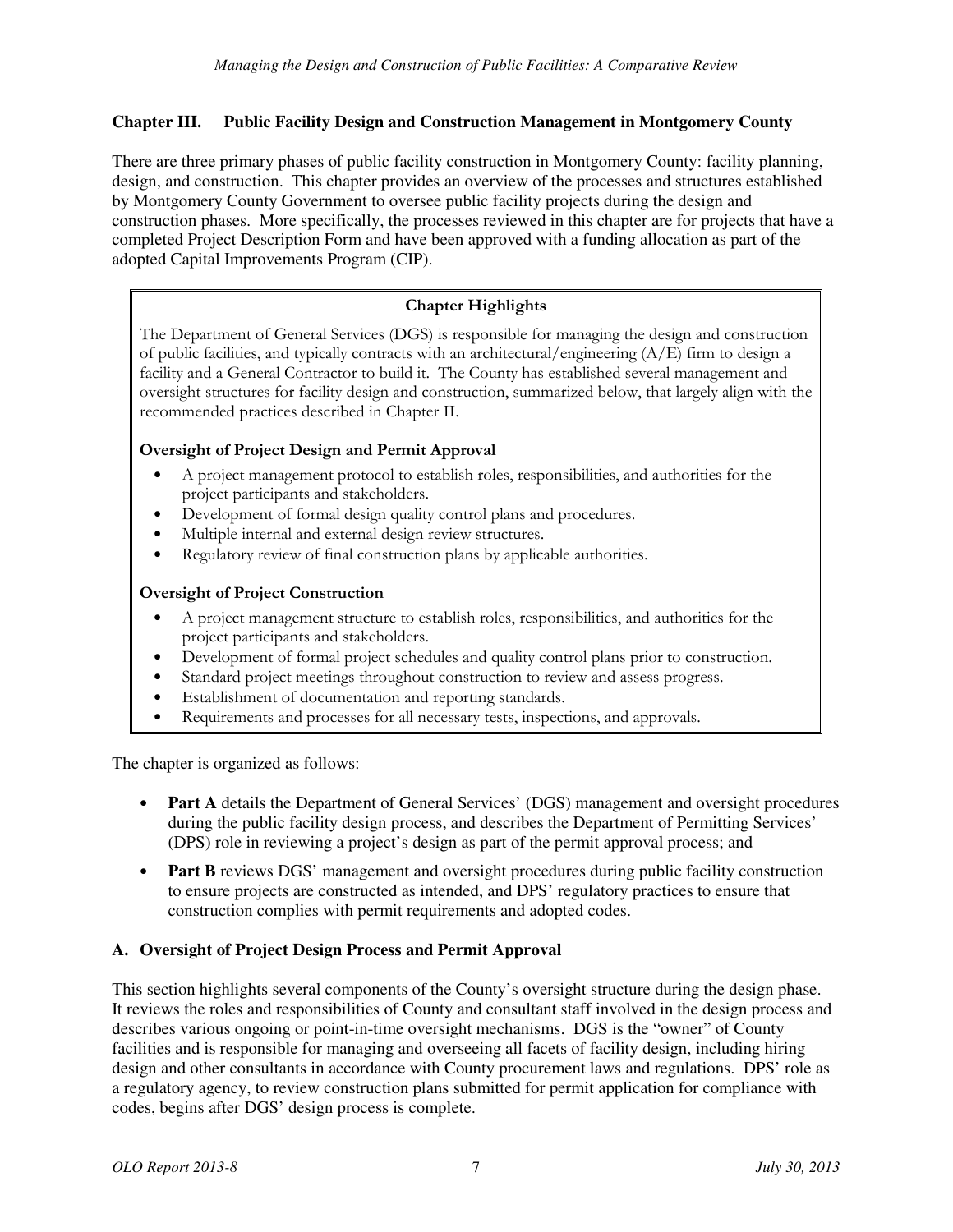The table below briefly summarizes the roles and responsibilities of key participants that are typically involved in the design and permit approval of County facilities.

### Selected Roles and Responsibilities – Design Phase and Permit Approval

- DGS Project Manager County staff member responsible for managing, coordinating, and overseeing a project through the entire design phase. Coordinates the work of other DGS staff members and external consultants/contractors on a project that are hired by DGS.
- Architect/Engineer  $(A/E)$  An outside consultant hired by DGS to design the facility for construction. The Design Manual notes that "the end result of any contract with the  $A/E$ must be documents that provide a complete and fully functional facility." The A/E is responsible for overseeing the work of any sub-contractors it uses on a project.
- Commissioning Agent An outside consultant, required under LEED standards for green buildings, hired by DGS to assist the A/E in designing a "Commissioning Plan" for the installation of the electrical, plumbing, and mechanical systems.
- Building Envelope Consultant An outside consultant hired by DGS to review all design features on a project related to the building envelope (e.g., roofs, exterior walls, windows/doors, weatherproofing).
- Americans with Disabilities Act (ADA) Consultant An outside consultant hired by DGS to review the facility design and ensure it complies with ADA requirements.
- Other Agency Staff If a particular project requires formal coordination with another governmental agency, staff from that agency may be required to review and/or approve all or some of the design.
- DPS Permit Review Staff In connection with an application from DGS for a building or other permit, DPS staff across multiple disciplines review the permit application and plans submitted for compliance with the applicable International Building Codes (as adopted by Montgomery County) and applicable regulations and permitting requirements.

**Process and/or procedure documents.** For DGS' project design process, many of the responsibilities, oversight structures, and standards are described in the *Montgomery County Manual for Planning, Design, and Construction of Sustainable Buildings, Version 2010.7* (hereinafter "Design Manual").The Design Manual is an 800+ page document, originally published in 1996 and periodically updated by DGS, that provides a framework for public facility projects in Montgomery County as follows:

Montgomery County has a great interest in the highest quality buildings for the comfort of its occupants and those who visit them for business. As a public developer we are very interested in the best practices to sustain the environment through energy efficiency, pollution prevention, revitalizing communities, and establishing standards and policies that will enhance life in the county. One of the documents that provide us with the requirements and standards to achieve these goals is the building design manual…The purpose of this manual is to provide guidelines to architects and engineers designing new and renovating existing facilities for Montgomery County, Maryland. This manual is intended to summarize information on what is expected by the County, either by choice or by the specialized nature of the facility, and to avoid historical problems with planning, design, and construction, and with subsequent operations and maintenance. (Introduction, pg. 1-2)

While the Design Manual provides a framework for design expectations, the specific contract agreements with consultants or contractors govern each individual project. Additionally, like all private projects, County facilities must be designed in accordance with all applicable building codes that have been adopted via the County Code and/or Executive Regulation and permitting requirements.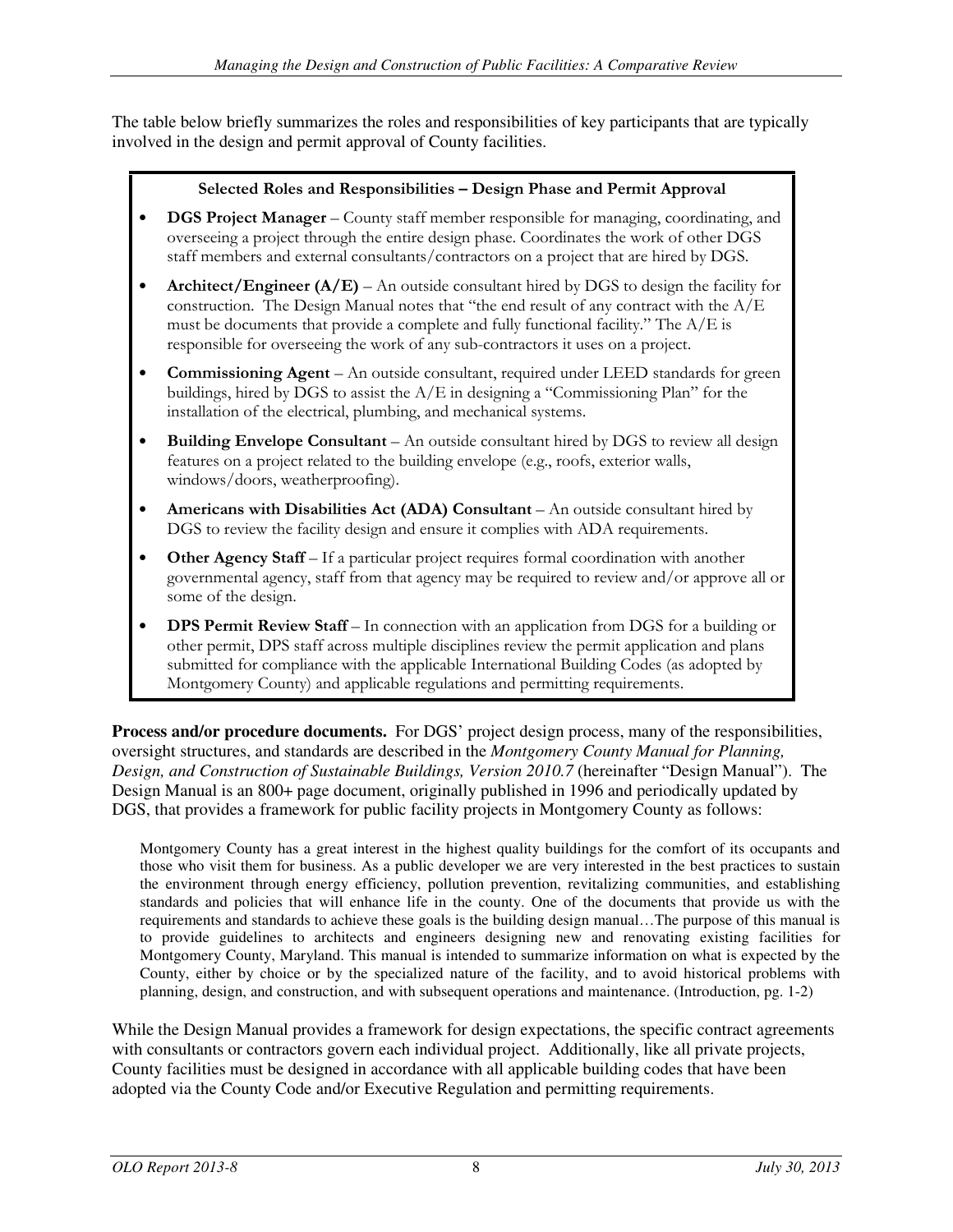### **1. Project Management Structure**

Once a project receives formal approval by the County Council, DGS assigns the project to the Building Design and Construction Division or the Office of Special Projects.<sup>14</sup> The DGS Division/Office managing a project assigns a Project Manager who is responsible for managing, coordinating, and overseeing a project through each stage of the design process. DGS' staff of Project Managers includes engineers, architects, and individuals with certification as a Project Management Professional.

The assignment of a Project Manager to lead and manage the day-to-day business of the project is part of DGS' project management protocol established in the Design Manual. The protocol outlines the hierarchy, major responsibilities, and lines of authority within a project as it relates to DGS' management of the design process and submission of permit applications. For the design process, the DGS Project Manager's general responsibilities as detailed in the Design Manual include:

- Management of the design process;
- Chairing of project progress meetings;
- Coordination with the user agency, Department of Technology Service, Division of Facilities Management, and the Real Estate Office;
- Submission of applicable permit applications and development approval requests to M-NCPPC and the Department of Permitting Services, State Highway Administration, and other approving agencies as applicable;
- Coordination with and management of the A/E and other consultants;
- Preparation and distribution of meeting reports and related documents to the team; and
- Coordination of document review and comments.

DGS reports that it typically assigns one Project Manager to each project, but a large or complex project can have more. In those cases, responsibilities are divided up but one Project Manager is designated as the lead.DGS reports that they occasionally contract out some or all Project Management responsibilities, and in these cases that contract position is referred to a Construction Manager (even if the work starts during the design phase). DGS notes that the decision to hire a Construction Manager often results from a need for specialty expertise in a particular area (e.g., a specific type of structural engineering expertise). Examples of County projects that have utilized a Construction Manager include the Silver Spring Library, Strathmore, and the Detention Center.

# **2. Design Framework and Quality Control Procedures**

DGS requires the A/E complete two documents in the design phase of a County project – a quality control plan and a commissioning guide – that help to ensure that the construction documents are high quality and meet the County's operational needs.

**Quality Control Plan.** DGS' Design Manual details the design quality control process and deliverables required for County building projects. The project A/E must provide the County with a formal design quality control (DQC) plan within two weeks of receiving a notice-to-proceed from DGS. As part of the plan, the consultant must identify the personnel that will be assigned quality control functions on the project, including the firm's DQC Manager. The quality control plan requires the A/E to develop several documents and procedures that are used to review, track, and monitor progress. Some examples detailed in the Design Manual include:

 $\overline{a}$ <sup>14</sup> DGS staff report that the Office of Special Projects manages projects within the Rockville Core and any Smart Growth projects. All other projects are assigned to the Building Design and Construction Division.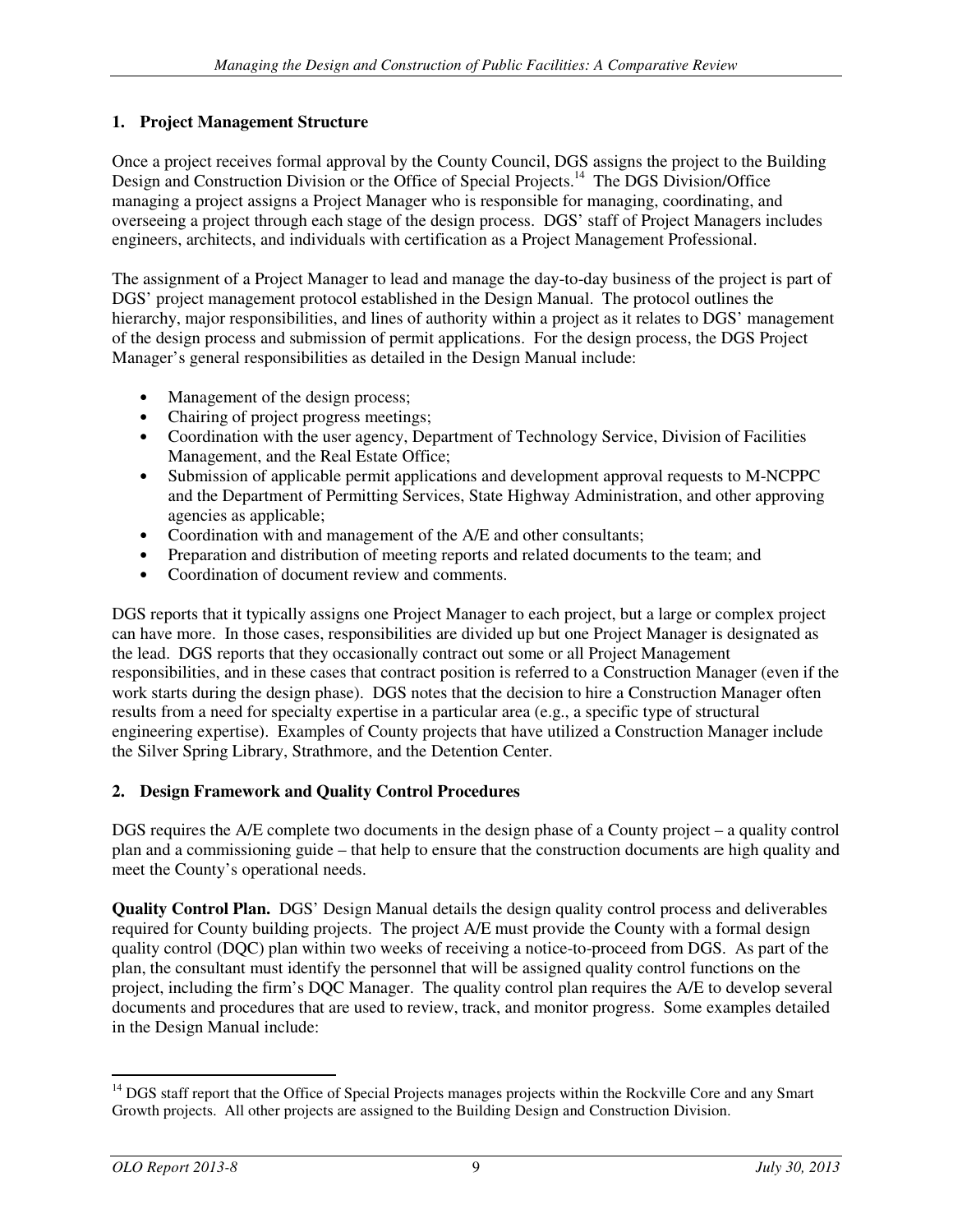- **Submittal Tracking Plan** a checklist that identifies all the required document and/or information submittals, submittal type and format, comment and revision processes, and dates for both initial submittal and final approval from DGS and/or the appropriate regulatory agency.
- **Scope Tracking System** a system for tracking any scope changes during the design, including the impact of such changes on other aspects such as schedule and cost.
- **Coordination Plan** a checklist or matrix that identifies design elements requiring coordination by phase, consultants responsible for coordination sign-off, coordination issues, check dates, follow-up, and final resolution.
- **Decision Log** a mechanism to centrally record all important and incremental decisions that are made during the design process. The log must identify the approving party for each decision and any affected disciplines for coordination.
- **Project Schedule** a detailed schedule of all project activities so the County can follow the design production and assure that all activities are happening within the required timeframe.
- **Schedule Log** a mechanism to record all important and incremental events and decisions that change the project schedule during the design process. The log must identify the approving party for each decision and any affected disciplines for coordination.
- **Design Document Progress Log** a mechanism to record and keep track of progress for all disciplines and design documents at each submission phase, including but not limited to, drawings, specifications, and any other documents.
- Life Cycle Cost Analysis a decision-making tool that analyzes at least three different system alternatives so the building owners can select the best system for the building.
- **Construction Cost Change Log** a mechanism to monitor the design and its conformance to the established construction cost budget.

**Commissioning Plan.** The Design Manual defines commissioning as the "process of ensuring that all building systems are installed and perform interactively according to the design intent, the systems are efficient and cost effective and meet the user's operational needs, the installation is adequately documented and that the operators are adequately trained."<sup>15</sup> Building systems refer to the mechanical, electrical, and plumbing systems within a facility.

DGS contracts with an outside consulting firm to be the Commissioning Agent on each County project. This consultant works with the A/E in developing a Commissioning Plan and is responsible for all associated coordination during the design process. The specific commissioning steps DGS requires during the design phase include:

- Initial meeting with the County to establish the project requirements and protocols;
- Development of a formal Commissioning Plan by the Commissioning Agent;
- Review, format, and supplement the design documents at each stage; and
- Finalize the Commissioning Plan and specifications to include information for the construction phase and to include generic testing procedures.

 $\overline{a}$ <sup>15</sup> DGS Design Manual, Part 1-Section C, pg. 2 of 55.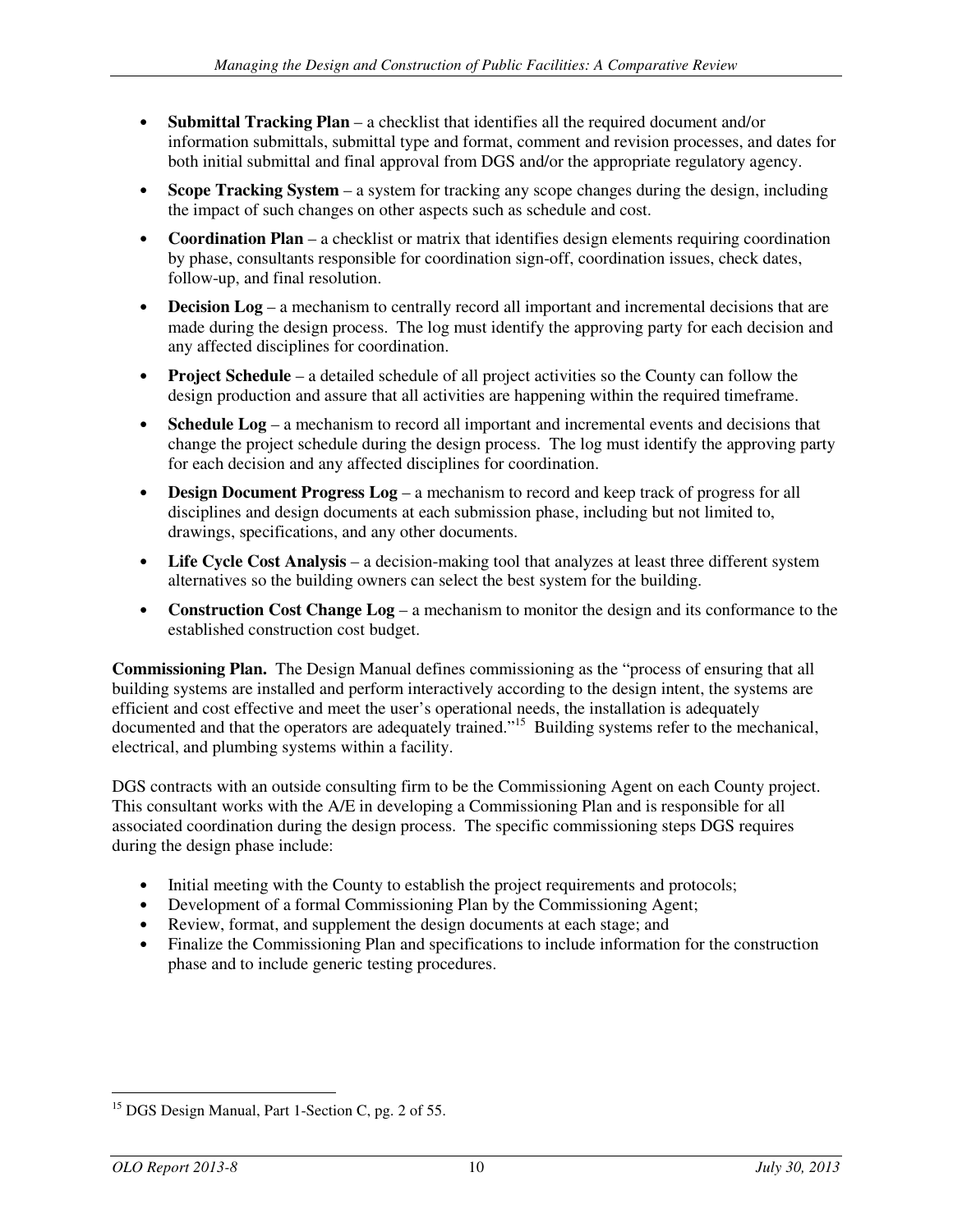### **3. Design Review Process**

DGS' design review process includes multiple steps intended to reduce or eliminate errors, omissions, or problems before a design is finalized for construction. DGS utilizes a web-based, interactive system throughout the review process that tracks the design status and allows all the user parties to see the comments, concerns, suggestions or required changes, etc. from each participant. This type of system is intended to reduce the potential for errors resulting from poorly coordinated documents. Overall, DGS staff note that they have a detailed and extensive process of submission and review during the design process. Staff report that this detailed review process can increase the project's time-frame on the frontend, but that it can save time later in the project by helping to prevent issues or problems.

**Progress Review Meetings**. Throughout the design process, DGS requires the A/E team (including any sub-consultants) to attend bi-weekly meetings to review, coordinate, and monitor project progress. The A/E must record and distribute minutes of these meetings and note any specific actions or changes that result from the meeting. DGS also requires that the A/E participate in informal progress reviews throughout the process to ensure that communication and understanding exist between County staff and the consultants. As noted in the Design Manual: "This process is to assure that the County's needs are understood, accommodated, and that each new facility is designed with maintenance and operation requirements fully recognized."<sup>16</sup>

**Design Quality Control Review Team.** DGS establishes an internal quality control staff group for each project to review and comment on the design at each stage in the design submittal process. This staff group includes a mechanical engineer, structural engineer, civil/site engineer, architect, Project Manager, and Construction Representative. The DGS team reviews each set of documents against discipline-based checklists as well as any other requirements or standards established at that point. The DGS team will provide a consolidated set of comments for revision and/or correction to the documents. The A/E team must formally respond in writing to each comment from the DGS review team.

**Value Management.** Value management is a more recent oversight practice that DGS utilizes for large and/or complex building projects. It involves using an independent, third-party design consultant to review the project during the design phase and offer suggestions or options for improving quality while potentially saving time and/or money. DGS' value management process encompasses principles of both "value engineering" (looking for ways to provide the same design features or services at a lower cost) and "quality management" (looking for ways to enhance design features or services for the same or a slightly higher cost).

The first County project that used Value Management as part of the formal design process was the Silver Spring library in 2012. DGS staff note that it is important to initiate the value management process at the right time in the project, i.e. when the design is complete enough for the review to be of value but when there is still time to make suggested changes without negatively impacting the other phases of the project.

**Building Information Modeling (BIM).** BIM is another project management tool recently implemented by DGS. BIM is a process where all the design elements of a structure are inputted into a software program that creates a three-dimensional, "virtual" model of the proposed building, allowing for DGS and the A/E to identify potential physical design errors and/or oversights before the project reaches the construction phase. DGS utilizes BIM by taking the two-dimensional datasets from the various design components (architectural, mechanical, and electrical) and having a consultant convert the information into a single three-dimensional schematic.

 $\overline{a}$ <sup>16</sup> DGS Design Manual, Part 1-Section D, pg. 17 of 78.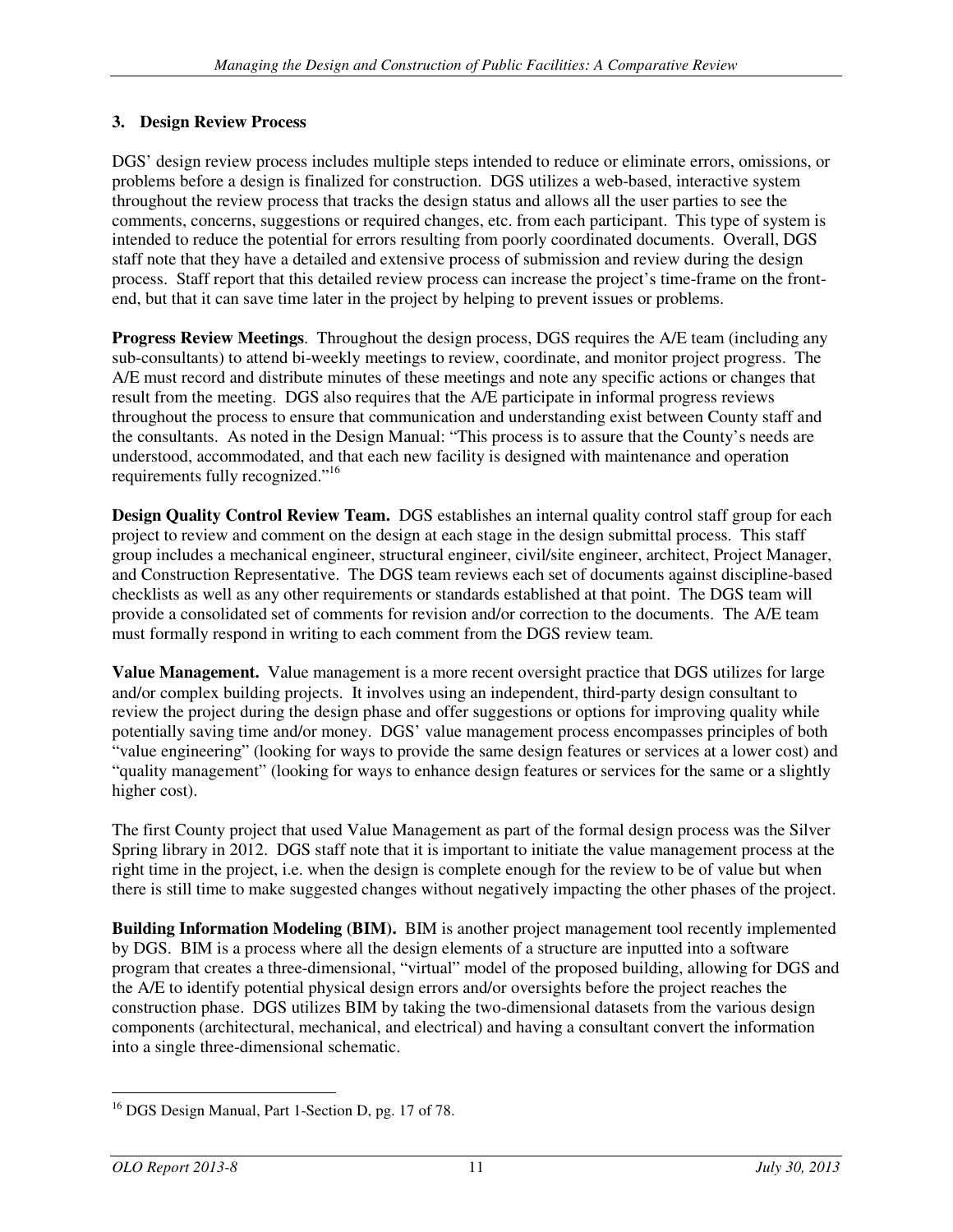Once the design information is incorporated into the BIM, DGS and the consultants conduct a "clash analysis" to find any design problems, conflicts, or omissions that would occur if the building were constructed as designed. For example, the model would show if a structure as designed has a water pipe that is running through duct work. DGS staff then work with the architect to eliminate any clashes and add any missing pieces identified through the modeling.

DGS first used BIM on the Silver Spring Library project in 2012. Other County projects that are currently under construction and have undergone the BIM process include the Travilah Fire Station, the 3<sup>rd</sup> District Police Station, and the animal shelter.

**Other Agency Design Review.** If a particular project requires coordination with another governmental entity (e.g., WMATA, State of Maryland, one of the County's municipalities, etc.) related to the ultimate operation and/or ownership of the facility, DGS reports that they typically develop a written agreement with the other agency or jurisdiction involved in the project. The written agreement will characterize the relationship between DGS and the other agency/jurisdiction, and detail whether or not (and in what ways) staff from the other agency will participate in the design review process.

# **4. Permit Review and Approval**

County facility projects, whether new construction, renovations, or additions/alterations, are classified as commercial buildings from a permitting perspective and must undergo the same standardized DPS permit review and approval process as any non-governmental entity. As a result, DGS submits all the final plan design and construction documents for approval as part of a building permit application before proceeding onto the construction phase of the project. This includes both land development and building construction reviews.

For land development, DGS submits permit applications for sediment control, stormwater, flood plain, right-of-way, grading and paving approval as applicable. For building construction, DPS has a multi-step review process that includes a separate, specialized review for each construction discipline (such as zoning, architectural, structural, electrical, mechanical, life safety, drainage, etc.) relevant to a given project. If DPS staff find any aspects of the design that do not comply with code standards or requirements, it presents those issues to DGS and the A/E for correction and re-submittal before the review proceeds. Plans submitted in connection with special inspection projects (described below) are required to be signed and sealed by an appropriate design professional licensed in the state of Maryland.

All projects are required to be submitted to M-NCPPC for "mandatory referral" review, typically occurring at 30% design completion. Depending on the type of project, it may also require review and/or approval from other entities such as M-NCPPC for forest conservation, WSSC, or Historic Preservation. DPS automatically submits all building permit application materials to M-NCPPC for review, while DGS must submit the required application materials to the other entities.

**Determination of Special Inspections/Complex Projects.** As part of the plan review process, DPS staff also determine if the facility qualifies as a "simple" or "complex" structure. This distinction is significant for the inspection process during the construction phase of the project; DPS Inspectors perform all permitrequired building inspections for simple structures, while a third-party contractor performs all permitrequired inspections for complex structures under DPS' Special Inspections program.

The factors that qualify a building as a complex structure are primarily established within the International Building Code, although the County can designate additional parameters. In Montgomery County, buildings qualify as complex structures if they are: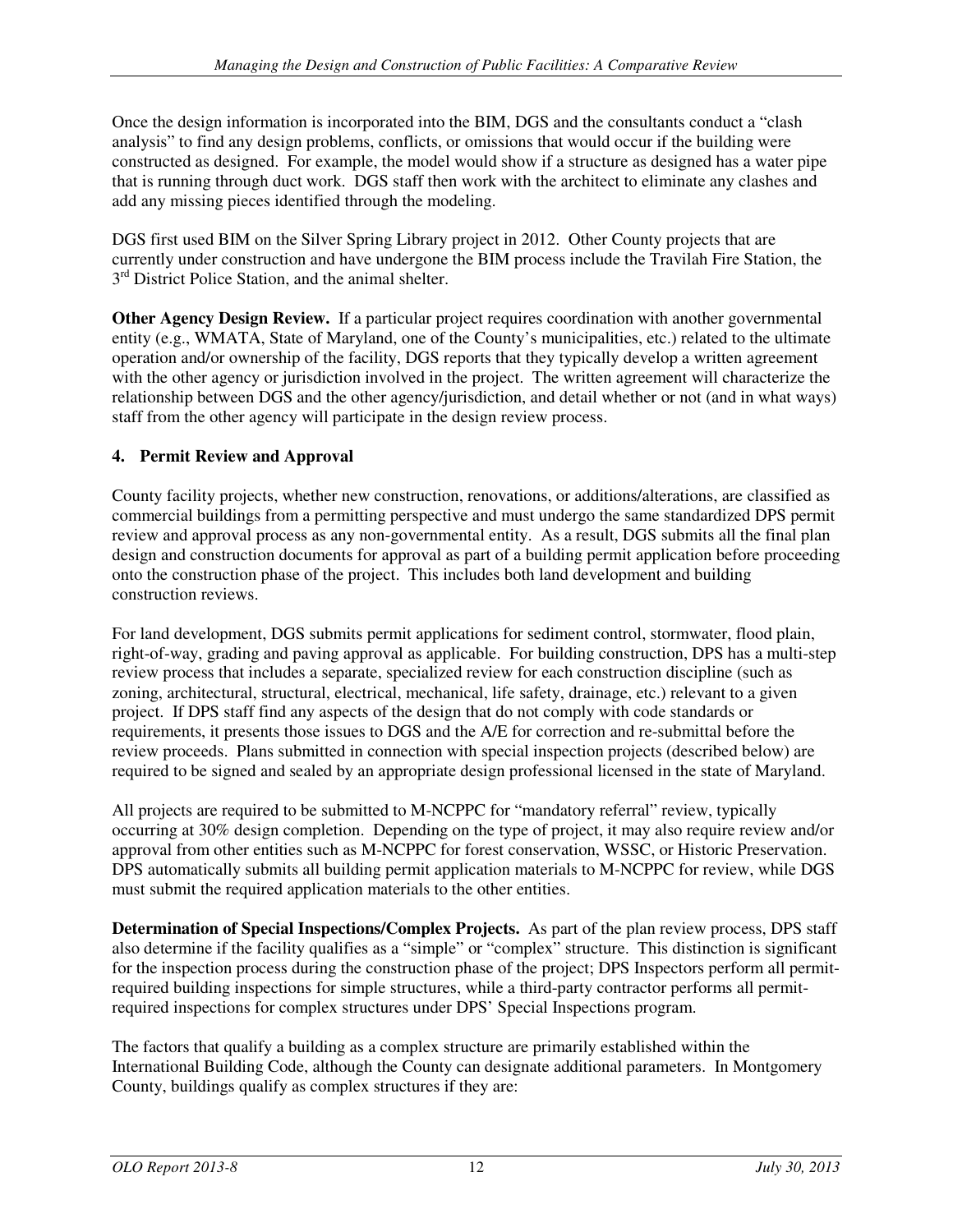- 1) At least three stories in height; or
- 2) Less than three stories in height but meet at least one of the following conditions:
	- Require the use of caisson's drilled down into the soil.
	- Require post-tension reinforcement.
	- Utilize precast concrete.
	- Are determined to be "complicated" construction.

For all complex structures, DPS requires submission of a Statement of Special Inspections as part of the permit application. The statement must include a list of materials requiring special inspections, the inspections to be performed, and a list of the individuals, approved agencies and firms intended to be retained for conducting such inspections.

#### **B. Oversight of Project Construction**

This section highlights several components of the County's oversight structure during the construction phase. It reviews the roles and responsibilities of County and consultant staff involved in the construction process (summarized below) and describes various ongoing or point-it-time oversight mechanisms.

#### Selected Roles and Responsibilities – Construction Phase

- DGS Project Manager County staff member responsible for managing, coordinating, and overseeing a project through the entire construction phase. Coordinates the work of other DGS staff members and external consultants/contractors.
- DGS Construction Representative County staff member responsible for overseeing dayto-day operations at the project site and coordinating the on-site activities of contractors hired by DGS with the activities of the General Contractor.
- Architect/Engineer  $(A/E)$  The same consultant that designed the facility remains involved throughout the construction process to help ensure the facility is constructed in accordance with the A/E's design.
- General Contractor An outside firm responsible for all facets of the facility construction in accordance with the project design. The General Contractor selects and manages any subcontractors it uses on a project (including any sub-contractors required as part of the County's procurement process, such as a qualified MFD firm). The General Contractor's key personnel required on a project include a Superintendent (responsible for day-to-day construction operations on-site) and a Quality Control Manager.
- DPS Inspectors County staff members that conduct required building inspections for "simple" structures and review reports submitted by approved third-party contractors that conduct required building inspections for "complex" structures under the County's Special Inspections Program.
- **Testing and Inspections Consultant**  $-$  An outside consultant hired by DGS that conducts a variety of material and construction tests and inspections for all projects (simple and complex structures) as required by DGS and/or the A/E, and, if qualified, conducts the DPS required inspections for complex structures under the County's Special Inspections Program.
- Commissioning, Building Envelope, and ADA Consultant The same consulting firms from the design phase monitor and review the construction activities within their specialty.
- Other Agency Staff If a particular project requires coordination with another agency, staff from that agency may be required to participate in the construction administration.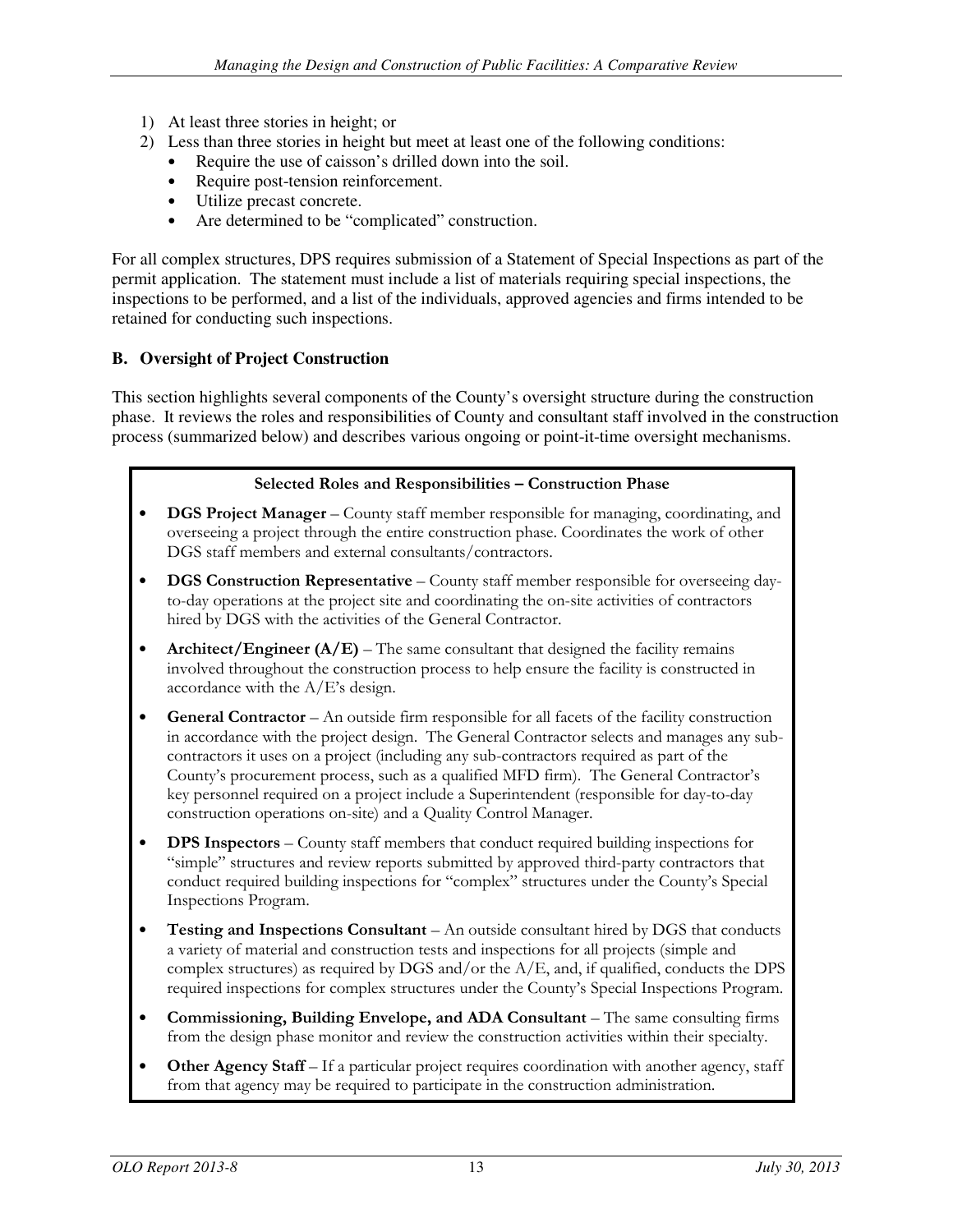**Process and/or procedure documents.** Many of the responsibilities, oversight structures, standards, and expectations during construction are detailed in the General Conditions of Construction Document (hereinafter "Construction Contract"). The Construction Contract is the written agreement between the County and a general contractor for the actual facility construction. Additionally, the contract incorporates the final, approved set of construction documents developed during the design phase.

Another document outlining requirements during the construction phase for qualifying projects is DPS' written *Special Inspections Program* manual.<sup>17</sup> This manual outlines the administration of the Special Inspections program, including roles and responsibilities of relevant parties, inspection procedures to be followed, and the various inspection documents that must be completed by the contract inspector.

# **1. Project Management Structure**

Similar to the design process, DGS maintains a formal project management structure that outlines the hierarchy, major responsibilities, and lines of authority within the construction process. A DGS Project Manager is responsible for managing, coordinating, and overseeing the construction activities. DGS typically maintains the same Project Manager through both the design and construction processes. The Project Manager is assisted during the construction phase by a Construction Representative who represents DGS at the project site each day. The Construction Contract establishes the DGS Project Manager and Construction Representative as responsible for overall construction administration.

As noted in the previous section summarizing the design phase, sometimes DGS will assign multiple Project Managers and/or Construction Representatives for a large or complex project. In addition, DGS on occasion contracts out some or all project management duties to a contract Construction Manager. DGS notes that the decision to hire a Construction Manager often results from a need for specialty expertise in a particular area (e.g., a specific type of structural engineering expertise). Examples of County projects that have utilized a Construction Manager include the Silver Spring library, Strathmore, and the Detention Center.

The A/E remains part of the project team during construction, with a role that includes assisting DGS with administering and overseeing the contract and the construction work, reviewing and providing notes on work plans and schedules, participating in required progress meetings, reviewing submittals, and providing clarification as needed on the design documents. The Construction Contract requires the General Contractor to have a Superintendent on-site at all times during performance of any work and a Quality Control Manager located at the site during all construction activities.

**Other Agency Participation.** If a project requires coordination with another governmental entity, the written agreement with DGS will characterize that agency's role (if any) in the project management structure during the construction phase.

# **2. Schedules and Quality Control Procedures**

After selection, a general contractor must provide three different planning documents to DGS before receiving a formal notice-to-proceed with construction activities. These documents help both DGS and the General Contractor manage and oversee the construction process.

 $\overline{a}$ <sup>17</sup> http://permittingservices.montgomerycountymd.gov/DPS/pdf/SpecialInspectionProgramManual.pdf.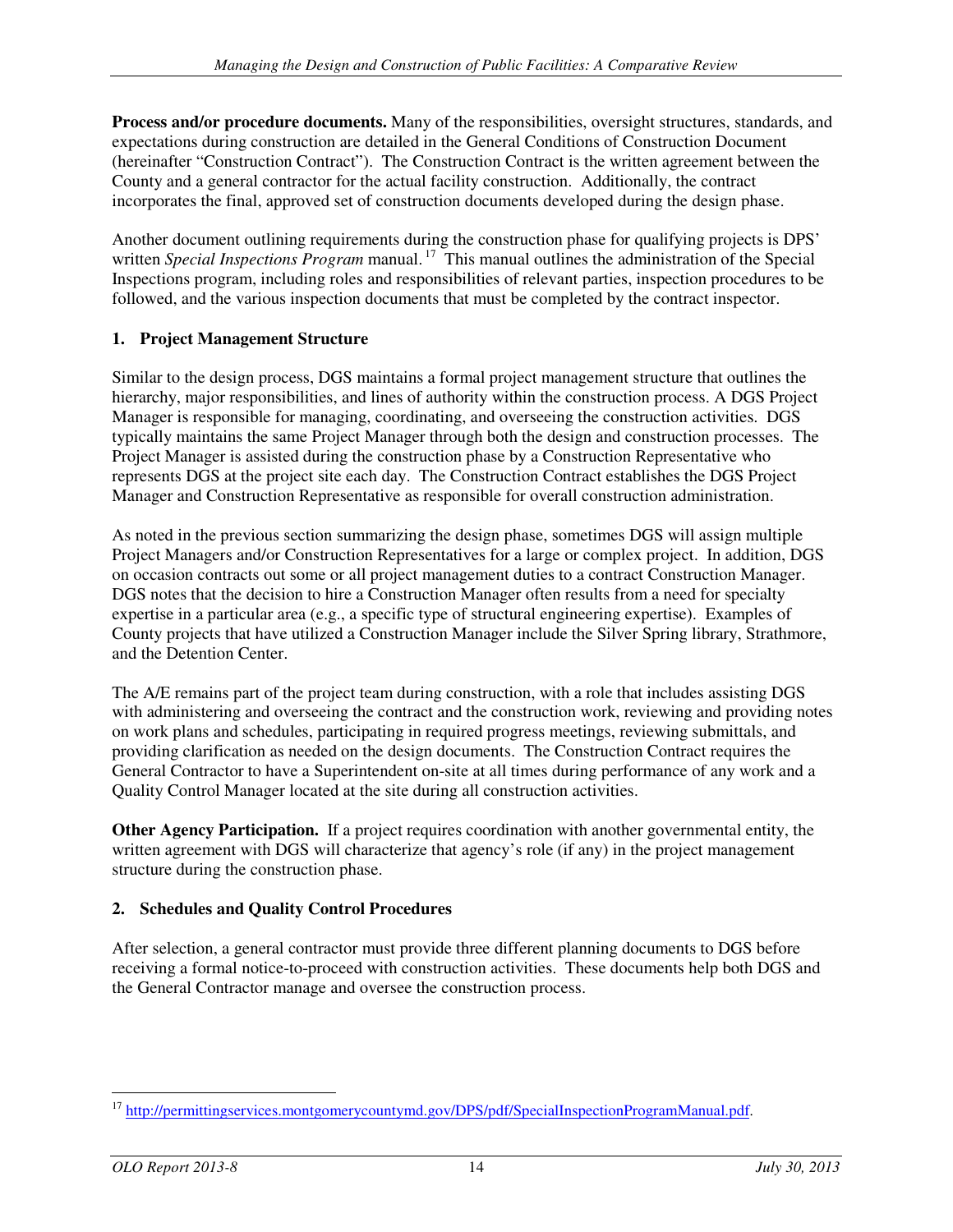**Initial Critical Path Method (CPM).** The CPM is the planned order and sequence that construction activities must occur in, i.e., activity A must be completed before activity B is started, etc. The general contractor must prepare and submit for approval by both DGS and the A/E a proposed initial CPM schedule for performance of the work.

**Schedule of Values.** The schedule of values is the general contractor's detailed breakdown of planned work with an associated schedule of payments. The general contractor follows this schedule to submit formal progress reports and request for payments as different stages of the construction are completed.

**Quality Control Plan.** Similar to the design process, DGS requires the general contractor to develop and implement a quality control plan for the construction work, including the work of subcontractors and suppliers, to assure delivery of work that meets requirements for performance, quality, and timeliness. Quality control refers to the methods and systems the general contractor will utilize to prepare, initiate, and verify the quality of work required by the construction documents. The general contractor cannot proceed with construction activities until DGS accepts the quality control plan.

The quality control plan must identify a qualified individual to be the contractor's Quality Control Manager. The Quality Control Manager cannot be the same individual serving as the contractor's Superintendent for the project. The contractor also must include as part of the quality control team individuals with expertise in HVAC, electrical, and building envelope. The quality control plan must also detail the general contractor's plan for complying with the requirements of the approved commissioning plan (developed during the design process).

# **3. Project Meetings**

DGS requires a standardized series of project meetings throughout the construction phase to monitor and review progress as well as to ensure coordination of activities.

**Pre-construction conference.** In accordance with the building permit, DGS must schedule a preconstruction conference before starting construction activities to review the procedures and work required for the project. Representatives that must attend the pre-construction conference include DGS and DPS staff, the A/E, the General Contractor, and any additional contractors or consultants. If the project is defined as a complex structure, the specific procedures required under the Special Inspections Program must be reviewed as well.

**Progress meetings.** Bi-weekly progress meetings are held at the project site throughout the length of the project. Required attendees for the progress meetings include DGS staff, A/E representatives, General Contractor representatives (including the job superintendent, quality control manager, and project manager), suppliers, subcontractors, or other entities involved with the current progress or who will be involved in near-future activities at the site.

**Pre-installation conferences.** Separate meetings are held at the project site before the start of any construction activity that requires coordination with other construction. Required attendees include the General Contractor's superintendent and quality control manager, the DGS Construction Representative, Installer (subcontractor), representatives from the testing agencies, representatives of the manufacturers and fabricators involved or affected by the activity, and representatives of subcontractors that have preceded or will follow the activity.

**Coordination meetings.** Meetings are held for all parties (including subcontractors, suppliers, etc.) that are involved in the construction activities at that time. The coordination meetings are in addition to specific meetings held for other purposes, such as progress meetings and pre-installation conferences.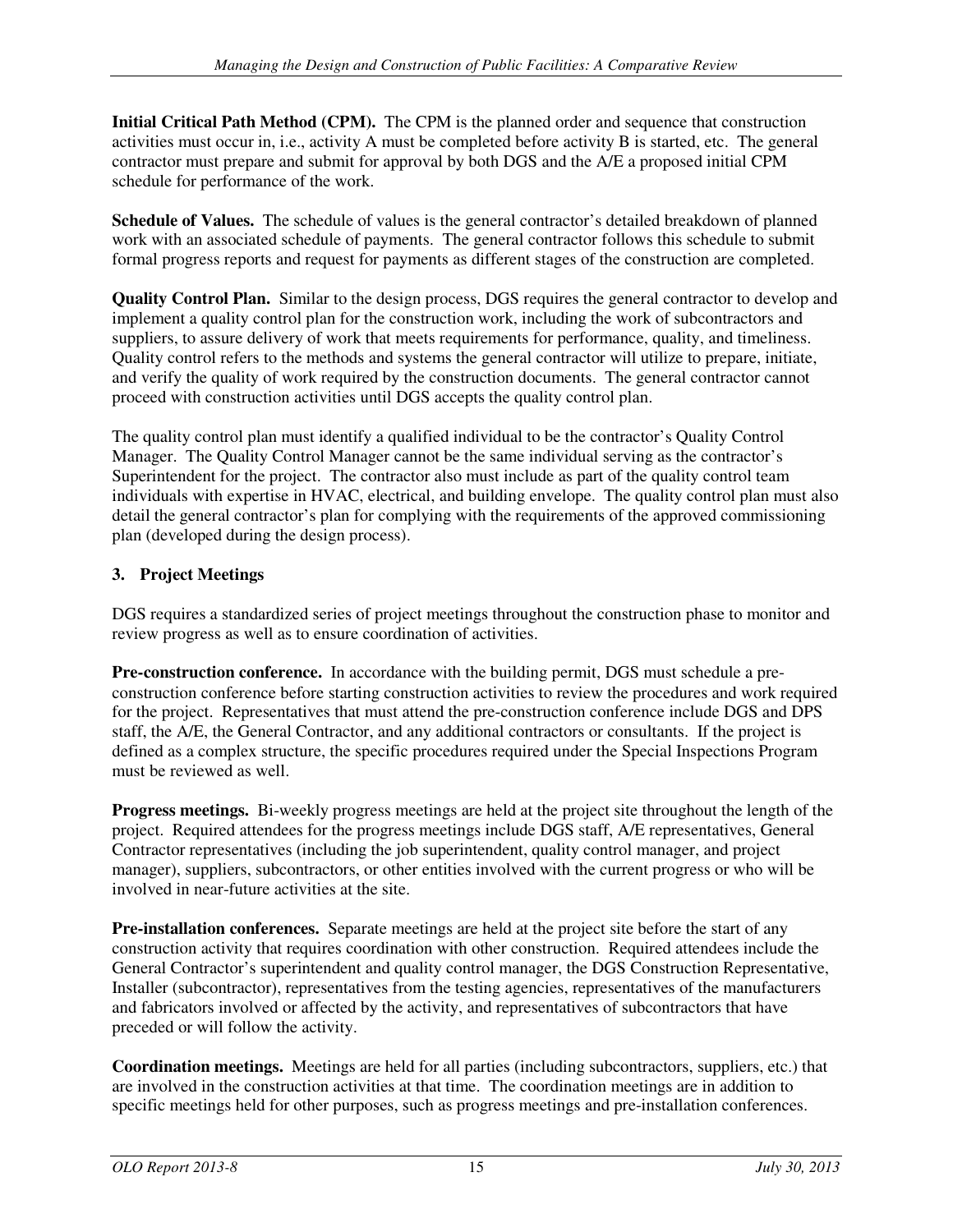### **4. Documentation, Clarification, and Reporting**

DGS requires the General Contractor's Superintendent to submit daily construction reports to the Construction Representative. The daily reports must include information on: which contractors and/or personnel worked at the project site, visits by third parties such as utilities or inspectors, weather conditions (including high and low temperatures), etc. Also, any "unusual event" that occurs at the project site must be described in writing via a Special Report and submitted to both DGS and the A/E. In addition, the testing and inspection process requires standardized documentation and reporting as described in the next section. The A/E also establishes document review procedures during the construction process. This includes reviewing and processing all shop drawings, catalog submissions, project reports, test reports, etc., as well as requests or changes and applications for time extensions.

**Interpretation and Clarification of Drawing and Specifications.** DGS has an established process for the A/E to provide information and/or clarification of the design documents during the construction phase. If the General Contractor has a specific question or needs clarification about a design feature, they must file a Request for Information (RFI) with the A/E. The A/E then responds in written or graphic form as appropriate. If the A/E cannot readily answer the question or provide the clarification (for example, an issue has arisen that requires a formal change in a design feature or document), the general contractor must file a Supplementary Information Request. With DGS' approval, the A/E will then amend the formal construction documents as needed.

#### **5. Tests, Inspections, and Approvals**

Every County facility project undergoes a series of tests, inspections, and approvals either conducted by DPS, an independent third-party inspector and/or testing agency hired by DGS, or both.

**DPS Inspections.** If the project qualifies as a simple construction project, DPS staff conduct all the building, mechanical, and electrical inspections required as part of the permit to ensure that the construction complies with all applicable building codes. The DGS Construction Representative schedules each inspection in accordance with the sequence of work. For commercial project inspections, DPS reports that they typically use a group of inspectors broken down by specialty (e.g., electrical, fire/life safety, building/mechanical), but that the same group of inspectors stays with a project from start to finish. DPS inspectors must have one of two possible types of certification – a state of Maryland professional engineer license or a specific trade or material certification (concrete, fire protection, etc).

DPS provides the results of each inspection to DGS, including any follow-up or re-inspection requirements if necessary, and records the inspection results in its permit database. If a permit violation is found during an inspection, DPS inspectors are authorized to issue a verbal notice, a written Notice of Violation, or a written Stop Work Order that requires taking corrective action by a specific deadline.

**Third-Party Inspections – Special Inspections Program.** For projects that fall under the Special Inspections Program, DGS must have a structural engineer of record, specialty engineers, an independent third-party professional inspector, and appropriate laboratory that are required to provide signed and sealed reports of inspections and testing throughout the construction process. As noted previously, a third-party inspector conducts the required inspections as part of the permit for complex structures under the Special Inspections Program instead of DPS staff.<sup>18</sup> In these cases the third-party inspectors must be hired by DGS, have certain certifications or expertise for approval by DPS, and the specific list and schedule of inspections is detailed in the Schedule of Special Inspections submitted and approved as part of the building permit.

 $\overline{a}$  $18$  Except for electrical inspections, which are always conducted by DPS staff.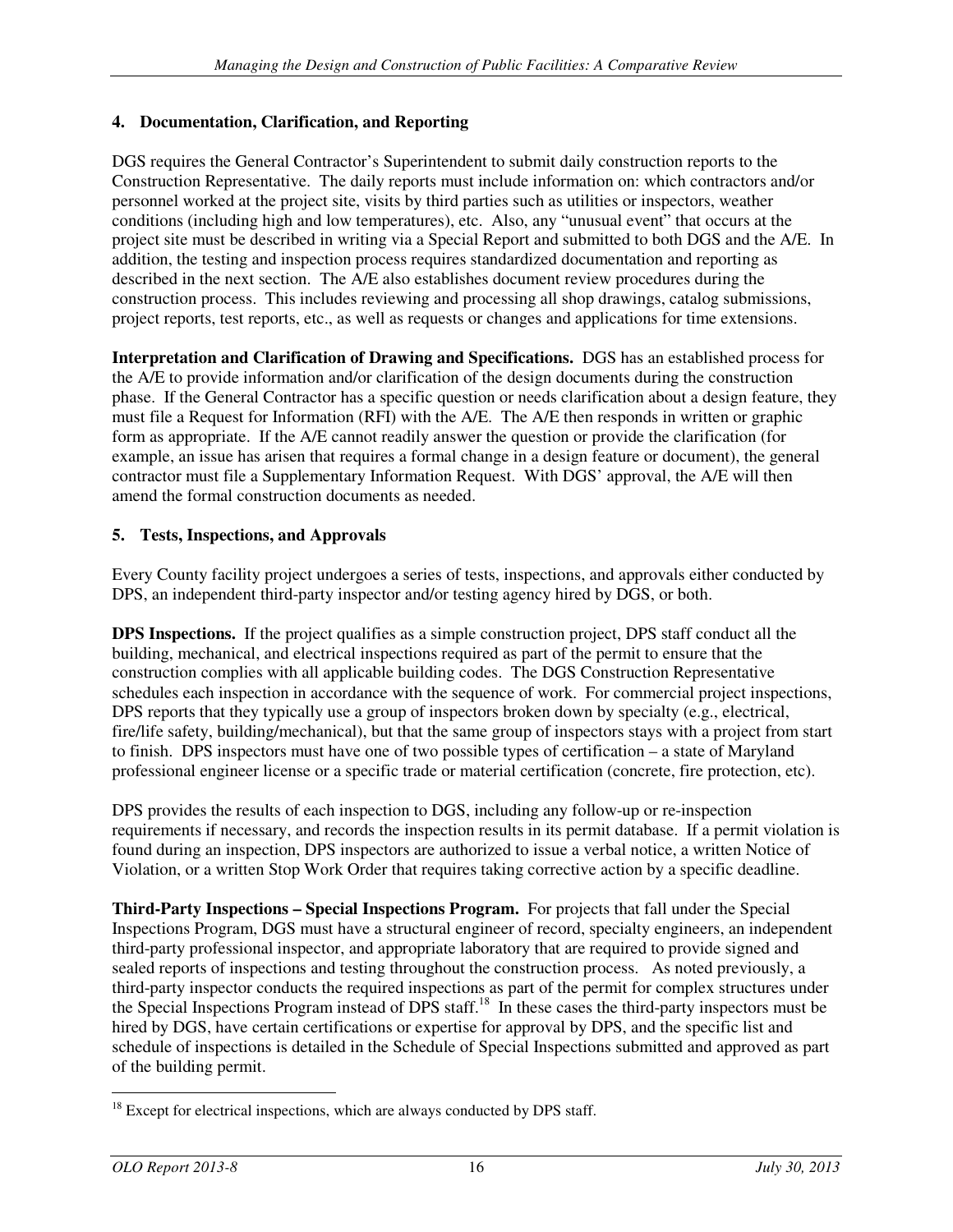All such inspectors are required to execute the Special Inspections Program agreement, and DGS' general contractor is required to sign the Special Inspection Program agreement as well. The aspects of construction and materials that fall under the Special Inspection Program include: sheeting and shoring, underpinning, soils and foundation systems, super structure inspections (including concrete, post-tension concrete, and steel), and structural masonry.

During construction, the third-party inspectors conduct inspections as called for in the Special Inspections Program agreement and must submit daily reports whenever they perform activities at the project site to DPS, the DGS Project Manager and Construction Representative, the A/E, and the General Contractor. The third-party inspector must also submit a "deficiency report" for any problems it finds along with recommended corrective actions and a "final report of special inspections" upon completion indicating that the work inspected was done in conformance with approved construction documents.

While the third-party conducts the inspections, DPS assigns a staff inspector to monitor the inspection work and review the reports that are submitted. The DPS Inspector reviews the daily reports and, if necessary, will require additional information, a meeting at the site, or even issue a notice or a stop work order if construction is not proceeding properly. In addition, DPS staff report that the reviewing Inspector will inform DGS of any potential issues they notice that could be problematic but do not violate any code standards. Any corrective action or changes based on these issues are at the discretion of DGS and not required by DPS. DPS Inspectors assigned to a particular project will also periodically visit a project site to ensure that the inspections are being completed and the activities of the inspector are matching up with the daily report. During these visits, DPS does not review the quality or outcome of the inspections.

**Other Third-Party Tests and Inspections.** DGS hires a testing and inspections consultant for all construction projects, even if the project does not qualify as a complex structure. For each project, DGS compiles the specific tests, inspections, and approvals that it requires in addition to any permit inspection requirements. For a typical project, DGS requires independent inspections on all aspects of construction and materials (e.g., soils, footers, concrete, rebar, welding, and masonry). These tests and inspections are part of the overall quality control process to ensure the construction activities and materials align with the design specifications. For example, ensuring that the contractor is using the exact type and quality of product or material specified and that the product or material is installed correctly.

The DGS Project Manager and Construction Representative coordinate the inspection process in conjunction with the construction superintendent. As portions of the work are completed and ready for testing, the superintendent informs the Construction Representative who then coordinates the work with the inspections consultant. The consultant provides the test and inspection results to DGS staff as well as the project A/E. DGS staff and the A/E will review the work of the construction team at various points in the construction process, but only the inspections consultant conducts the formal tests and inspections on materials as called for in the construction documents and plans.

Additionally, the other specialty consultants hired by DGS conduct reviews and inspections in their respective areas as follows:

- The Commissioning Agent monitors the construction of the electrical, plumbing, and mechanical systems of the facility in accordance with the Commissioning Plan.
- The Building Envelope Consultant reviews the construction of any feature related to the building envelope such as roofs, exterior walls, windows/doors, and weatherproofing.
- The Americans with Disabilities Act (ADA) Consultant reviews the constructed facility prior to substantial completion to verify compliance with ADA requirements.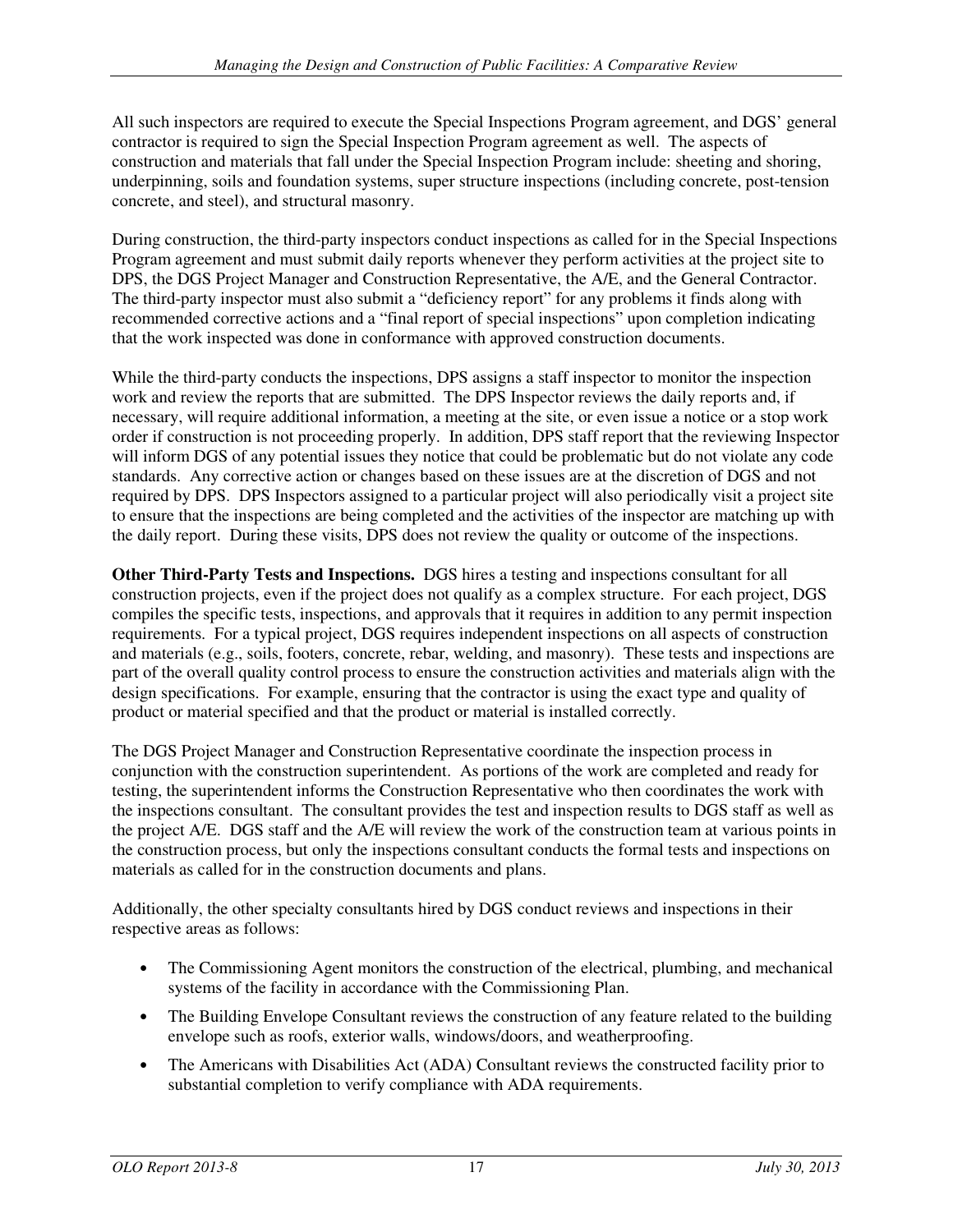### **Chapter IV. Management Practices in Other Jurisdictions and Public Agencies**

To better understand how other jurisdictions in the region as well as across the country manage the design and construction process for public facility projects, OLO researched policies, procedures, and models in use by other states, counties, municipalities and public agencies. This chapter provides comparative information for thirteen jurisdictions and/or public agencies, and is organized as follows:

- **Part A** summarizes common characteristics of the management practices used in the other jurisdictions and compares those practices with those of Montgomery County Government;
- **Part B** summarizes additional project management and oversight themes or topics that were discussed by staff from the other jurisdictions; and
- **Part C** provides a summary of the public facility design and construction management practices in each of the thirteen jurisdictions or agencies included in this review, listed below.

| <b>Jurisdiction/Public Agency</b> | <b>Begins on Page</b> |
|-----------------------------------|-----------------------|
| Fairfax County, VA                | 22                    |
| Prince George's County, MD        | 24                    |
| Montgomery County Public Schools  | 26                    |
| District of Columbia              | 28                    |
| State of Maryland                 | 30                    |
| Maryland Stadium Authority        | 31                    |
| Arlington County, VA              | 32                    |
| Loudoun County, VA                | 34                    |
| City of Austin, TX                | 35                    |
| Miami-Dade County, FL             | 36                    |
| New York City, NY                 | 38                    |
| Santa Clara County, CA            | 40                    |
| Ventura County, CA                | 41                    |

#### **A. Summary of Practice and Structures in Other Jurisdictions**

Among all the jurisdictions reviewed (including Montgomery County), OLO did not find substantial variation in the primary structures or models used to oversee public facility design and construction. Instead, most jurisdictions utilize management structures with similar components. Within those common components, however, OLO did find some variation in the specific implementation strategies used by the jurisdictions. The six common characteristics, along with some of the notable implementation features, are summarized below.

#### **1. Use of a formal project management structure to oversee and coordinate a project's design and construction phases**

All the jurisdictions reviewed have staff Project Managers that are assigned to oversee and coordinate the design and/or construction process.One difference in implementation among the jurisdictions is the use of a contract Construction Manager to either complement the internal Project Manger or to assume responsibility for many of the Project Management duties.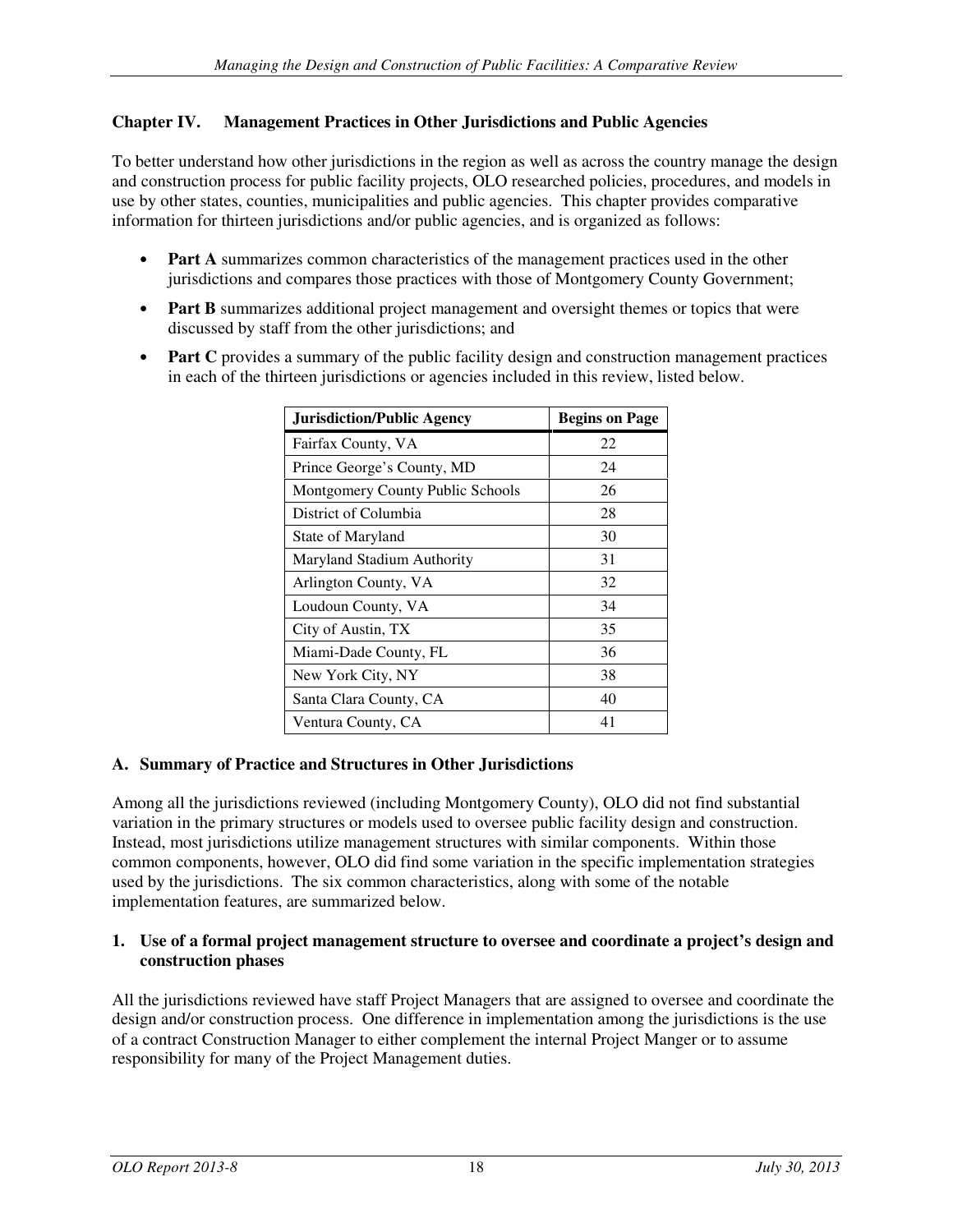Some of the jurisdictions (such as the **Maryland Stadium Authority** and the **District of Columbia**) regularly or exclusively engage a Construction Manager to participate as a de facto design review consultant during the design phase and then to oversee the construction phase. Other jurisdictions (such as **Montgomery County** and **Prince George's County**) do not regularly use Construction Managers but have done so for certain large or complex projects.

While most jurisdictions OLO reviewed use the same internal Project Manager to oversee both the design and construction process, **Montgomery County Public Schools** uses a slightly different format: a Project Manger to oversee the design process and a Construction Inspection Team to oversee the construction process. The Team includes employees that specialize in different areas of construction (e.g., building, electrical, mechanical, etc.) who take a lead role in overseeing that particular facet of construction.

The **City of Austin** has a Project Management Division that requires all staff to complete an internal Project Management Academy training program. A notable practice used in **New York City** is to assign a Design Liaison (in addition to a Project Manager) to each project who focuses on ensuring that design quality principles are maintained throughout all phases of the project.

#### **2. Development of written procedure manuals and/or guidelines, with a particular focus on the design process**

Nearly all of the jurisdictions reviewed (as well as **Montgomery County**) either have or are developing written procedure/guideline documents intended to provide contractors and consultants with standard requirements and specifications that typically apply to each project up-front. Some have general procedures and guidelines, while other jurisdictions create a different process document for each component of a project.Staff from jurisdictions that have written procedure manuals note that they are particularly helpful in the early design phase of a project. **Ventura County** has an extensive collection of project management documents for internal staff and contractors. **Fairfax County** also has specialized design manuals for specific facility types – fire stations, police stations, libraries, and parking structures.

### **3. Multiple types and formats of design review**

Each jurisdiction, in its written documents as well as during interviews, emphasized the need for a strong design review process to catch (and fix) errors and omissions as early in the process as possible. While all of the jurisdictions conduct multiple types of design reviews, the specific combinations vary. The jurisdictions and agencies typically conduct internal staff design reviews and perform some form of constructability and value engineering reviews.

OLO found less consistency among peer reviews and the use of Building Information Modeling (BIM). A peer review involves having an independent design consultant review and comment on the project A/E's design. Similar to **Montgomery County's** practice, several of the jurisdictions have either recently begun to use independent peer reviews regularly or use it on complex projects. Others, like **New York City, Santa Clara County,** and the **District of Columbia**, require peer reviews on every project.

BIM is a process that utilizes software programs to virtually construct a three-dimensional model of a project as designed and identify potential conflicts, errors, and omissions. None of the jurisdictions reviewed require BIM on every project, although many report requiring it at times, particularly for complex projects. Staff from several jurisdictions identified BIM as an emerging trend among design and construction management practices.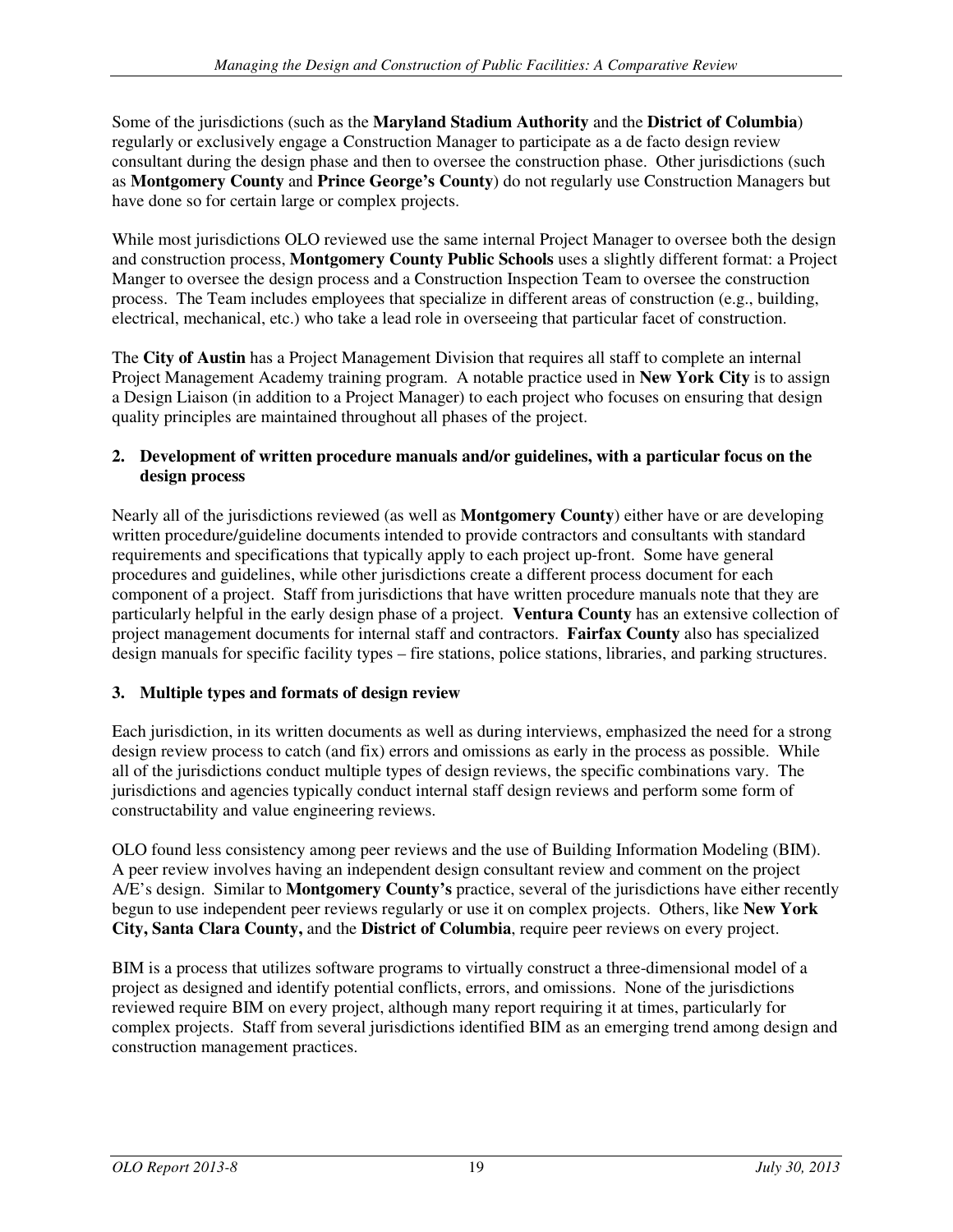### **4. Requiring Quality Control Plans in both the construction and design phases**

Most of the jurisdictions require design and construction contractors to develop Quality Control Plans intended to ensure that the contractor performs the design or construction activities in conformance with the specifications of the contract. Some jurisdictions (such as **Arlington County**, **Prince George's County**, and **MCPS**) follow the same structure as **Montgomery County** and require detailed quality control plans for each stage of a project submitted by the contractor prior to beginning work.

#### **5. Standardized monitoring and reporting during the construction process**

Common elements for monitoring and managing the construction process include standardized progress meetings; daily, weekly, and/or monthly written reports; and routine project site-visits from the project management team. While there was little variation among monitoring elements, some jurisdictions provide more hands-on staff oversight of a project with additional internal staff. **Miami-Dade County** assigns an internal Field Representative that works at the project site and monitors daily construction activities, similar to **Montgomery County's** Construction Representative. **Fairfax County** assigns a Project Engineer as the construction contract administrator, and uses internal Building Inspectors who are on-site each day to monitor and review construction activities. Jurisdictions that hire a Construction Manager, like the **Maryland Stadium Authority**, use a different model that puts day-to-day management duties on the Construction Manager with oversight from a Project Manager.

#### **6. Multiple layers of inspections, tests, and approvals**

Each jurisdiction requires multiple layers of inspections, tests, and approvals during construction to ensure building safety; check compliance with applicable codes, laws, and regulations; verify materials meet contract specifications; and ensure that the physical construction occurs in accordance with the approved design. There is variation among the jurisdictions as to who conducts the inspections. Several jurisdictions utilize independent, third-party contractors for any inspection not conducted by a permitting authority, while a few jurisdictions use internal staff to conduct inspections.

**Prince George's County, Loudoun County** and **Montgomery County** are examples of jurisdictions that use third-party inspectors for all formal inspections not conducted by a permitting agency. In contrast, the **City of Austin** uses internal staff to conduct all non-permit related inspections (unless the use of a thirdparty inspector is required under the building code). **MCPS** utilizes a hybrid approach that involves both internal and third-party inspectors for non-permit related inspections. MCPS' internal inspectors conduct ongoing inspections of each part of the construction work within their specialty area, but MCPS also hires third-party inspectors to inspect and test all critical trades and materials. In **Fairfax County**, internal Building Inspectors conduct daily construction and quality control reviews while independent, third-party inspectors conduct formal tests and inspections (including required Special Inspections).

### **B. Common Project Management and Oversight Themes**

During the course of interviews for this project, staff from the various jurisdictions and agencies discussed practices and policies that have resulted in more effective project management. OLO identified numerous themes for the design and construction of public facilities that were common among several jurisdictions, summarized below: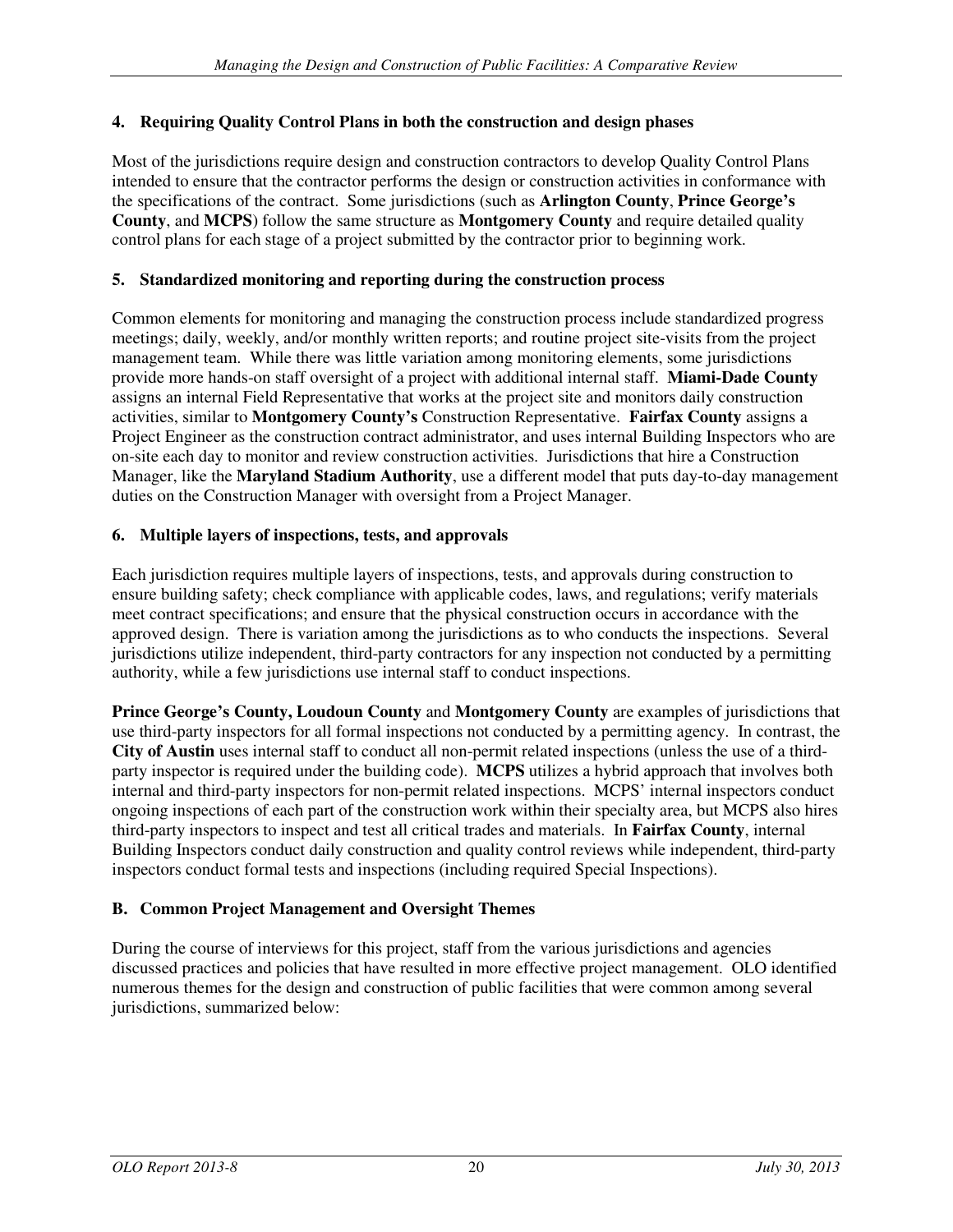- **Relationships are critical.** Staff from nearly every jurisdiction asserted that relationships among stakeholders are an important part of effective project management. The establishment of cooperative, coordinated and respectful relationships between the jurisdiction's staff, contractors, and inspectors can lead to productive and effective project management. In contrast, adversarial relationships among stakeholders can result in project delays and quality issues.
- **Having qualified and experienced staff is important, especially project managers.** Whether it is internal employees or hired consultants, staff members stressed the need for expert design teams, construction firms, and project managers to deliver a project in a timely, cost-efficient and quality manner. Experienced internal project managers were cited as particularly important.
- **Early planning and organization is key.** Staff from multiple jurisdictions reported that the earliest stages of project development are important for public facility design and construction. Major issues and problems can be avoided with proper planning and review from the onset of a project. Staff report that accurate and fair estimates of time, budget, and project requirements are critical to the successful delivery of a project.
- **Having documented and standard procedures increases efficiency, particularly for the correction of problems.** Numerous jurisdictions stated that having well-documented and standard processes and procedures resulted in a more timely completion of project tasks. Several staff also reported that mistakes are inevitable but having established correction procedures may result in a quick solution at minimum additional costs.
- **Project delivery methods that use contract Construction Mangers are becoming more prevalent.** Jurisdictions use various delivery methods for public facility construction. Several jurisdictions report that they are moving away from the more traditional Design-Bid-Build method toward Design-Build or Construction Manager at-risk methods that engage a construction management firm to participate in the design process and then lead the construction process. Jurisdictions that regularly use Construction Managers note that the efficiency (budget and schedule), quality control, improved communication, and singular responsibility of the design builder can lead to a better managed project. On the other hand, some reported negatives include potentially higher costs and a reduction in the "layers of control" a jurisdiction has over a project.
- **Balancing the "Project Management Triangle" can be difficult because of the public stakeholders in the project.** The "Project Management Triangle" is the combination of three independent constraints of construction – cost, schedule, or quality/scope. One side of the "triangle" cannot be changed without affecting the other sides. Staff from numerous jurisdictions note that there is added pressure to the constraints due to the unique nature of building for the public community.

### **C. Summaries of Management and Oversight Practices in Other Jurisdictions/Public Agencies**

The remainder of this chapter contains individual summaries of the management and oversight practices for each of the thirteen jurisdictions and agencies included in OLO's comparative review. OLO staff obtained the comparative information through: telephone interviews with one or more representatives from each jurisdiction;<sup>19</sup> a review of any documents provided by each jurisdiction; and information available from each jurisdiction's website.

 $\overline{a}$ <sup>19</sup> Excluding New York City.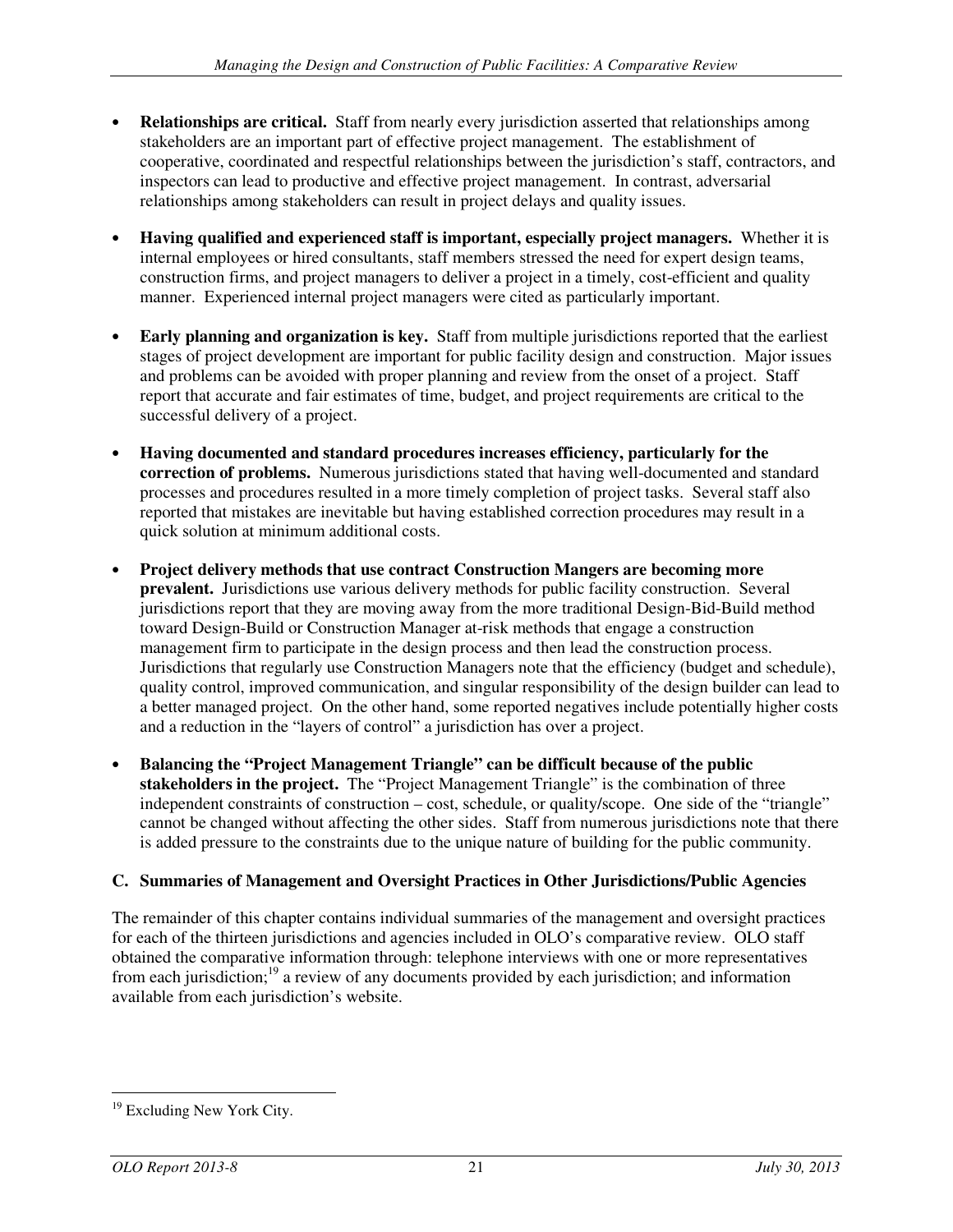# Fairfax County, Virginia

### Organizational Structure

The Fairfax County Department of Public Works and Environmental Services, Building Design and Construction Division (BDCD) is responsible for managing the design, construction and budget for new and/or renovated County facilities.

### Summary of Management and Oversight Policies and Procedures

Upon approval of a particular project, Fairfax County contracts separately with an Architect/Engineering (A/E) firm to design the facility and a General Contractor to construct the facility via the County's procurement process. Key policies, procedures, and structures typically used to manage these processes are summarized below.

**Process and/or Procedure Documents.** Fairfax County has several written manuals outlining the policies and procedures for design and construction management in the County, including:

- *Guidelines for Architects and Engineers* provides information that should be incorporated into design and construction documents;
- *Facility-Specific Design Manuals*  separate manuals that provide specific guidelines for four different facility types: fire stations, police stations, libraries, and parking structures; and
- *Project and Construction Management Manuals* describes the County's standard project management practices and procedures for all phases of a project, including a checklist of quality control procedures.

BDCD staff report that these documents are regularly updated based on experiences and "lessons learned" that are recorded at the end of each project.

**Project Management.** BDCD assigns an internal Project Manager and Project Engineer to each project. The Project Manager is responsible for the overall management and oversight of a project in both the design and construction phases. Most of the County's Project Managers (~75%) are licensed engineers or architects. The Project Engineer also assists with managing the design process, and then acts as the contract administrator during the construction process. The Project Engineer also oversees the work of the County's internal Building Inspectors during construction. On large projects, the Division will sometimes assign multiple Project Managers and/or Engineers. Also, BDCD will also hire a consultant to assist with general project management responsibilities or the management of a unique or specific component on some large or complex projects.

**Quality Control Plans.** Fairfax County requires both the A/E firm during the design process and the General Contractor during the construction process to submit formal quality control plans to ensure that the contractor performs the required design or construction activities in compliance with the specifications of the contract. The BDCD also requires that the General Contractor's superintendent has an established background in quality control or subcontracts for a quality control specialist to be on-site during construction.

**Design Review.** Fairfax County typically completes multiple types of design review for a County facility project, including: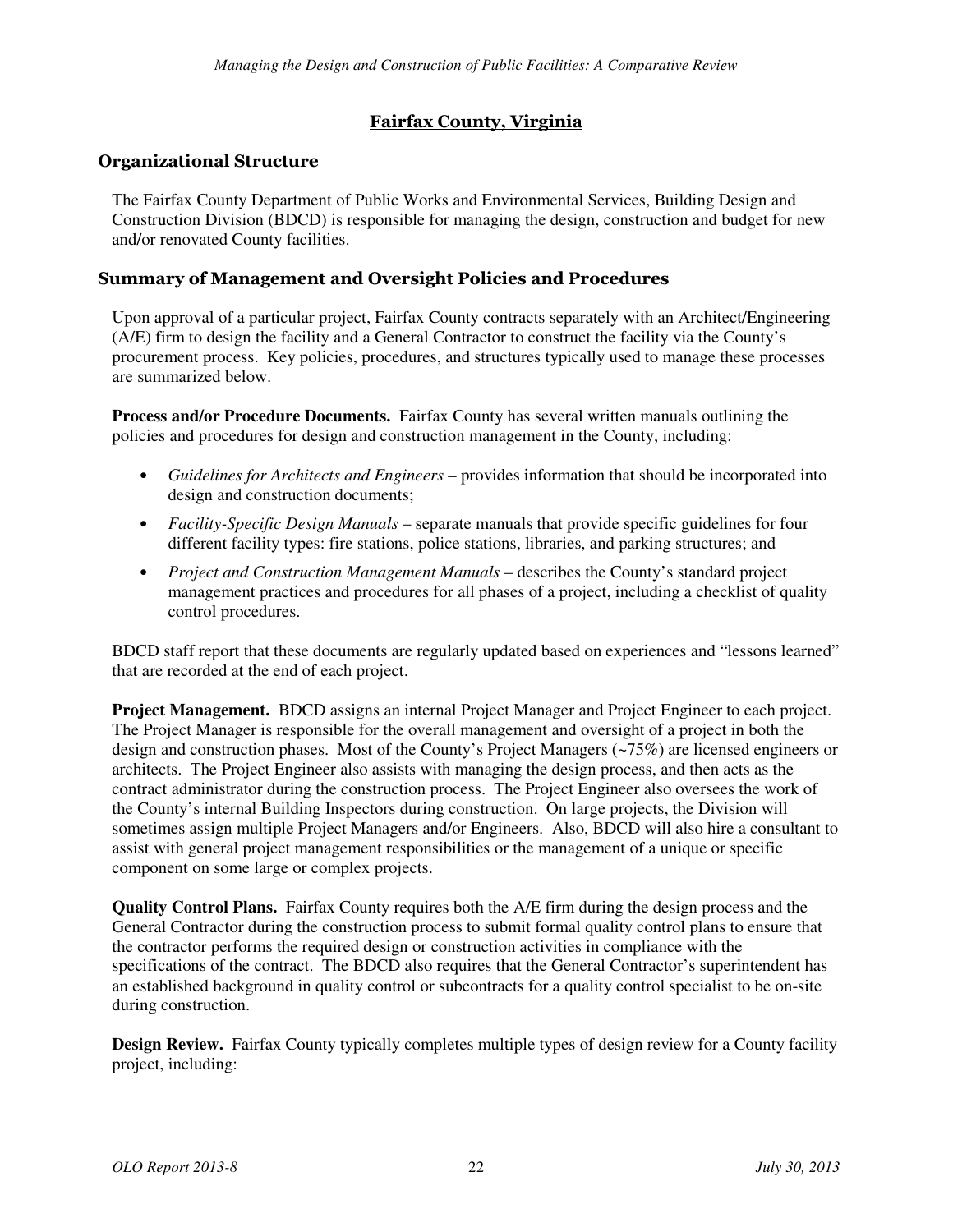- Design team reviews at 15%, 35%, and 50% design completion the design team includes the Project Manager, the Project Engineer, representatives from the County's building maintenance division and Department of Information Technology, and the facility's end-user department.
- Value engineering review (at 35% completion) for projects costing at least \$5 million.
- Design team review at 100% design completion that also includes review by staff with expertise in special construction areas (mechanical, electrical, structural etc.). The A/E must respond to and address every comment made by the review team.
- For major projects, the Division requires a constructability review at 50% design completion by an independent design consultant.

BDCD staff note that the A/E must formally sign-off that they have conducted a quality control review before submitting documents at each required review stage.

**Construction Management and Monitoring.** As noted above, the Project Manager, Project Engineer, and Building Inspectors are responsible for managing and monitoring construction. During the construction process, the General Contractor must provide weekly written progress reports and conduct bi-weekly project meetings at the construction site. All key participants in the construction process are required to attend the project meetings. The Project Engineer is typically on-site three to four times per week, while the Building Inspector is on-site each day. The contracted A/E firm is also present at various points during construction to monitor progress. For some larger and more complex projects, the Division will have all construction team personnel on site full-time, including the Project Manager, Project Engineer, BDCD inspectors, and the A/E firm representative. The General Contractor and/or various subcontractors are required to generate daily activity/progress reports during construction.

**Inspections, Tests, and Approvals.** Fairfax County facility projects undergo multiple layers of inspections that purposefully build-in redundancy to the process. All County facility projects, like any commercial construction, are subject to building permit-related inspections through the DPWES' Permitting and Plan Review Division. If a project falls under the County's Special Inspections Program (Fairfax staff note that most County facilities do), an independent, third-party inspector hired by BDCD conducts the required tests and inspections instead of Permitting and Plan Review staff.

Outside of building permit-related inspections, all projects receive additional reviews and inspections from BDCD staff and third-party inspectors. In general, internal Building Inspectors conduct daily construction and quality control reviews while independent, third-party inspectors conduct formal tests and inspections. The types of materials and structures inspected by the third-party inspectors for nonpermit related inspections vary depending on the project. For certain projects, Fairfax will require the contractors to hire their own third-party inspection consultant as an additional quality control measure.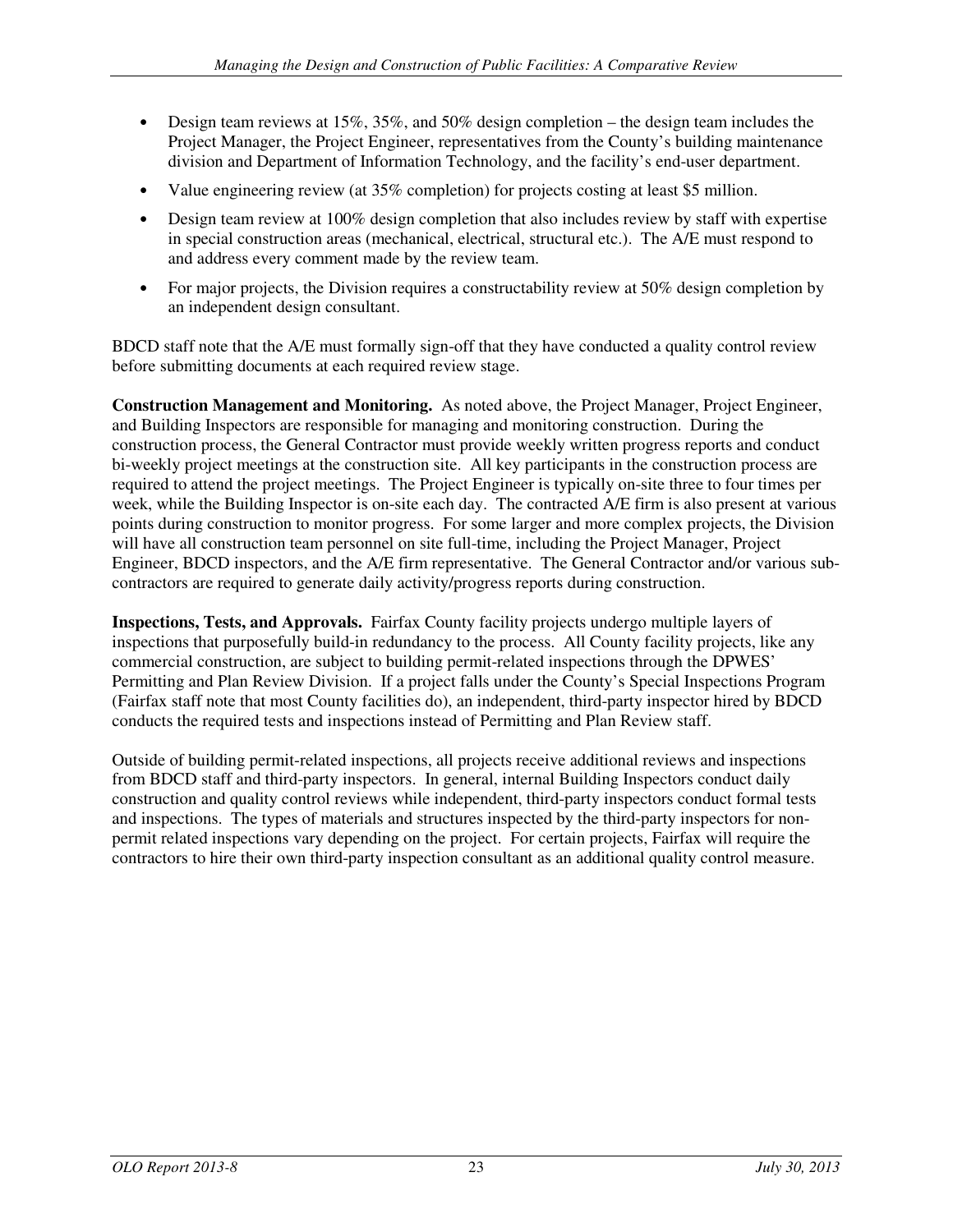### Prince George's County, Maryland

### Organizational Structure

The Prince George's County Office of Central Services (OCS), Facilities Operations and Management Division manages the design and construction of all County vertical building projects.

#### Summary of Management and Oversight Policies and Procedures

Upon approval of a particular project, Prince George's County contracts separately with an Architect/Engineering (A/E) firm to design the facility and a General Contractor to construct the facility via the County's procurement process. Key policies, procedures, and structures typically used by Prince George's County to manage these processes are summarized below.

**Process and/or Procedure Documents.** Prince George's incorporates all the design and/or construction standards and other project requirements into the individual contracts between the County and any consultants/contractors and does not have a separate design and/or construction procedures manual for County facility projects.

Prince George's has a written Third-Party Inspection Program (TPIP) Manual that establishes a building inspections procedure to use independent, qualified third-party professionals instead of County staff as the primary inspecting agent on construction projects. The Manual defines the structures that are subject to the TPIP, the reporting and communication process for the inspectors, and the specific type and schedules of required inspections.<sup>20</sup>

**Project Management**. The Office of Central Services assigns an internal Project Manager to each County facility project. The Project Manager is responsible for leading, managing, and coordinating the entire project through both the design and construction phases. On larger or more complex projects, OCS will hire an outside Construction Manager, which is a consultant that takes over and/or assists with overall project management responsibilities. When using a Construction Manager, OCS will bring the firm on board during the design process. OCS staff note that this sequencing helps coordinate the design concepts with the eventual construction phase.

**Quality Control Plans.** OCS requires both the A/E firm (during the design process) and the General Contractor (during the construction process) to submit formal quality control plans, and specifies the quality control measures a plan must address in the contracts with each firm. These plans are intended to ensure that the contractor performs the required design or construction activities in compliance with the specifications of the contract.

**Design Review.** Prince George's County typically completes multiple types of design review for a County facility project, including:

- Staff Design Review. At four stages in the design process  $(25\%, 50\%, 75\%, \text{ and } 100\%$ completion), OCS conducts formal, internal staff reviews of the design drawings.
- Independent Design Review. Prior to submitting the finalized design documents for permit review, OCS has an independent architectural/engineering firm review and offer comments and recommended revisions to each aspect of the project design.

 $\overline{a}$ <sup>20</sup> http://www.princegeorgescountymd.gov/Government/AgencyIndex/DER/PDFs/TPIP-manual.pdf.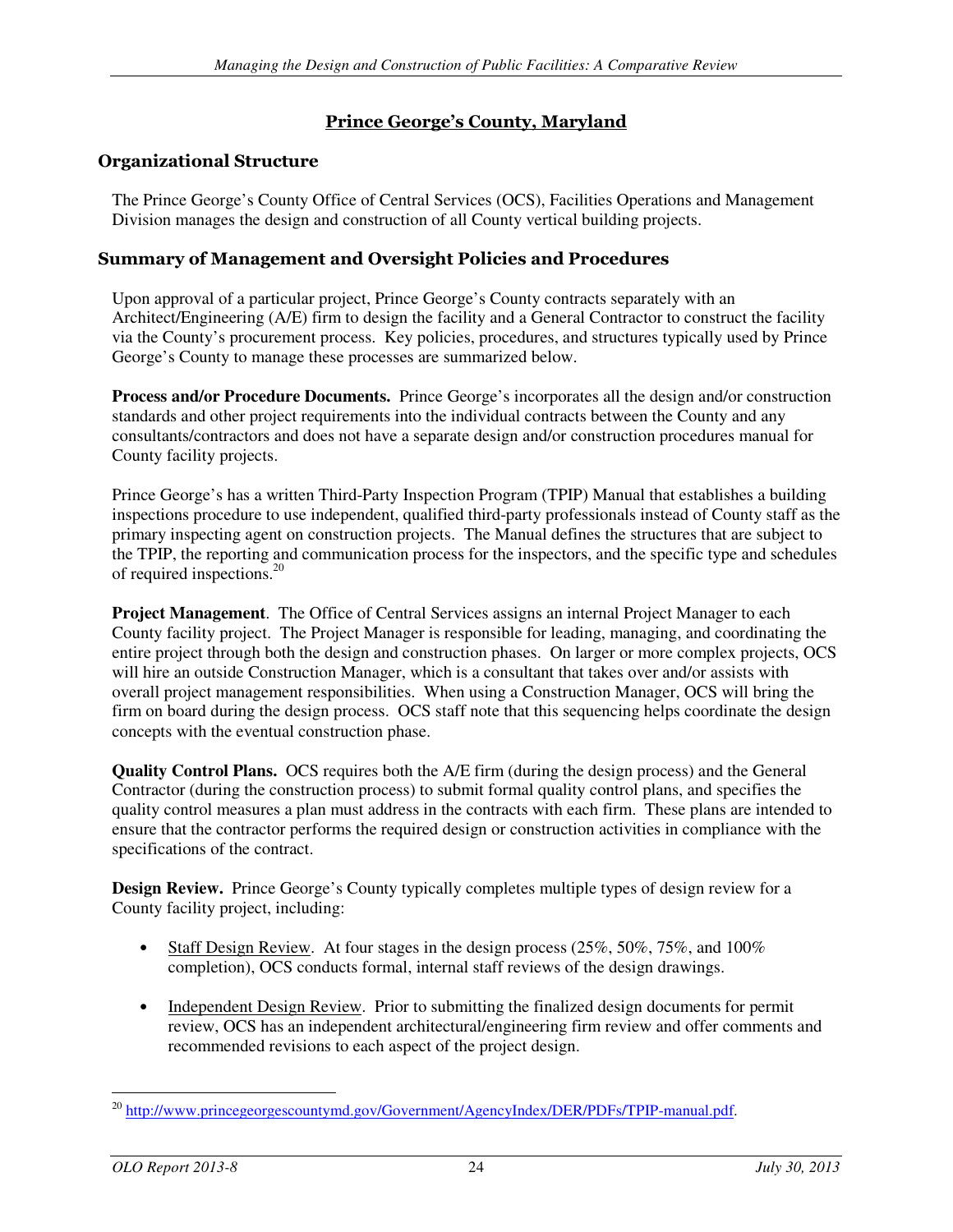- Constructability Review. Prior to bidding the actual construction of the facility, Prince George's has an independent firm examine the set of construction documents developed through the design process and identify any potential obstacles that might lead to errors, delays, conflicts, or cost overruns during the construction process.
- Building Information Modeling (BIM).OCS used BIM for the first time on two recent projects. BIM is a process that utilizes software programs to virtually construct a three-dimensional model of a project as designed and identifies potential conflicts, errors, and omissions. OCS staff report that BIM has been helpful both from a design review perspective and in showing the user department how a facility will look.

**Construction Management and Monitoring.** During the construction process, the General Contractor must provide weekly written progress reports and conduct bi-weekly project meetings at the construction site. All key participants in the construction process are required to attend the project meetings. The OCS Project Manager will typically visit the project site every day to review and monitor progress for each active project in their portfolio. The Construction Manager is required to be on-site every day and the A/E firm typically visits the site semi-frequently. In addition, a formal pre-construction meeting is required for every project that is subject to the TPIP to review the inspection requirements of the project, establish roles and responsibilities, and establish a schedule of inspections.

**Inspections, Tests, and Approvals.** The County's Department of Permits, Inspections, and Enforcement issues building permits for all construction projects (including County facilities) and ensures compliance with the various construction codes and standards required under the permit. (Prior to July 1, 2013, theses functions were conducted by two different divisions within the Department of Environmental Resources).

OCS reports that most inspections, tests, and approvals required as part of the construction process for County projects are conducted by third-party inspection firms. Inspection firms are selected by OCS from a pre-approved list maintained by the permitting authority. For projects that fall under the TPIP, the inspection and testing consultant conducts all inspections required under a building permit (except for the final inspection which is always conducted by the County's permitting authority) and any additional tests and inspections required by OCS or the project A/E as part of the construction process.

The County assigns an internal staff member, a Quality Assurance Inspector, to oversee the work of the third-party inspector on each project. The third-party inspector must submit routine inspection reports to the assigned County inspector within five business days for every inspection conducted. Additionally, the County inspector will randomly visit the project site to observe and monitor the work of the third-party consultant. Overall, OCS staff note that the third-party firms tend to have staff that are well-trained and tested within their various specialty fields.

For projects that do not fall under the TPIP, County inspectors conduct any test and inspections required under the building permit and the OCS hires an independent inspection firm to conduct any additional testing it requires for the project.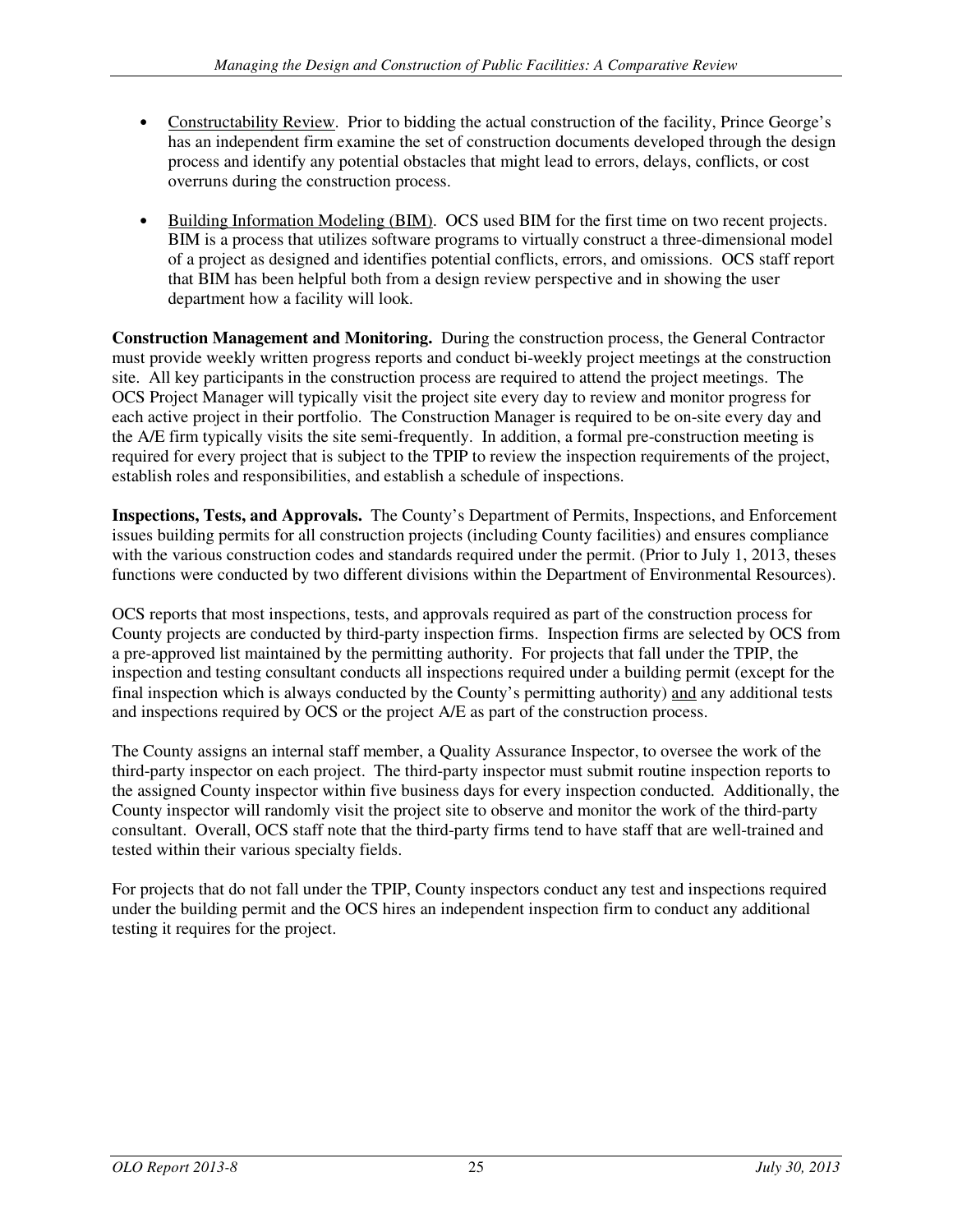# Montgomery County Public Schools (MCPS)<sup>21</sup>

### Organizational Structure

The Montgomery County Public Schools' Department of Facilities Management, Division of Construction manages the design and construction of school facilities.

### Summary of Management and Oversight Policies and Procedures

Upon approval of a specific school construction, addition, or renovation project, MCPS hires consultants for design and construction services via MCPS' procurement process. For facility projects up to approximately \$15 million, MCPS hires an Architect/Engineering (A/E) firm for the design work and a General Contractor for the construction work (a Design-Bid-Build project delivery system). For projects over \$15 million, MCPS hires an A/E firm for the design work and a Construction Manager that acts as a consultant for MCPS during the design phase and then acts as the General Contractor during the construction phase (a Construction Manager at-Risk, or CMR, project delivery system).

**Process and/or Procedure Documents.** MCPS has multiple written procedures and guidelines related to the design and construction of school facilities. MCPS staff report that the written procedures documents are intended to help create clear understanding of various processes, and consistent scopes, designs, and specifications for capital projects. In particular, MCPS has developed a set of Facility Guidelines that summarize the requirements for all MCPS projects in two parts:

- *Book 1-Administrative Procedures* provides standard procedures for pre-design, schematics, design development, construction documents, construction, and post-construction; and
- *Book 2-Technical Design Guidelines* provides the A/E and contractors with specific guidance by work category: project administration, civil/architectural/structural, electrical, and mechanical.

All specific project requirements and specifications are included in the contracts with the design and construction consultants. Additionally, every MCPS project that makes it to the design phase has already undergone a detailed feasibility study that identified a clear scope of work and implementation strategies for each project.

**Project Management**. During the design phase, the Division of Construction assigns an internal Project Manager to facilitate and oversee the design work of the A/E and make sure it aligns with MCPS' requirements (the same project manager also managed the feasibility study for the project). MCPS' Project Managers are all licensed professional architects or engineers. The project managers are involved in the construction phase by addressing the school/community concerns and coordinating design issues with the A/E. If the project uses a CMR delivery method, a Construction Manager is hired to provide preconstruction services during the design phase, serving as a consultant for MCPS, to help review and oversee the project design from a constructability perspective.

Once the projects are bid and contractors are identified, MCPS has a construction inspection team that manages and oversees the construction phase of a project. The team currently consists of ten employees, each of which has a specialty (building, electrical, mechanical, etc.). The inspection team works with the A/E and oversees the work of the Construction Manager and/or General Contractor.

 $\overline{a}$ <sup>21</sup> MCPS facility projects differ from those of Montgomery County Government since MPCS primarily builds one type of structure – a school building. However, since MPCS projects account for a sizeable portion of the public facility construction in the County, OLO found it useful to include a summary of MCPS' practices.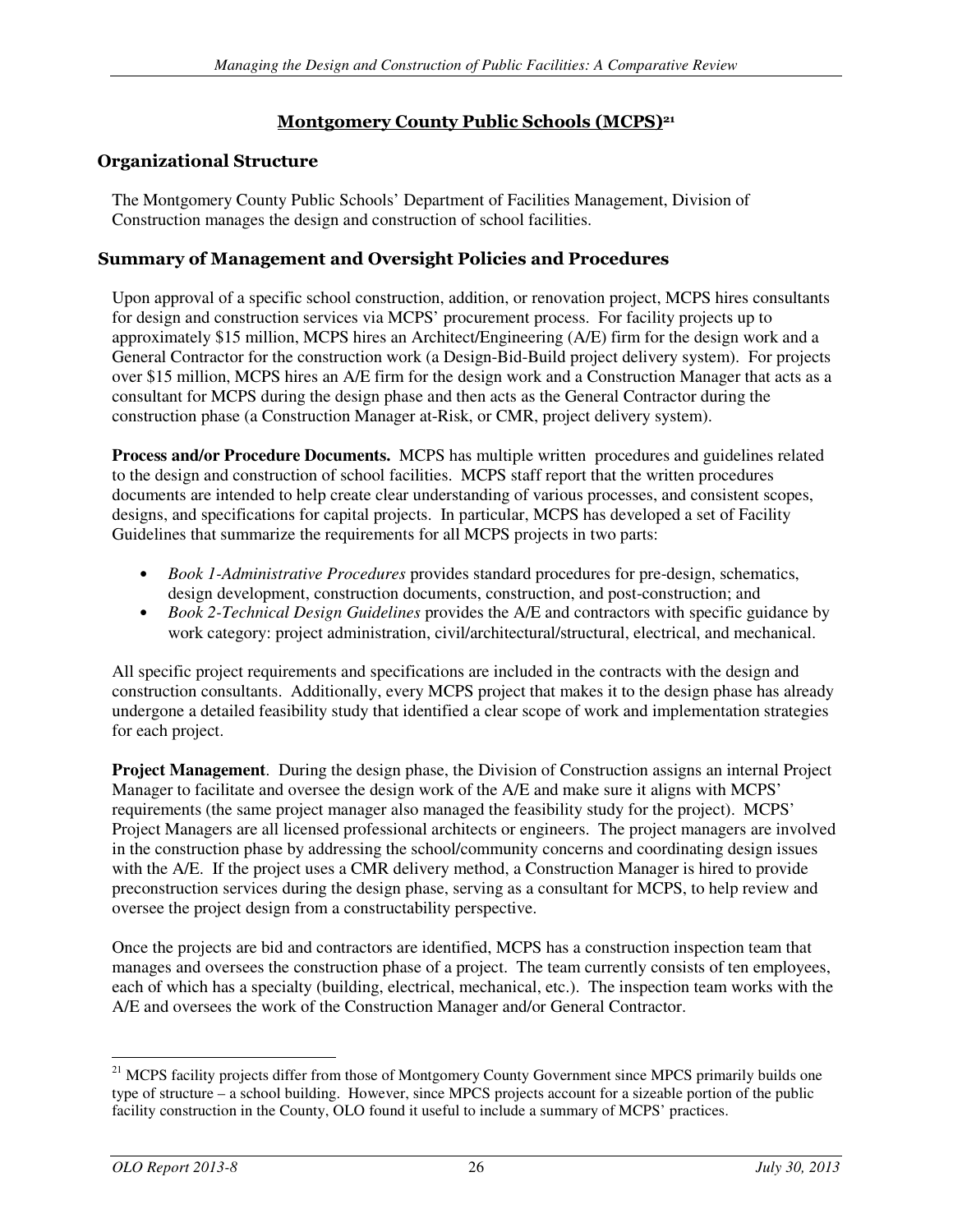**Quality Control Plans.** MCPS implements quality control measures by: identifying a clear scope of work; thorough design reviews; hiring qualified contractors; layers of inspections to ensure conformance with codes, standards, and contract documents; and continuous improvement process reviews upon completion of projects. These processes help ensure that the contractor performs the required design or construction activities in compliance with the specifications of the contract.

**Design Review.** MCPS completes multiple layers of design reviews for projects, including: staff design reviews conducted by the Project Manager at various milestones in the design process (minimum of five reviews); Construction Manager design reviews focusing on constructability; value engineering reviews to examine any opportunities for providing the same functionality at a lower cost by utilizing different methodologies, material, etc.; and cost estimate reviews at milestone stages to examine how well the current design aligns with the project's budget. Additionally, MPCS projects also have design review from the appropriate permitting agencies, and the Maryland State Department of Education and/or Department of General Services review at key milestones. For complex projects, a separate constructability consultant conducts design reviews.

**Construction Management and Monitoring.** Before any construction work begins, MCPS holds a preconstruction meeting with the general contractor and subcontractors. Once construction starts, the MCPS construction inspection team holds bi-weekly construction progress meetings with all relevant parties to discuss: schedule, requests for information, change orders, and any outstanding issues. The MCPS construction inspection team members visit and inspect the site regularly to review and monitor progress, and the Construction Manager and/or General Contractor is on-site every day to coordinate construction activities and inspection of work completed by subcontractors.

**Inspections, Tests, and Approvals.** In addition to the daily on-site review and inspection responsibilities of the Construction Manager or General Contractor, MCPS' formal inspection process for each project involves its internal construction inspection team, A/E, permitting authorities, and third-party inspectors.

- MCPS Construction Inspection Team. As part of its construction monitoring responsibilities, the MCPS inspection team members will conduct ongoing inspections of each part of the construction work within their specialty area. MCPS notes that many of its internal inspection staff have the qualifications needed to conduct Special Inspections under the building code.
- Architects/Engineers. By contract, the A/E has responsibility to inspect the construction work on a frequent basis to ensure compliance with codes and contract requirements.
- Permitting Authority. County or municipal inspectors conduct all tests and inspections required under the building permit at various stages in the process, unless the project qualifies as a complex structure and is subject to a Special Inspections Program.
- Third-Party Inspectors. MCPS hires an independent, third-party inspection consultant to conduct all permit-related inspections for projects that qualify for a Special Inspections Program and to conduct additional tests and inspections on every project as required by MCPS. Specifically, MCPS utilizes third-party inspections on all projects to inspect and test critical trades and materials (such as soil, concrete, steel, electrical, mechanical, etc.).

**Performance Measurement.** During the course of construction, MCPS tracks a variety of project performance measures. MCPS staff report that the performance data is then incorporated into its different process improvement structures. Data MCPS collects for each project to assess performance includes the rate of change orders, the number of days a project finishes ahead of or behind schedule, and the number of items on the final punch-list at substantial completion of a project.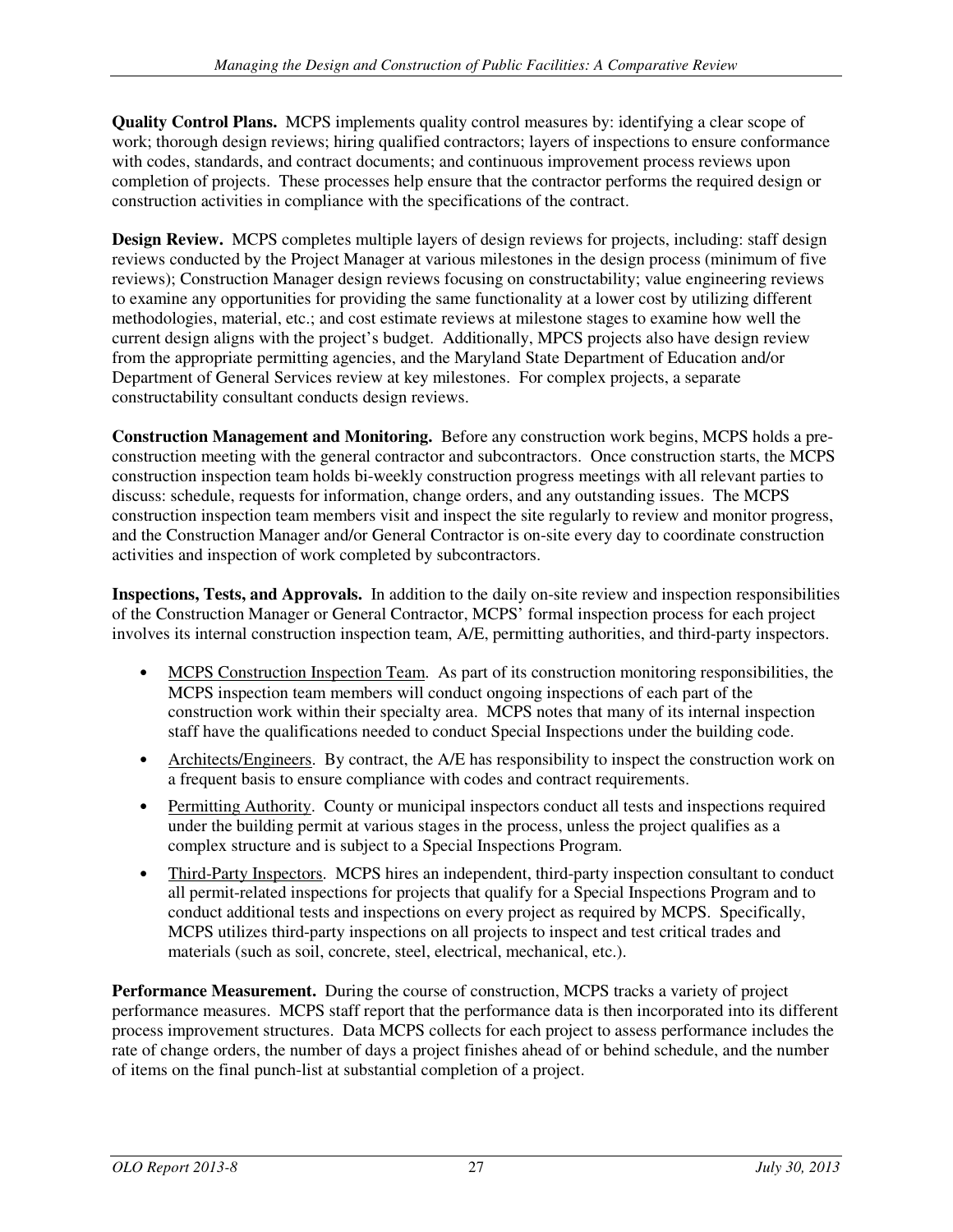# District of Columbia

### Organizational Structure

The Department of General Services (DGS) manages the design and construction of public facilities (both municipal and school facilities) in the District of Columbia. The Department was created in 2011 through a consolidation of the former Department of Real Estate Services (previously responsible for municipal capital projects), former Office of Public Education Facilities Modernization (previously responsible for school capital projects), and the capital construction and property management functions of other agencies. A majority of DGS' funding allotments are for education facilities.

### Summary of Management and Oversight Policies and Procedures

The District utilizes both Design-Bid-Build (DBB) and modified Design Build (DB) methods of delivery for the construction of public facilities projects. Under the Design-Bid-Build method, DGS contracts separately with an Architect/ Engineering (A/E) firm to design the facility and a General Contractor to construct the facility. Under the modified Design Build method, the District contracts with an A/E to complete preliminary design and with a design-builder for pre-construction services. DGS assigns the A/E's contract to the design-builder to complete the design and construction upon execution of a guaranteed maximum price (GMP). Historically, the modified DB method was used in school facility projects and the DBB method was used in municipal projects. Since the consolidation in 2011, DGS prefers to use the modified DB method for a majority of the agency projects, but still uses DBB for larger, more complex projects. Key practices and procedures for both delivery methods are highlighted below.

**Process and/or Procedure Documents.** The District has several procedure and policy manuals that outline the processes and procedures for construction management – including the *Project Delivery Manual* and the *Workplace Design Guidelines*. DGS is currently updating the guidelines and manuals to align with the Department's new organizational structure.

**Project Management.** DGS assigns an internal Project Manager to monitor each project through both the design and construction, no matter which delivery method is used. The DGS Project Managers use a comprehensive project management information system software program (Prolog) to help manage the design and construction of public facilities.

- Modified Design Build. Under this process, DGS hires an A/E firm to complete a preliminary design. At 35% completion, DGS procures a General Contractor (with an early guaranteed maximum price contract) to assist in finalizing the design and then to complete the construction of the project. The DGS Project Manager works closely with both the A/E and the General Contractor to manage the project, and the A/E reports directly to the General Contractor once that firm is procured. In addition, DGS contracts with a private program management firm (DC Partners for the Revitalization of Education Projects) to provide management services for all school facility construction, renovation, and modernization projects.
- Design-Bid-Build. Under this process, the DGS Project Manager oversees the A/E during the design phase and the General Contractor during the construction phase. DGS will also hire a Construction Manager consultant firm for these projects early in the process to assist with the overall project management responsibilities.

DGS has a roster of firms on several indefinite delivery/indefinite quantity (IDIQ) contracts, including A/E firms, construction management firms, small general contractors, and on-call contractors.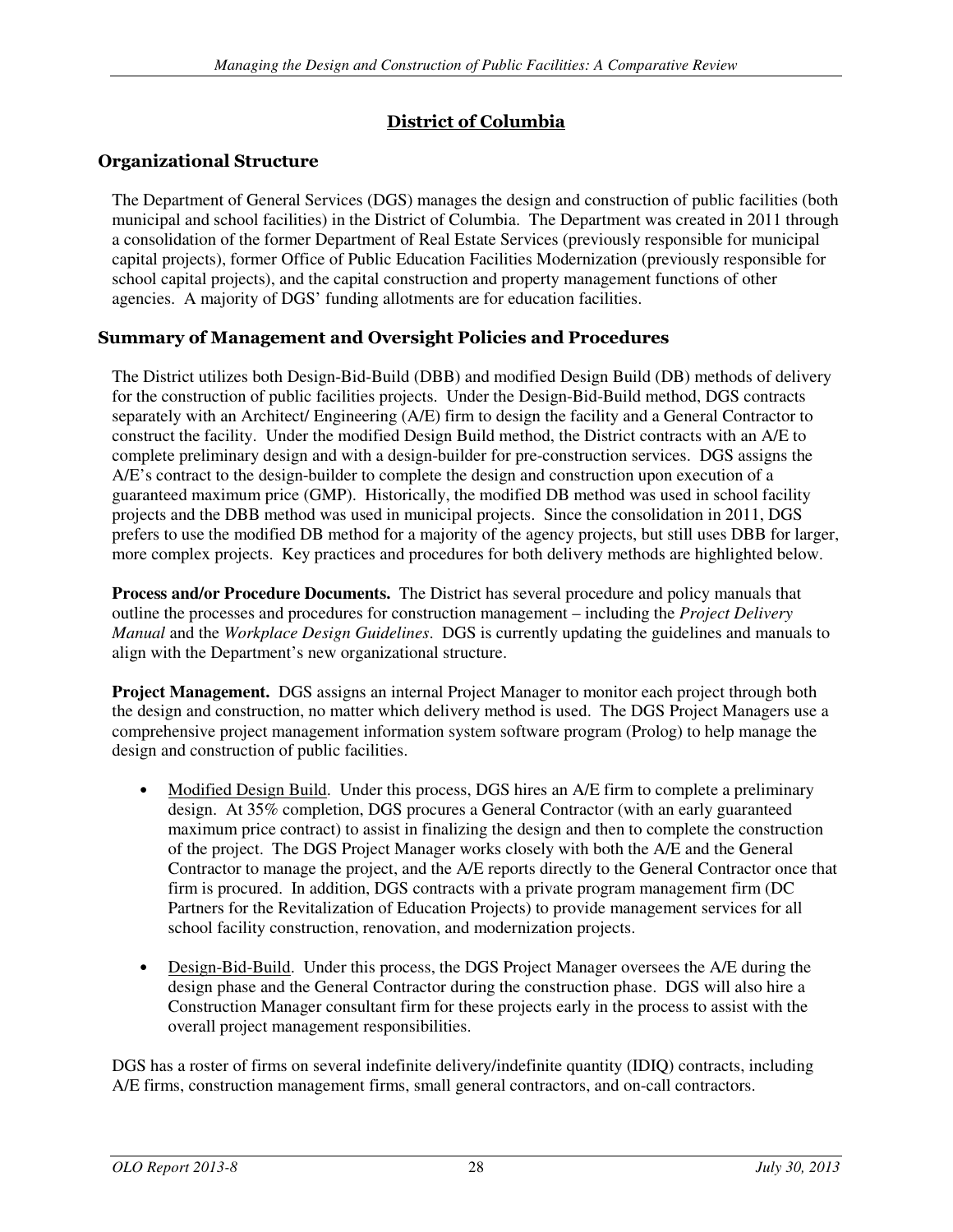**Quality Control Plans.** The District requires the General Contractor to develop a Quality Control Plan and use quality control procedures. Quality Control Plans help ensure that the contractor performs the required design or construction activities in compliance with the specifications of the contract.

**Design Review.** For both delivery methods, the District conducts numerous design reviews, including:

- Independent peer reviews at 35%, 65%, 90% and 95% of design completion. These professionallevel reviews examine the project design and offer comments or recommendations for improvement, along with pointing out any discrepancies.
- Independent government cost estimate reviews to compare the estimated construction cost based on the current design with the project budget.
- Constructability reviews to examine the set of construction documents developed through the design process and identify any potential obstacles that might lead to error, delays, conflicts, or cost overruns during the construction process.
- Value engineering reviews to determine whether any aspects of the design (or alternate) can be provided at a lower cost, without impacting the mission of the project.
- On large projects, DGS hires the construction management firm early in the design phase to provide services.
- DGS also has utilized Building Information Modeling for complex projects, but it is not a standardized practice.

**Construction Management and Monitoring.** Prior to construction, DGS holds a preconstruction meeting to outline the roles and responsibilities of the relevant parties including the Project Manager, Construction Manager, the A/E, and inspectors. During construction, the construction management team completes daily field reports and holds bi-weekly progress meetings. The DGS Project Manager is onsite several times a week and on an as-needed basis.

**Inspections, Tests, and Approvals.** Construction projects using both types of delivery methods have similar inspection requirements. Since the District's public facility projects qualify as commercial construction, DGS is required to undergo inspections from the DC Department of Consumer and Regulatory Affairs (DCRA). All formal tests and inspections are conducted by third-party inspectors. The DCRA also conducts a Preliminary Design Review Meeting prior to construction to review code compliance. In addition to DCRA inspections, DGS conducts its own quality assurance/quality control inspections during construction, including inspections by DGS staff, the construction management firm, A/E firm, or third-party inspectors.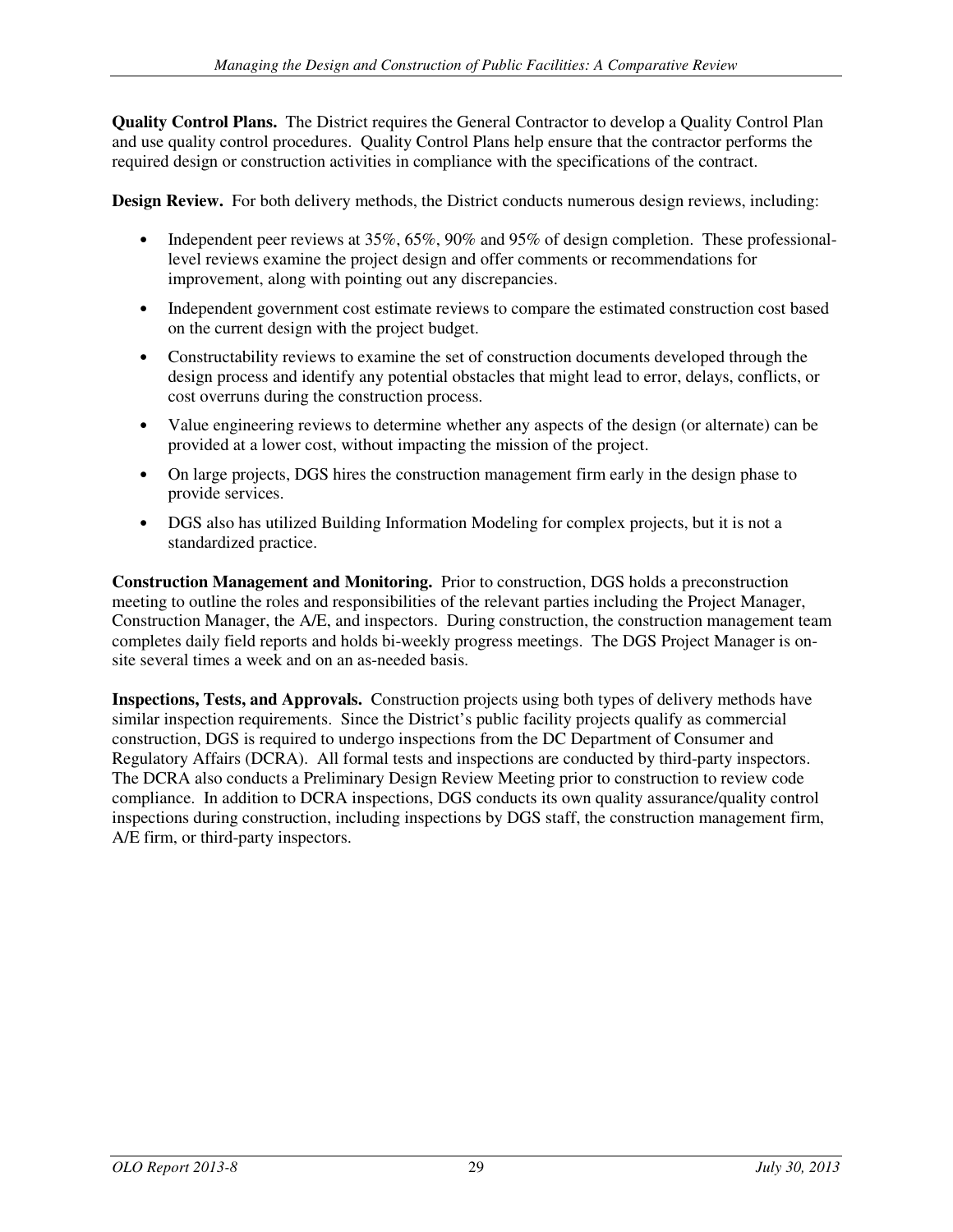# State of Maryland

### Organizational Structure

The Maryland Department of General Services manages the design and construction of state facilities (excluding transportation facilities).

### Summary of Management and Oversight Policies and Procedures

For a standard public facility construction project, the State of Maryland will contract with an Architect/Engineer (A/E) for the design phase and a General Contractor for the construction phase. DGS staff note that the State is moving to a construction manager at-risk project delivery method in the near future. Key policies and procedures used by Maryland Department of General Services to manage these processes are summarized below.

**Process and/or Procedure Documents.** Maryland has created the "Procedures Manual for Professional Services" which serves as a guide for the management of professional services during the design and construction phases of public facilities. The Manual includes the Standard Form of Agreement with Architects and Engineers, Architectural and Building Standards, and templates for design and construction documents.

**Project Management.** The Maryland Department of General Services assigns an internal Project Manager to oversee a project through both the design and construction phases. The Project Manager works closely with a representative from the user agency on project scope and functionality during all phases of the project. During the design phase, a DGS design team is responsible for the daily work on a project with the Office of Construction taking responsibility when construction begins. For larger and more complex projects, the State sometimes contracts for a project management consultant or scheduler to assist the internal Project Manager.

**Quality Control Plans.** Maryland requires that the contracts for design and construction include provisions that the contractor establish formal Quality Assurance/Quality Control (QA/QC) plans for the project. The QA/QC plans help to ensure that the project adheres to the contract requirements.

**Design Review.** Maryland requires that the A/E complete a monthly progress report during all phases of design. In addition, the State completes a variety of internal design reviews: 1) design reviews at 25%, 50%, 95%, 100% completion; 2) cost estimates at 50% and 95% completion; and 3) value engineering.

**Construction Management and Monitoring.** The DGS Project Manager is responsible for the management of the project during the construction phase. Prior to construction, the Project Manager holds a pre-construction meeting with the A/E, user agency, and inspection team to review administrative procedures, schedule, and payment. During construction, there are bi-weekly (weekly on larger projects) progress meetings. The project manager visits the site for the progress meetings and as-needed.

**Inspections, Tests, and Approvals.** State facilities are not required to obtain local jurisdiction building permits. For simple projects, DGS has a team of general inspectors who monitor construction and complete daily inspection reports. For larger projects, DGS will assign an inspector to be on-site fulltime. For more complex projects and all electrical inspections, DGS hires third-party inspectors. Additionally, DGS uses independent inspectors for any structure or material that requires a third-party inspection under the building code.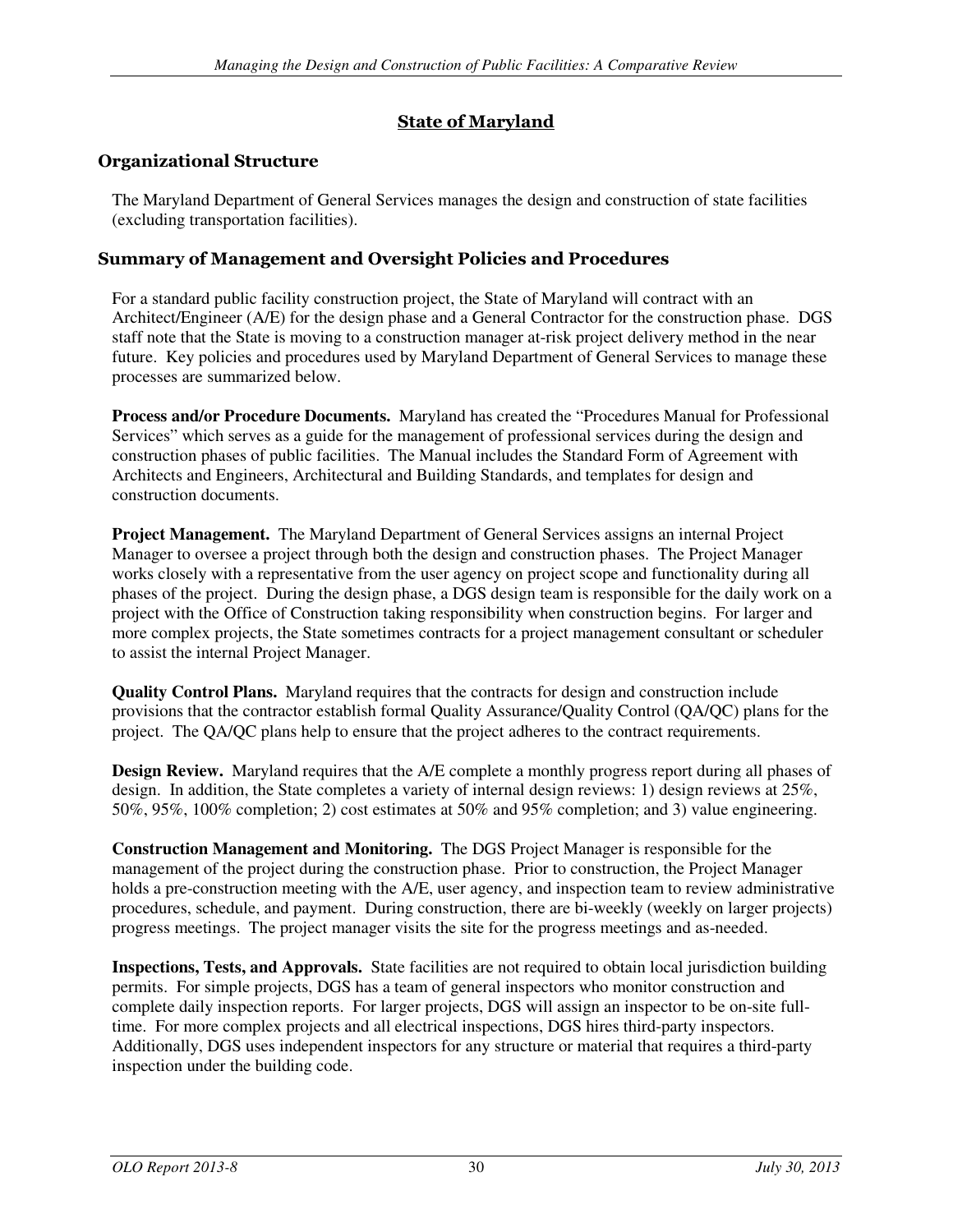# Maryland Stadium Authority

### Organizational Structure

The Maryland Stadium Authority was established via State legislation to build, manage, and maintain facilities for professional baseball and football in the State of Maryland. The mission has since expanded to plan, finance, build and manage sports and entertainment facilities, including partnering with local governments, universities, and private enterprises to build such facilities. The Authority is now also responsible for the Baltimore City School Program.

### Summary of Management and Oversight Policies and Procedures

The Maryland Stadium Authority contracts with an Architect/Engineering (A/E) firm to design a facility and a Construction Manager to participate in the design process and manage the construction process (referred to as a construction manager at-risk project delivery method). Key policies, procedures, and structures typically used to oversee these processes are summarized below.

**Process and/or Procedure Documents.** The Stadium Authority is currently in the process of developing an electronic procedures manual. Currently, the specific requirements and standards for each project are incorporated into the contract documents between the Authority and the consultants.

**Project Management**. The Stadium Authority has a project management process that includes both internal Project Managers and a contracted Construction Manager. The Authority assigns an internal Project Manager to oversee every project through both the design and construction phases. Additionally, the Authority engages a Construction Manager at the same time the A/E is selected. During the design phase, the Construction Manager works as an "agent" of the Authority to help the Project Manager review and shape the design, determine cost-effectiveness, etc.

Once the design phase is complete, the relationship between the Authority and the Construction Manager changes from "agent" to "at-risk"; the Construction Manager becomes responsible for management of the construction process and delivery of the facility within a guaranteed maximum price. The Authority's Project Manager oversees the work of the Construction Manager.

**Design Review.** The Stadium Authority's Project Manager works closely with the contracted Construction Manager to monitor and review the design work of the A/E. Typically, the design review process will include: 1) standard reviews at each stage in the design process; 2) value engineering reviews; and 3) constructability reviews. A unique feature of having the Construction Manager participate during the design phase is that it allows the Stadium Authority to incorporate review principals like value engineering and constructability into the review at each stage instead of a single point-in-time. Additionally, the Authority will sometimes hire a separate consultant to do an independent design review if the project is particularly complex or high-risk. The Authority has used Building Information Modeling in the past, but not as part of its standard review procedures.

**Construction Management and Monitoring.** As noted above, the Construction Manager manages the day-to-day construction activities with oversight from the Authority's Project Manager. On some projects, the Authority will increase the contract services of the structural engineer on the project during the construction phase for increased oversight.

**Inspections, Tests, and Approvals.** The Authority hires third-party inspectors, who report directly to the Authority's Project Manager, for all required project tests and inspections. The Authority requires that an inspector is at the job site every day during "high risk" components of construction.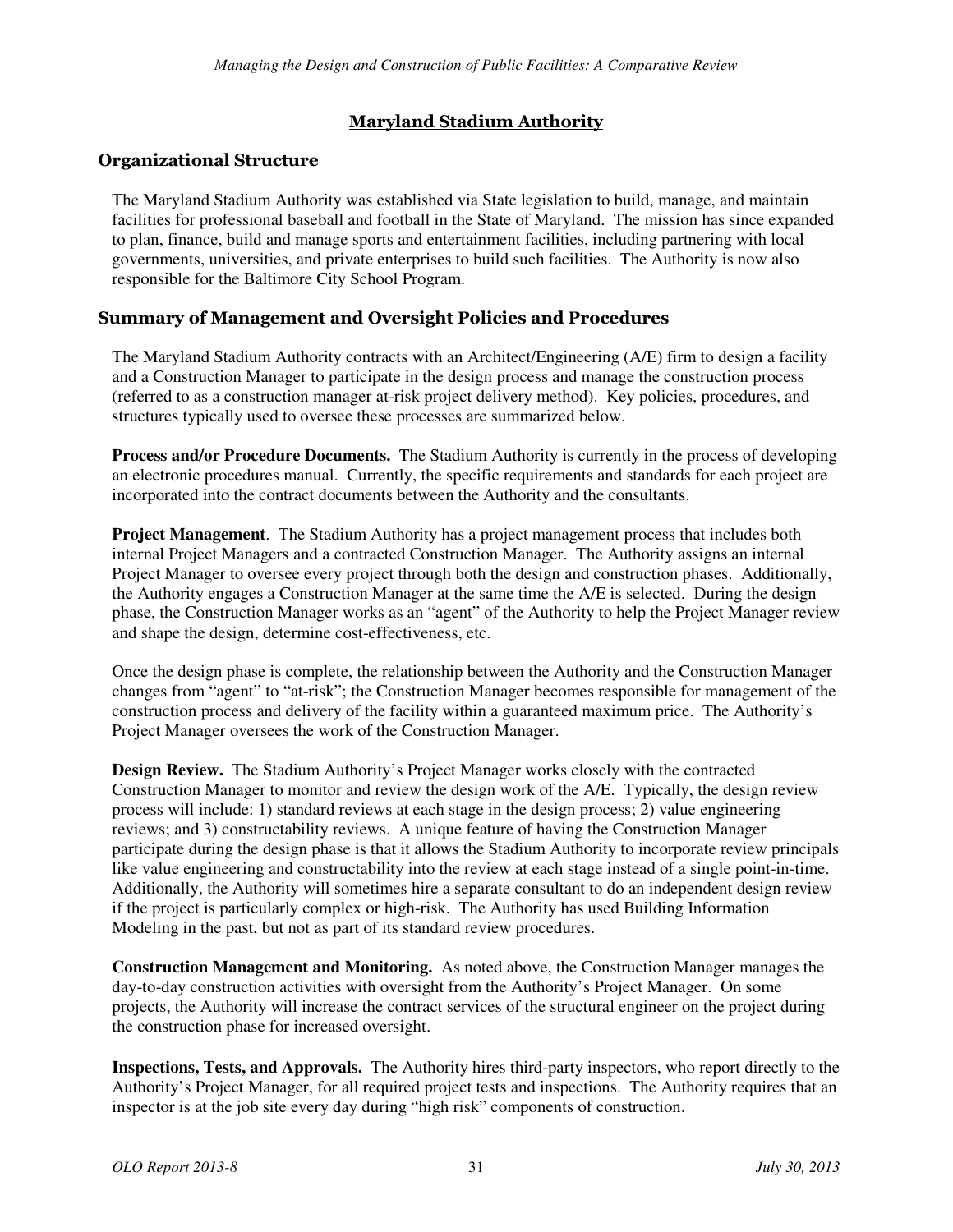# Arlington County, Virginia

### Organizational Structure

The Arlington County Department of Environmental Services, Division of Facilities and Engineering (DFE) is responsible for the design, construction, and maintenance of public facilities.

### Summary of Management and Oversight Policies and Procedures

Upon approval of a particular project, Arlington County uses the Design-Bid-Build method for delivery of a public facility. Arlington County contracts separately with an Architect/Engineering (A/E) firm to design the facility and a General Contractor to construct the facility via the County's procurement process. Key policies and procedures typically used by Arlington County to manage these processes are summarized below.

**Process and/or Procedure Documents.** Arlington County staff report that the primary document for project requirements is the General Terms and Conditions within the contracts between the County and consultants/contractors. In addition, Arlington County has the following documents to provide guidance during public facility design and construction:

- Facilities Standard Manual;
- Project specification book (written by design firm); and
- Special Inspection and Pre-Construction Manual.

**Project Management.** DFE assigns an internal Project Manager responsible for leading the project and overseeing the contractors through both the design and construction phases. DFE also involves other County departments and stakeholders (including the eventual user department of the facility and the Department of Management and Finance) at various points in the process as part of the overall project management team.

**Quality Control Plans.** Arlington requires that contractors develop a Quality Control Plan and use quality control procedures for both the design and construction phases. Quality Control Plans help ensure that the contractor performs the required design or construction activities in compliance with the specifications of the contract.

**Design Review.** Arlington County typically completes multiple design reviews for a County facility project, including:

- Staff Design Review. At four stages in the design process (20-30%, 50-60%, 75%, and 90% completion), DFE conducts internal staff reviews with both the user group and the Facilities Management Bureau, who will maintain the design drawings. Each stage also includes a review of construction cost estimates.
- Building Information Modeling (BIM).Arlington does not currently require design consultants to use BIM, but will be adding this requirement in the Facility Design Standards 2013. BIM is a process that utilizes software programs to virtually construct a three-dimensional model of a project as designed and identifies potential conflicts, errors, and omissions. On projects where the County will require BIM, the design firm will be required to provide the model to the selected construction contractor.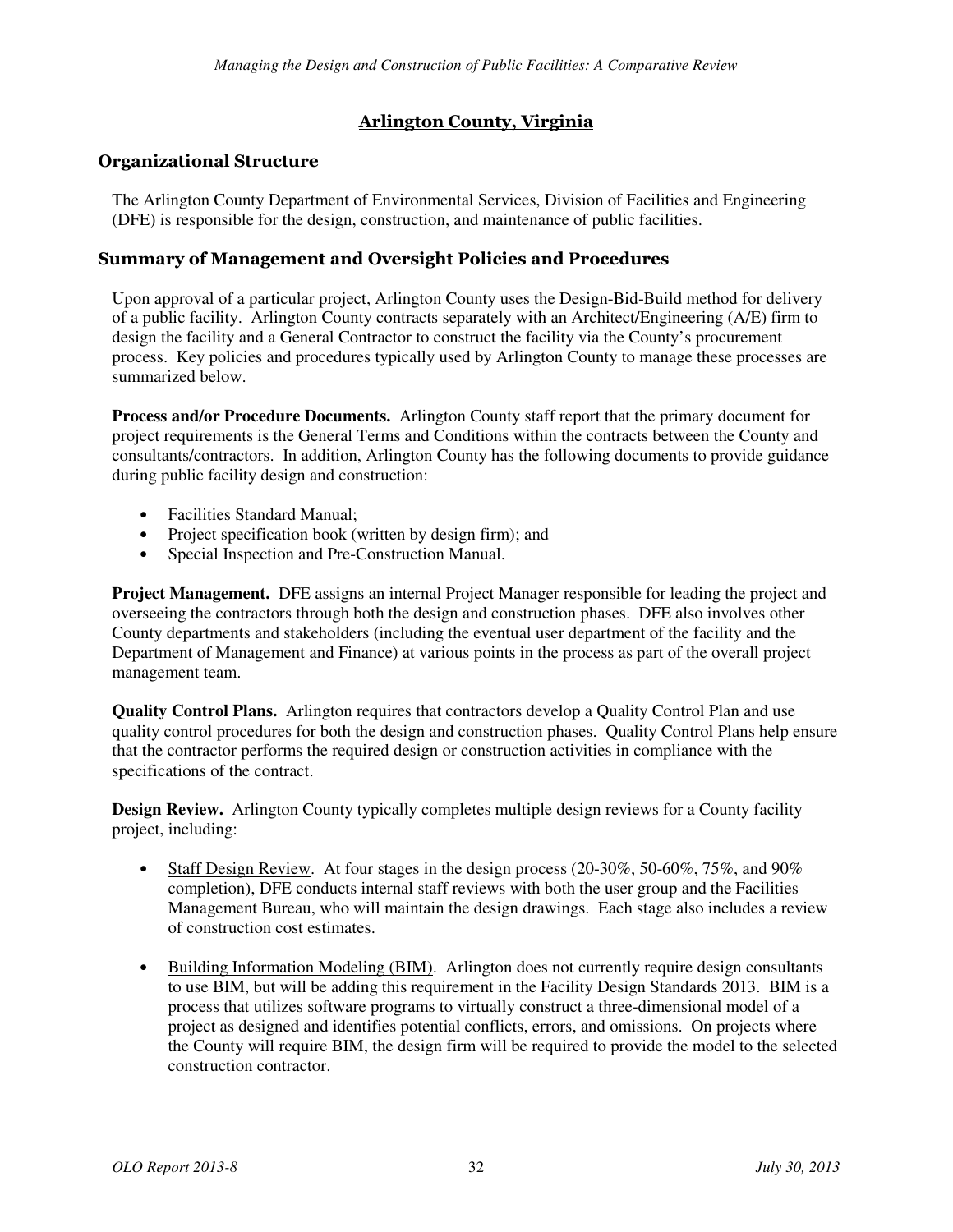**Construction Management and Monitoring.** The DFE Project Manager oversees the construction process and will typically visit a project site several times a week. For all projects, the DFE Facilities and Design team holds a pre-construction planning meeting with third-party inspectors and County inspectors. During construction, there are progress meetings every two weeks. In addition, formal process and coordination meetings are also held at various milestone points in the construction project. Arlington also utilizes a Commissioning Agent on its projects that reviews work during construction.

**Inspections, Tests, and Approvals.** Arlington County facility projects, like any commercial construction, are subject to building permit-related inspections through the Department of Community, Planning, Housing, and Development's Inspections Services Division. In addition, DFE hires a thirdparty inspection consultant to do further tests and inspections as required by the project specifications.

County building inspectors review and approve incremental work, and conduct building code related inspections for mechanical, structural, life-safety, etc. systems. The third-party inspectors test and inspect all critical systems, e.g. soils, structures, concrete, etc. The third-party inspectors provide all test results to the Project Manager and are required to submit formal monthly reports. The third-party inspector's reports and certification of acceptance of special inspections, along with the structural engineer's certification of final review, are required before the County will issue a Certificate of Occupancy.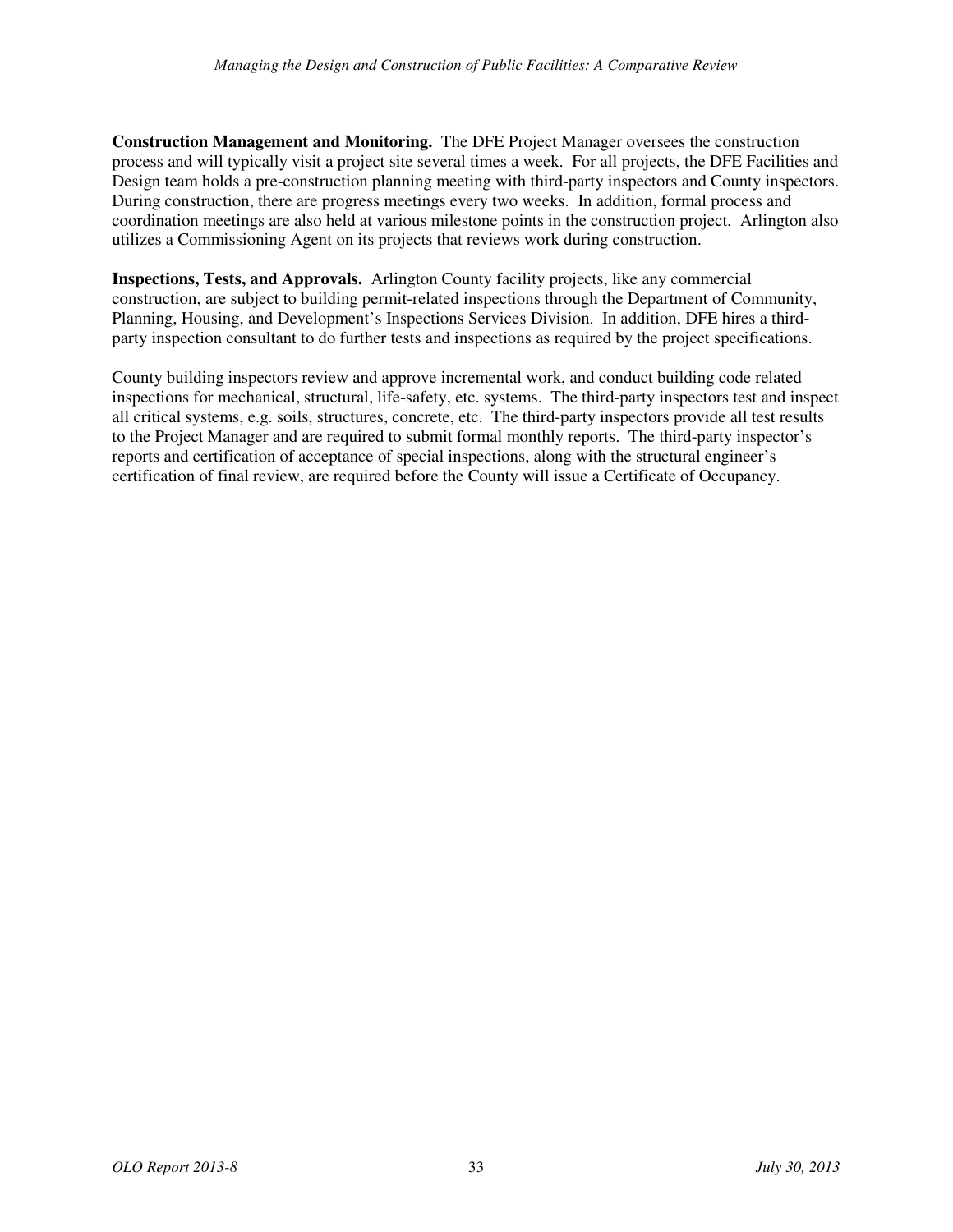# Loudoun County, Virginia

### Organizational Structure

The Loudoun County Department of Transportation and Capital Infrastructure (DTCI) is responsible for planning, financing, designing and constructing public facilities.

### Summary of Management and Oversight Policies and Procedures

Upon approval of a particular project, Loudoun County contracts separately with an Architect/ Engineering (A/E) firm to design the facility and a General Contractor to construct the facility via the County's procurement process. Key policies, procedures, and structures typically used to manage these processes are summarized below.

**Process and/or Procedure Documents.** Loudoun County staff report that all project requirements are incorporated into the General Terms and Conditions for contracts between the County and consultants/contractors. In addition, Loudoun County has a "Facilities Standards Manual" that outlines the land development and design and construction standards for all construction in the County, including public facilities. The Manual is reviewed (and changes recommended) on an annual basis by a committee appointed by the Board of Supervisors.

**Project Management.** DTCI's Capital Planning, Budget and Design Division provides project and contract management for these projects during the design phase of capital facility development. The Design Division includes design managers and engineering teams.

Loudoun County uses a software program called eBuilder to manage all aspects of the design and construction phases for public facility projects. All Division staff are trained to use the program, which includes multiple modules such as cost/schedule management, progress reporting, document management, and forecasting. If an activity is programmed in to the system and is not marked as complete within three days of the scheduled date, the system automatically notifies the project supervisor of the issue. eBuilder also allows for integration into the jurisdictions' ERP, accounting, GIS, and project management systems. All employees are given iPads so that they have constant access to information in the eBuilder system.

**Design Review.** Loudoun County typically completes standardized design reviews at 35%, 65%, and 95% design completion. Additionally, constructability reviews and quality assurance/quality control reviews are completed during the design submittal process.

**Construction Management and Monitoring.** The Construction and Transportation Division provides contract and project management services during the construction phase of the County's capital projects. Loudoun County does not contract out for construction management and currently employs six internal construction managers. Each construction manager has numerous field technicians, who are responsible for daily visits to all project sites and submitting daily reports.

**Inspections, Tests, and Approvals.** Loudoun County facility projects receive inspections from both County and third-party inspectors. The County's Department of Building and Development conducts all building-permit related inspections to ensure the buildings are safe and adhere to code. Additionally, DTCI hires an independent, third-party inspections contractor to conduct all other tests, inspections, and approvals required as part of the construction contract. The County has a task order contract with three to four firms at any given time that it uses for inspection services.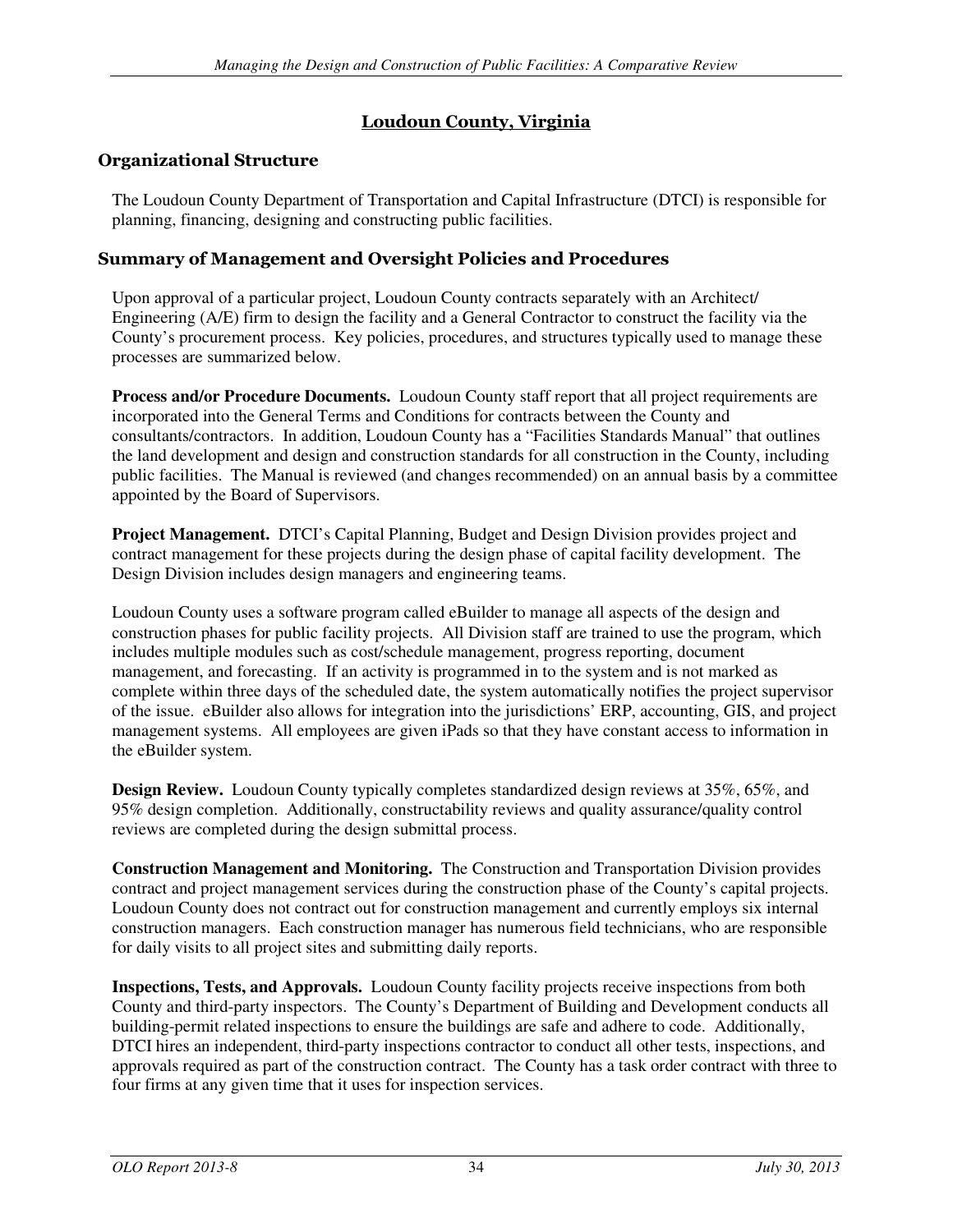# City of Austin, Texas

### Organizational Structure

The City of Austin's Public Works Department (PWD) is responsible for 70-75% of public facility design and construction in the Capital Improvement Plan. $^{22}$ 

### Summary of Management and Oversight Policies and Procedures

The City of Austin utilizes both the Design-Bid-Build (DBB) and Design Build (DB) methods for delivery of public facility construction. Under the DBB method, PWD contracts separately with an Architect/ Engineering (A/E) firm to design the facility and a General Contractor to construct the facility. Under the DB method, the City contracts with an A/E to complete preliminary design and with a designbuilder to advance the design and complete construction. Staff report that the use of DB is increasing. Key practices and procedures for both delivery methods are highlighted below.

**Process and/or Procedure Documents.** The City of Austin has a Project Management Manual that summarizes the processes and procedures used for the design and construction of public facilities. The PWD also has extensive documentation on quality control/quality assurance standards.

**Project Management.** The PWD has a Project Management Division that assigns a Project Manager to every project. All Project Managers are licensed architects/engineers who must complete an internal Project Management Academy training. The Academy includes over 30 modules on a variety of topics including cost, communication, and quality management. On Design Build projects, the construction manager at-risk will come into the project management role at 25% design completion.

**Quality Control Plans.** The City has a Quality and Standards Division in the PWD to manage and monitor the quality assurance and quality control (QA/QC) of design and construction. The contractor is required to submit a QA/QC plan at the beginning of the project and provide updates at consistent intervals. An internal Quality Standard Management Group also reviews design plans.

**Design Review.** The City of Austin typically completes several design reviews, including:

- Reviews with the user agency to ensure the project meets its needs;
- Constructability reviews at several intervals;
- Independent design reviews as part of QA/QC;
- Value engineering reviews; and
- Internal design reviews at 60% and 90% completion.

**Construction Management and Monitoring.** The PWD Project Manager oversees the construction process and will typically visit a project site several times a week. For all projects, the PWD team holds a pre-construction planning meeting and bi-weekly progress meetings to monitor the project.

**Inspections, Tests, and Approvals.** Austin facility projects are subject to building permit-related inspections through the Building Inspection Division of the Planning Development and Review Department. In addition, the PWD has an internal Construction Inspection Division to conduct inspections related to project specifications. Internal inspectors are on a job site every day. If necessary, PWD hires an independent, third-party inspection consultant to do further tests.

 $\overline{a}$  $22$  Austin Energy is responsible for the remaining construction in the City (mostly electricity facilities). This summary only addresses the Public Works Department's policies and procedures.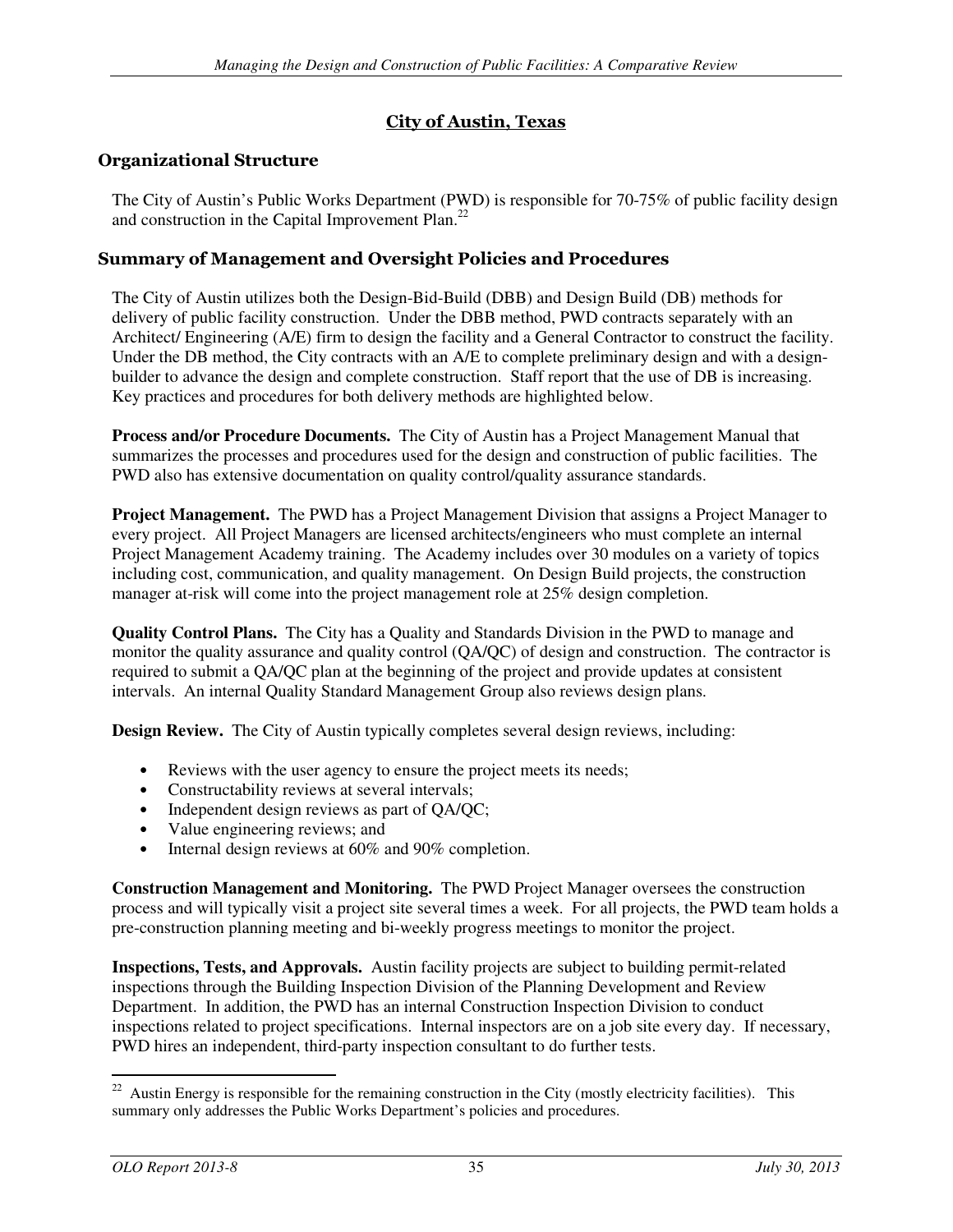# Miami-Dade County, Florida

### Organizational Structure

The Miami-Dade County Internal Services Department, Architectural & Engineering Unit, Design & Construction Services Division (DCSD) manages the procurement of design, engineering, and construction services in County.

### Summary of Management and Oversight Policies and Procedures

Upon approval of a particular project, Miami-Dade County contracts with an Architect/Engineering (A/E) firm to design the facility and a General Contractor to construct the facility via the County's procurement process. Key policies, procedures, and structures typically used by Miami-Dade County to manage these processes are summarized below.

**Process and/or Procedure Documents.** Miami-Dade Administrative Order 3-39, "Standard Process for Construction of Capital Improvements, Acquisition of Professional Services, Construction Contracting, Change Orders and Reporting," provides general guidelines and standards for County facility projects. For each individual project, the County incorporates all the project standards and requirements into the General Terms and Conditions for contracts between the County and consultants/contractors. In addition, the Architectural & Engineering Unit has several process and procedure templates for various components of the design and construction phases.

**Project Management.** During the design phase, the DCSD assigns a staff member to lead a team that manages the design process. The design team includes representatives of the user department, the budget office, technical staff, and the contracted design professionals. During the construction phase, DCSD assigns an internal Construction Administrator to oversee and manage the project. Miami-Dade's project management structure emphasizes "pre-planning" to establish macro objectives, project parameters, goal requirements, and master schedules before each phase of the project begins.

**Design Review.** Miami-Dade typically conducts multiple types of design review for a County facility project, including:

- Staff design reviews are conducted at 25%, 50%, 75%, and 100% completion. Additionally, the design documents are sent to the Department of Regulatory and Economic Resources for review and comment at the 90% completion stage.
- Quality Assurance reviews are conducted to specifically examine logistics and constructability of the various design components.
- A value engineering review is conducted on all projects costing \$1 million or more. This review is conducted by an independent, third-party firm and the results of the value engineering analysis are presented to a Committee of project stakeholders that decide which recommended changes must be incorporated into the project by the A/E.
- Building Information Modeling (BIM) reviews for selected projects. If the County requires BIM, it is typically performed by the A/E firm as a condition of their contract.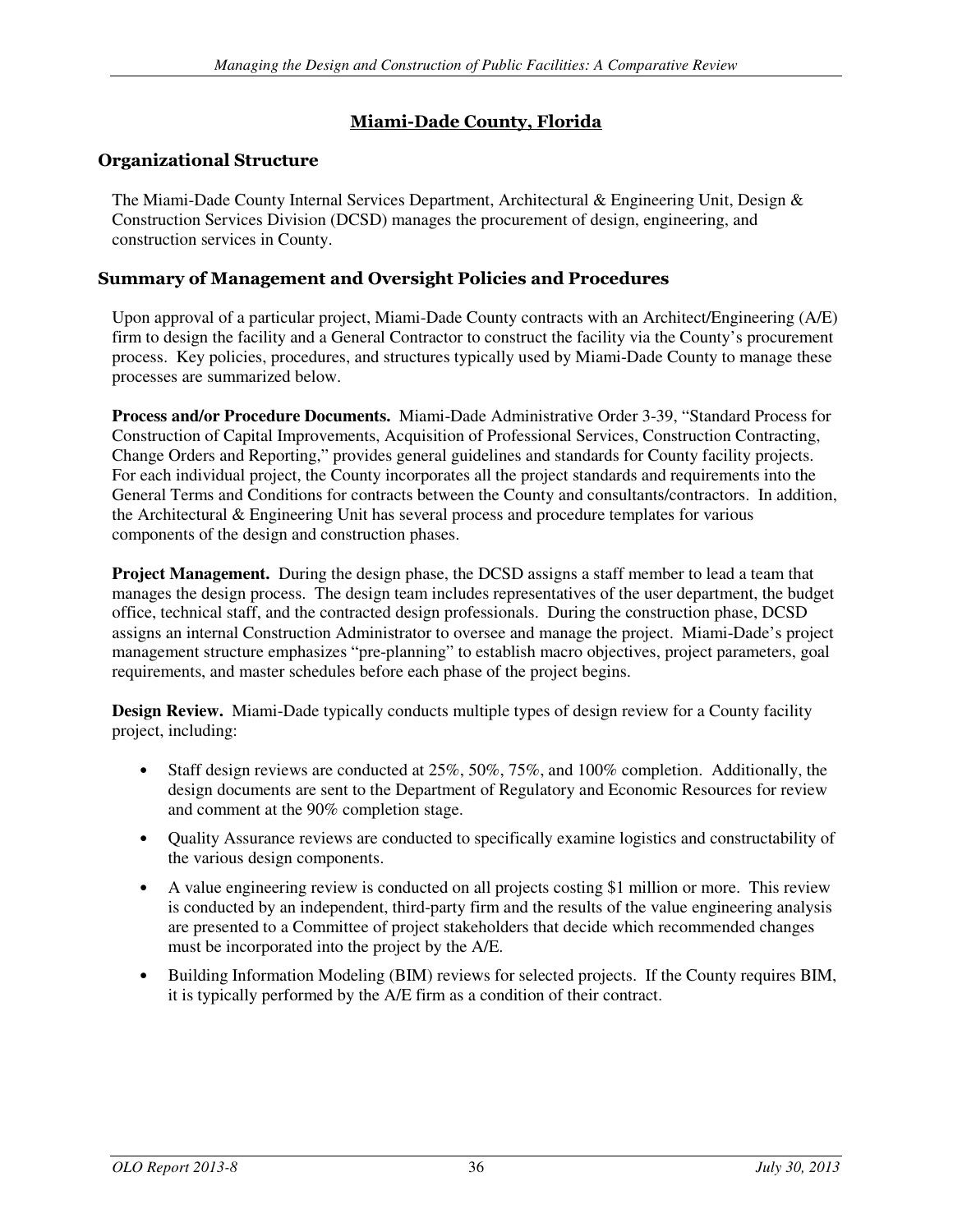**Construction Management and Monitoring.** During the construction process, the Construction Administrator or General Contractor holds regular progress meetings as well as meeting to address any issues as they arise. The County's Construction Administrator will make regular visits to the project site and conduct random checks and reviews at multiple stages in the process. The County also assigns an internal Field Representative, reporting to the Construction Administrator, who visits the project site every day, prepares daily reports, tracks progress against the original schedules, and reviews all quality assurance issues.

**Inspections, Tests, and Approvals.** Miami-Dade facility projects receive inspections from internal staff, the County's permitting authority, and/or third-party inspectors. The County's Field Representative reviews field verification tests and inspections conducted during the construction process by the General Contractor's Superintendent (required as part of the quality assurance protocols).

The County's Regulatory and Economic Resources Department conducts all inspections required under the building permit for conformance with building codes and regulations, unless the facility qualifies as a "Threshold Building" and requires special inspections. The County must hire an independent, third-party consultant to conduct any special inspections. Miami-Dade also hires inspection firms to conduct inspection and verifications of work separate from the required special inspections.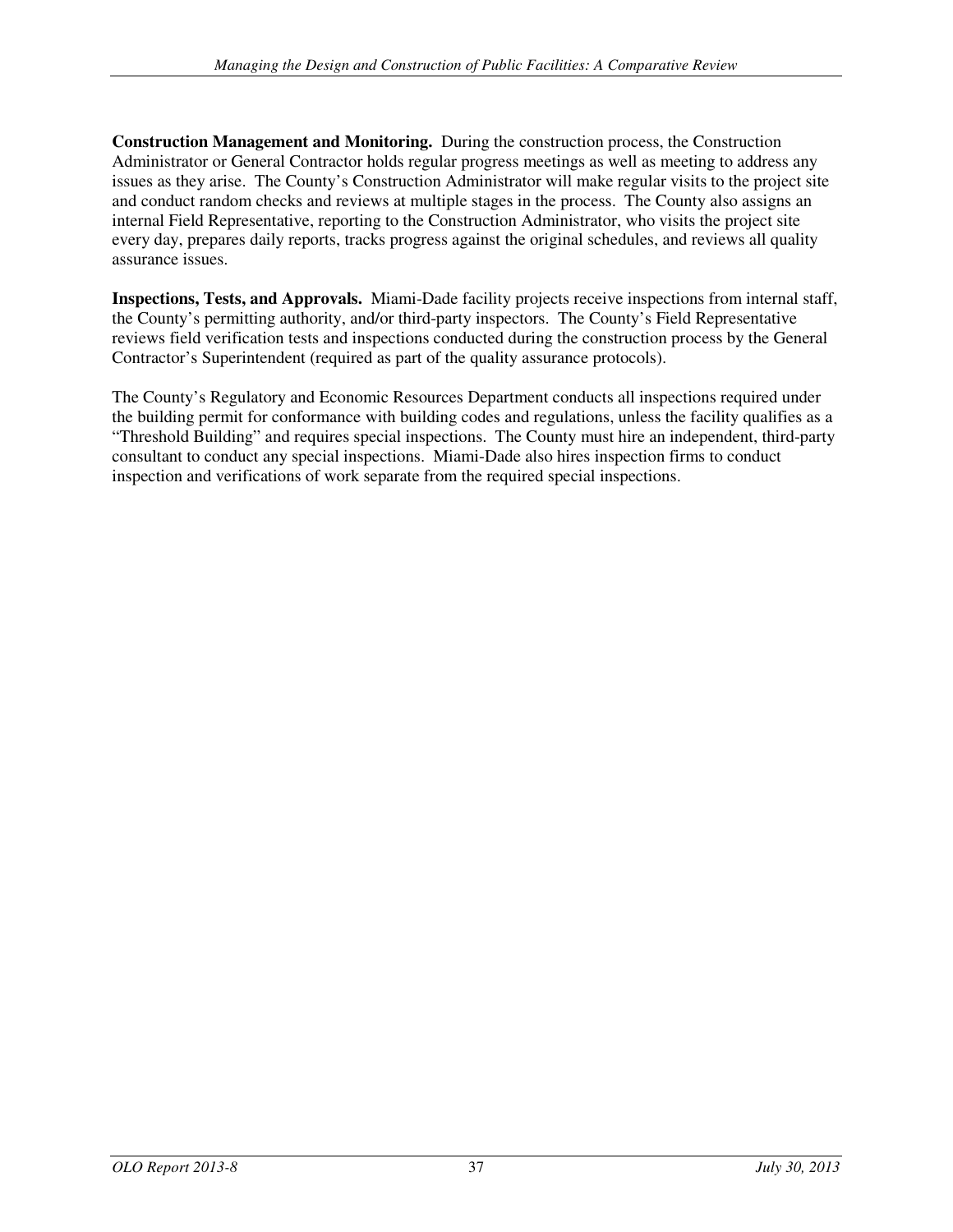# New York City, New York

### Organizational Structure

The New York City Department of Design and Construction (DDC), Division of Public Buildings manages the design and construction of the City's public facilities.

### Summary of Management and Oversight Policies and Procedures

New York City uses a "Quality-Based Selection" process to select project architects (A/E) and construction managers. Key structures, policies, and procedures used by New York City to manage these processes are described below.

**Process and/or Procedure Documents.** As part of the City's Design + Construction Excellence (D+CE) program, initiated in 2004, New York has developed written documents that describe design and construction policies and guidelines, including:

- A *Design Consultant Guide* that describes the design criteria of the agency; services and deliverables expected; and the approvals and procedures necessary to complete design projects for DDC. The Guide is a part of the contract with the design consultant.
- *BIM Guidelines* which provides instruction for the consistent development and use of Building Information Modeling (BIM) across multiple building types.

**Project Management.** DDC assigns an internal staff Project Manager to oversee and coordinate both the design and construction phases of a project. Additionally, each project is assigned a Design Liaison. The responsibility of the Liaison is to "ensure the maintenance of design throughout the life of a project. Traditionally, scheduling and budget have been given priority in project management, with design quality often neglected as a result. To avoid this, Design Liaisons are charged with monitoring the design process of all D+CE projects and are important players every step of the way – from RFP development and consultant procurement through construction completion."<sup>23</sup>

**Design Review.** An internal staff team conducts formal design reviews and manages the review process. New York City requires several types of design reviews for each facility project, including:

- Peer Review. Projects are required to undergo professional peer review at various milestone points during the design process. The purpose of the peer review structure is described as follows: "By re-examining the project's needs and posing other possible solutions, the strategy helps avoid the problem of getting locked in to a design idea too early."<sup>24</sup>
- Constructability Review. This process requires a comprehensive review of construction documents before they are put out to bid in order to decrease the likelihood of flawed bids and significant change orders due to incomplete or uncoordinated construction documents. DDC has a constructability review team that performs these reviews at 50% and 100% completion of the construction documents.
- Value Engineering. If requested by the City's Office of Management and Budget, a value engineering review is conducted during the design.

 $\overline{a}$ <sup>23</sup> City of New York, *Design + Construction Excellence: How New York City is Improving its Capital Program*, July 2008, pg. 23.

 $^{24}$  Ibid, pg. 27.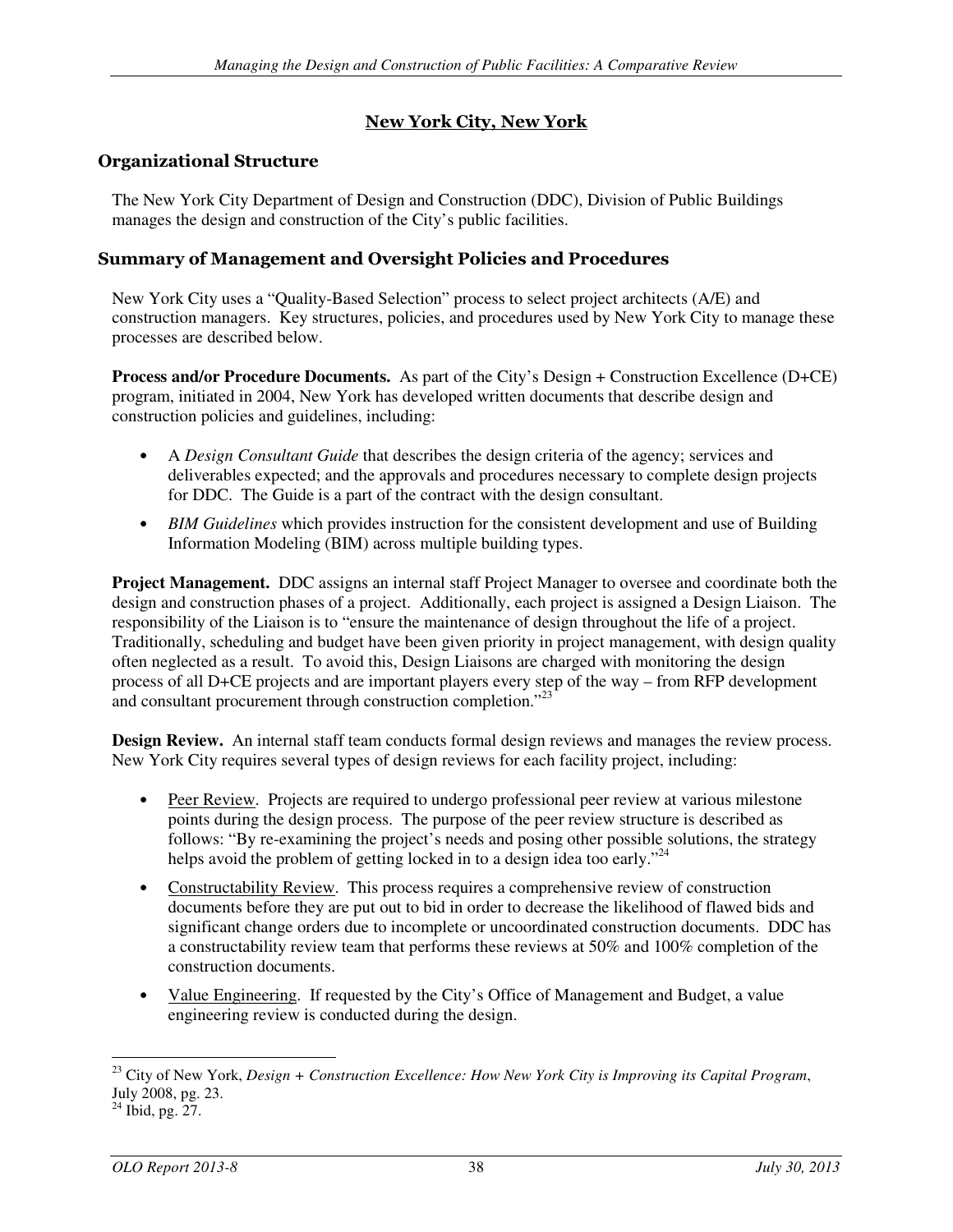• Building Information Modeling (BIM). The City utilizes BIM during design review on many projects to find and address potential design conflicts early in the process.

**Construction Project Meetings and Monitoring**. During the construction phase, a DDC Resident Engineer oversees the work of the contractors. If a Construction Manager is retained for a project, the Resident Engineer monitors the Construction Manager's performance. In addition to a formal construction kick-off meeting, progress meeting are held on the job site bi-weekly.

**Performance Evaluation.** DDC evaluates the performance of project consultants and sub-consultants on a periodic basis during design and construction. These evaluations become part of a City-wide database used by DDC and other agencies in selecting consultants. Evaluation is done by the DDC Contract Manager and the design review staff and focuses on:

- Design Quality;
- Technical Proficiency;
- Construction Document Quality;
- Effective Communication with DDC and other Agencies; and
- Project Administration.

**Design Quality Assessment.** DDC also has a Design Quality Indicator Program (DQI), which is a tool for assessing and measuring the design quality on a capital project. The DQI process starts with a predesign project briefing in which the stakeholders collectively identify what should be important in the design of the building. Assessment meetings occur at three points: mid-design, construction completion, and post-occupancy. During the assessment meetings, the stakeholders evaluate the project according to the values identified in the initial briefing and indicate how well those values are being achieved.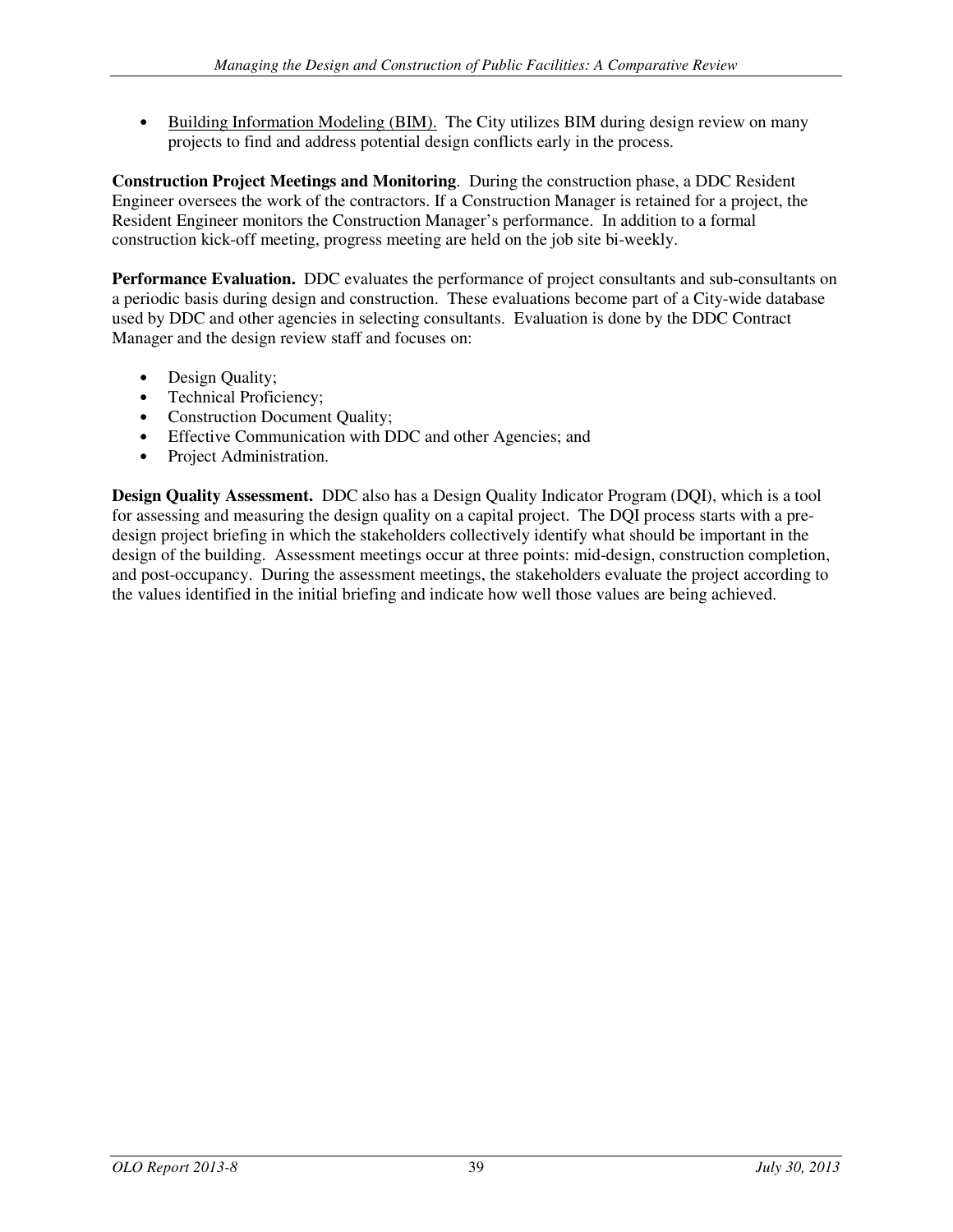# Santa Clara County, California

### Organizational Structure

The Santa Clara County Capital Programs Division (CPD) within the Facilities and Fleet Department is responsible for the planning, design and construction of facilities and buildings for the County.

### Summary of Management and Oversight Policies and Procedures

Upon approval of a particular project, Santa Clara County uses the Design-Bid-Build method of constructing a public facility. The County contracts separately with an Architect/Engineering (A/E) firm to design the facility and a General Contractor to construct the facility. Key policies and procedures typically used by Santa Clara County to manage these processes are summarized below.

**Process and/or Procedure Documents.** Santa Clara County has extensive documentation of processes and procedures for the construction of public facilities, including:

- The *eManual* is a project management manual that outlines the processes from project initiation to closeout and includes a summary of the responsibilities of the project manager.
- The *AE Design Guide* helps consultants understand the design services agreement and identifies the County's "technical standards" that must be incorporated into the design.

**Project Management.** CPD assigns an internal Project Manager to manage and oversee the consultants through both the design and construction phases. All Project Managers in the CPD are certified architects/engineers. For larger projects, the CPD will engage a construction management firm early in the design phase to support the Project Manager.

**Quality Control Plans.** Santa Clara County uses the Contractor Quality Control (CQC) system of implementing quality workmanship on construction projects (which is incorporated into the contract). The CQC Program defines specific processes and controls the consultant must implement to plan for quality, test for quality, and document efforts to achieve quality. As part of the system, the consultant must employ an independent subcontractor to oversee quality control.

**Design Review.** The number of design reviews for a project varies on the complexity and schedule of a particular project. For typical projects, Santa Clara County conducts independent peer reviews at 35%, 65%, and 100% of design completion. The Project Manager may also require the design consultant to conduct bidability studies, constructability reviews, and value engineering. On larger projects, the County has used Building Information Modeling as part of design review.

**Construction Management and Monitoring.** The CPD Project Manager oversees the construction process and will typically visit a site several times a week or everyday on larger projects. For all projects, the Project Manager will hold a pre-construction planning meeting with the general contractor, A/E design team, and inspectors. During construction, there are bi-weekly progress meetings and daily progress reports filed.

**Inspections, Tests, and Approvals.** Like all commercial construction, public facilities in Santa Clara County are subject to building permit related inspections through the County's Development Services Office. In addition, Santa Clara hires an independent, third-party inspection consultant to do further tests and inspections as required by the project specifications. The A/E design team and the construction management's quality control subcontractor also monitor and inspect the project.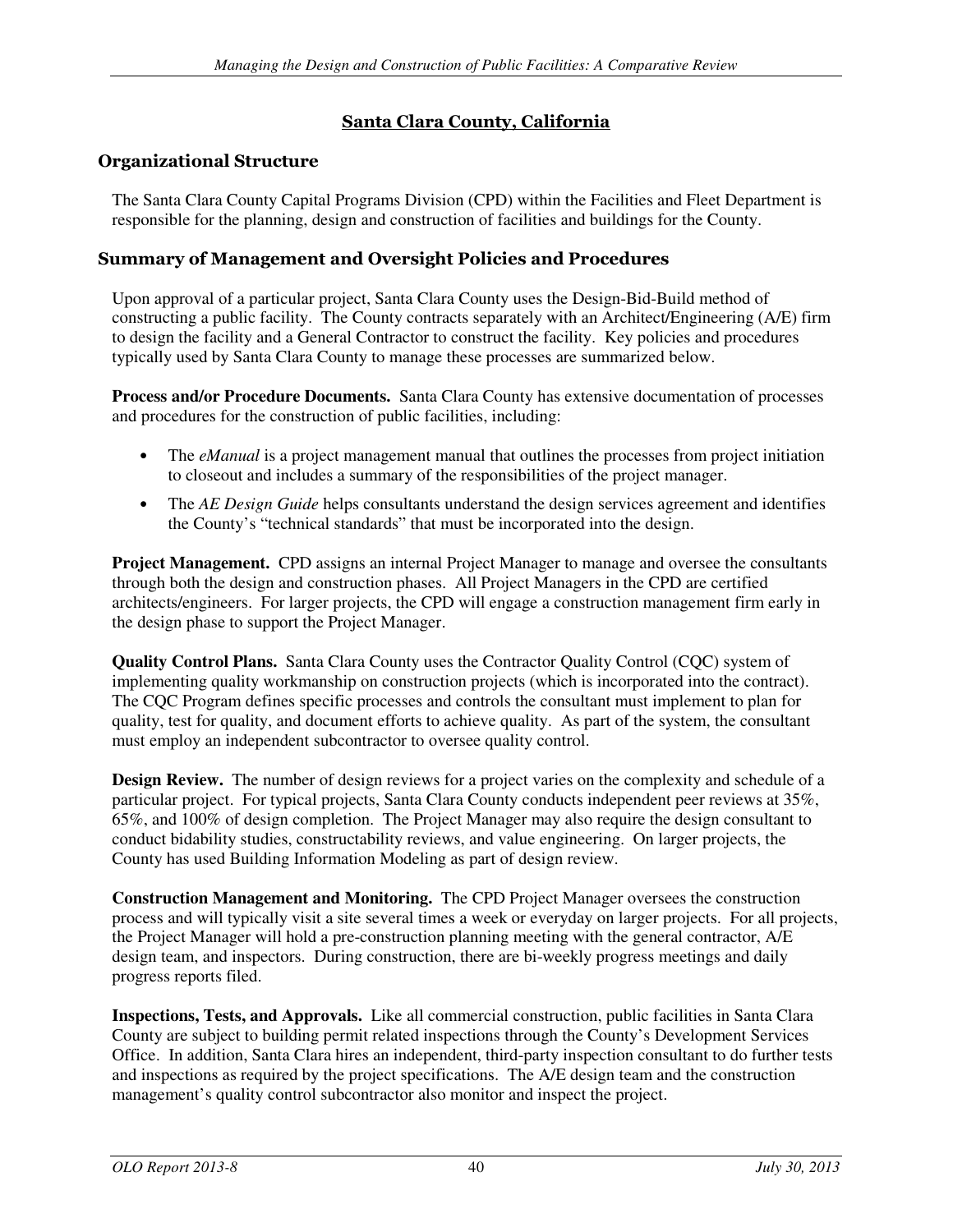# Ventura County, California

### Organizational Structure

The Ventura County Engineering Services Department of the Public Works Agency is responsible for design and construction of capital projects in the County.

### Summary of Management and Oversight Policies and Procedures

Ventura County primarily uses the Design-Bid-Build method of constructing a public facility. The County will contract with an Architect/Engineer (A/E) firm to design the facility and a General Contractor to construct the facility. Key policies and procedures used to manage these processes and ensure the facility meets the needs and requirements of the State are summarized below.

**Process and/or Procedure Documents.** Ventura County has extensive documentation on the processes and procedures for design and construction within the County including contract templates, schedule documents, and process flow charts. Two of the more comprehensive documents are:

- The *Project Processing Procedures Manual* that establishes uniform policies and procedures for the Project Managers during the design, bidding and construction phases of projects; and
- The *Consultant's Guide* that outlines the selection, negotiation, contract terms and performance of consulting services contractors.

**Project Management.** Engineering Services assigns an internal Project Manager (with staff) to oversee and monitor a project from design through construction. The Project Managers, who are all registered architects or engineers, complete monthly progress reports on the status of each project they are managing. Additionally, Ventura will involve other project stakeholders (such as representatives from the user department) as part of a broader management and oversight team throughout the project. For certain large and/or complex projects, Ventura will also hire a consultant to assist internal staff with project management responsibilities.

**Quality Control Plans.** The State of California has very rigorous requirements for quality control plans in facility construction. Ventura County requires that the contractors provide detailed quality control plans for both the design and construction phases of a project. The quality control plans establish processes the contractors must follow to meet all project requirements, as well as establish testing protocols, etc. to ensure all technical specifications are met.

**Design Review.** The specific type of design reviews completed for Ventura's facility projects depend upon the complexity of the project. All necessary design reviews are outlined in a particular project's contract terms. At minimum, there are internal design reviews at 30%, 70%, and 90% completion and value engineering. Complex projects may receive additional reviews either by the review team or by an independent third-party. For example, a project may receive a specialized review covering a single discipline (e.g., electrical, structural, mechanical) or a specialized review for multiple disciplines.

**Construction Management and Monitoring.** The internal Project Manager is responsible for the oversight of the construction phase of a project and will visit a project site several times a week. The Department also typically has a staff inspector on the project daily. The Department may also retain the services of the A/E to review drawings and make project site visits.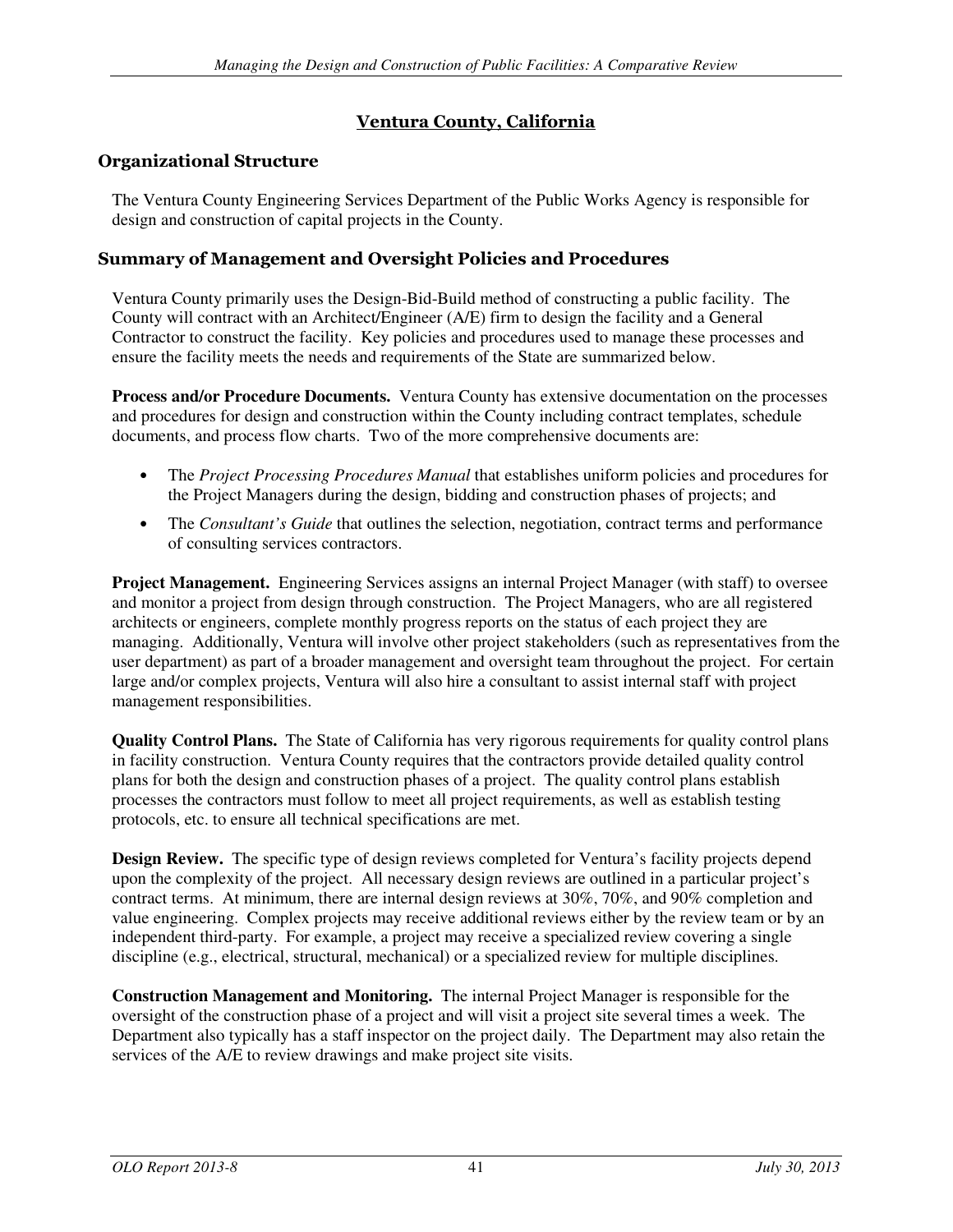**Inspections, Tests, and Approvals.** Engineering Services has a team of inspectors who monitor construction on a daily basis. The Department will also contract out for third-party inspection services for components of a project that are too specialized for internal staff or are required under a building permit.

Like all commercial construction in the County, public facilities are required to be inspected by the County's Resource Management Agency, Division of Building and Safety. The Division is legally required to approve the building in the design stage before issuance of any permit for construction. When the Division does not have the staff expertise to inspect projects, the County code specifies that the special inspector be employed by the owner. In addition, the State of California mandates third-party inspection for specified types of structures.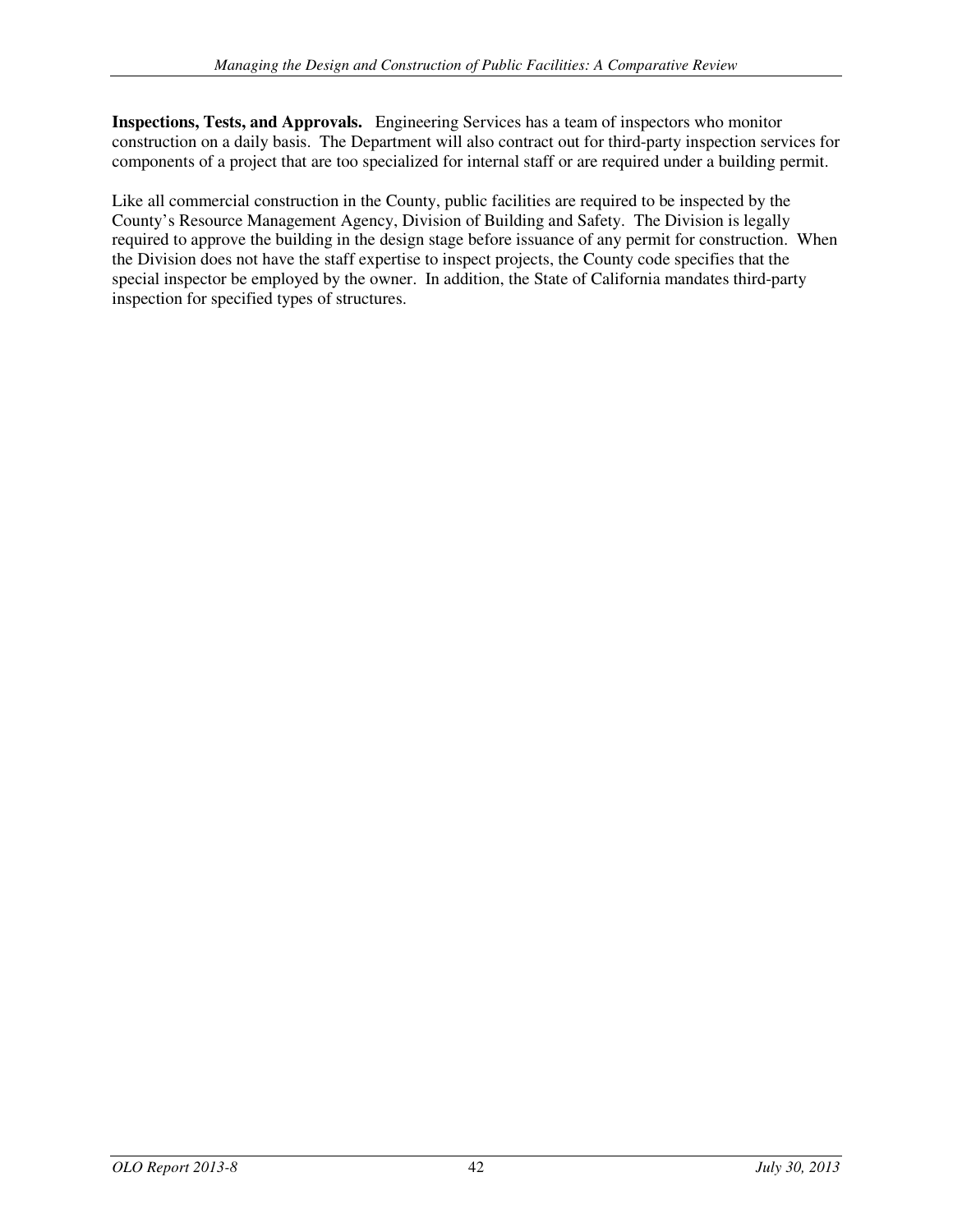### **Chapter V. Agency Comments**

The Office of Legislative Oversight circulated a final draft of this report to the Chief Administrative Officer for Montgomery County. OLO appreciates the time taken by County Government staff to review the draft report and provide feedback, and this final report incorporates technical comments and corrections submitted during the review process.

Written comments on the final draft report from the Chief Administrative Officer are attached in their entirety, beginning on the next page.